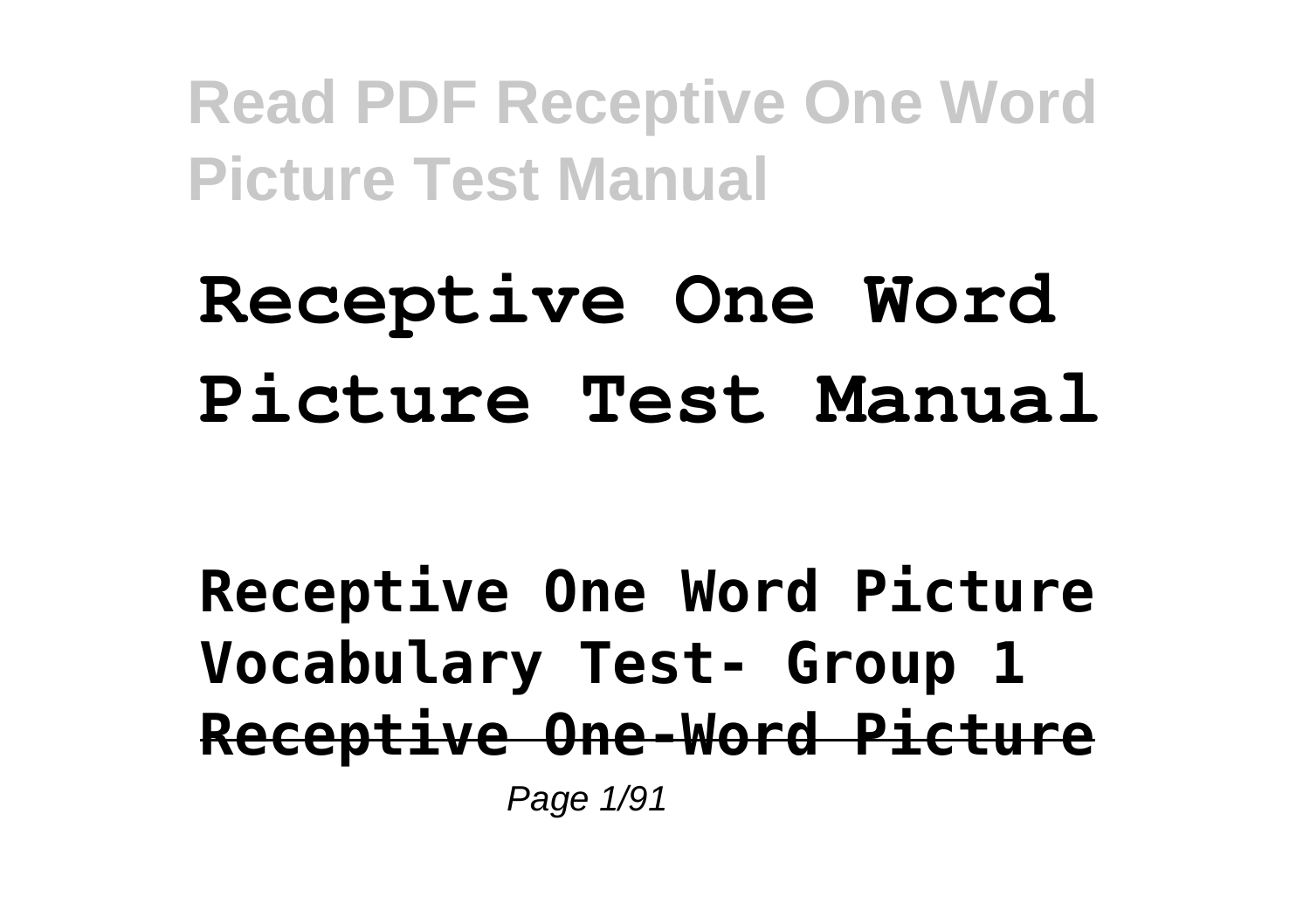**Vocabulary Assessment Expressive One-Word Picture Vocabulary Test - Practice Expressive One Word Picture Vocabulary Test Pemeriksaan Expressive One Word**

Page 2/91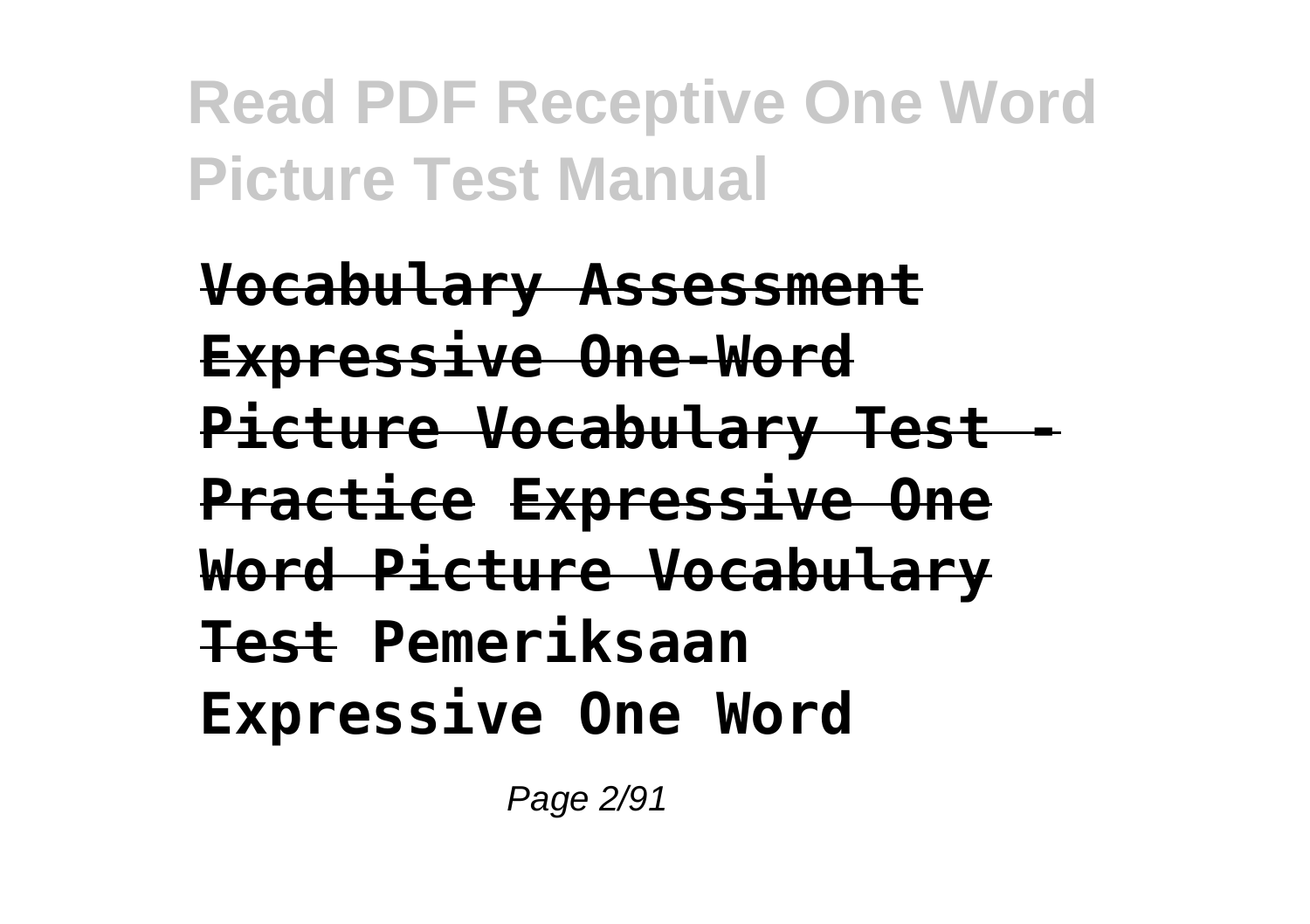**Vocabulary Test** *ROWPVT-4 Expressive One Word Picture Vocabulary Test Bilingual Spanish* **The Difference Between A Receptive \u0026 Expressive Vocabulary Test**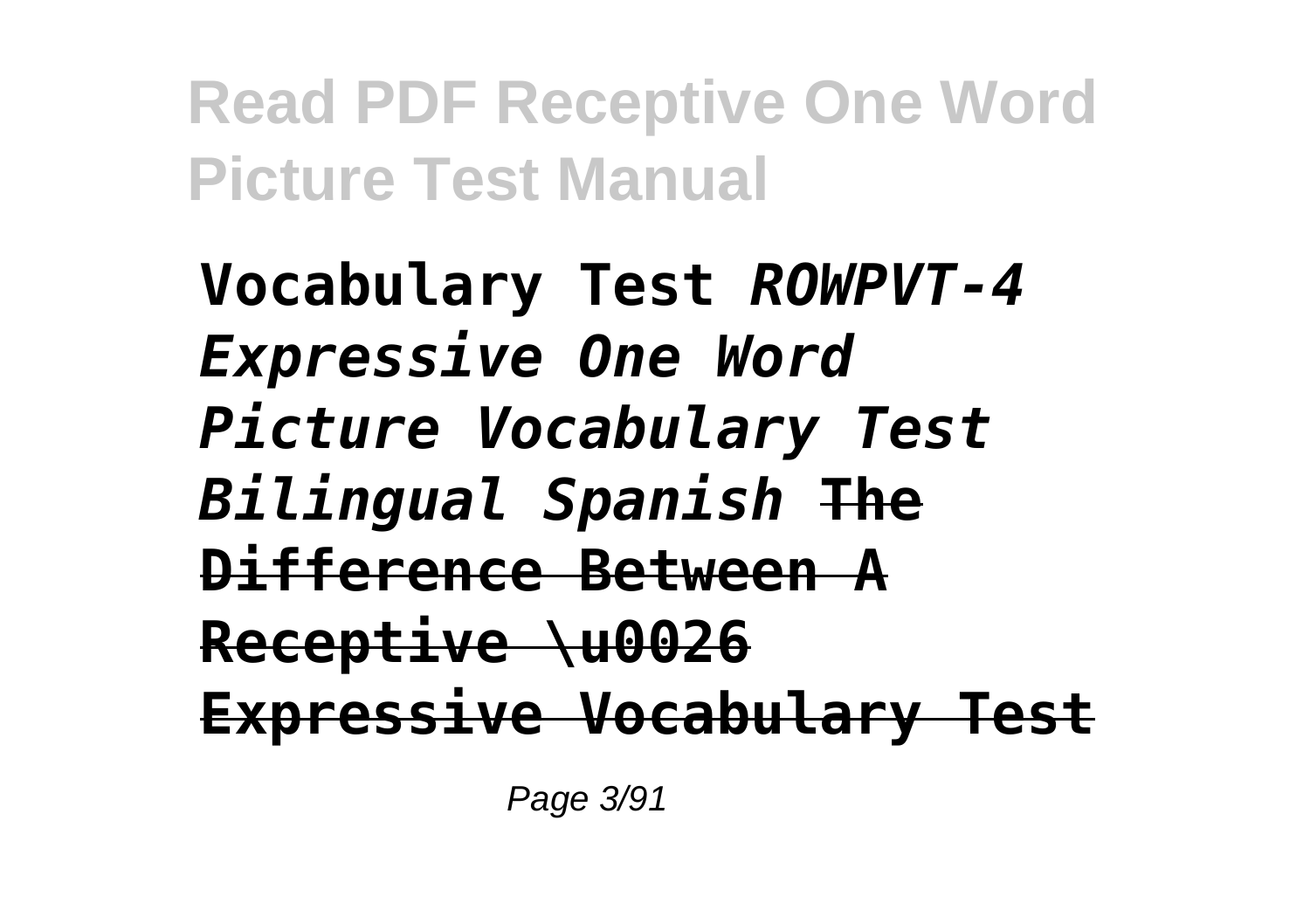**Essential Features Of A Receptive Vocabulary Test GOHREADING ~ PART 8: VOCABULARY INTRODUCTION ~ FOUNDATIONS OF READING 190 \u0026 08 ~ GOHACADEMY.COM Receptive One Word Picture**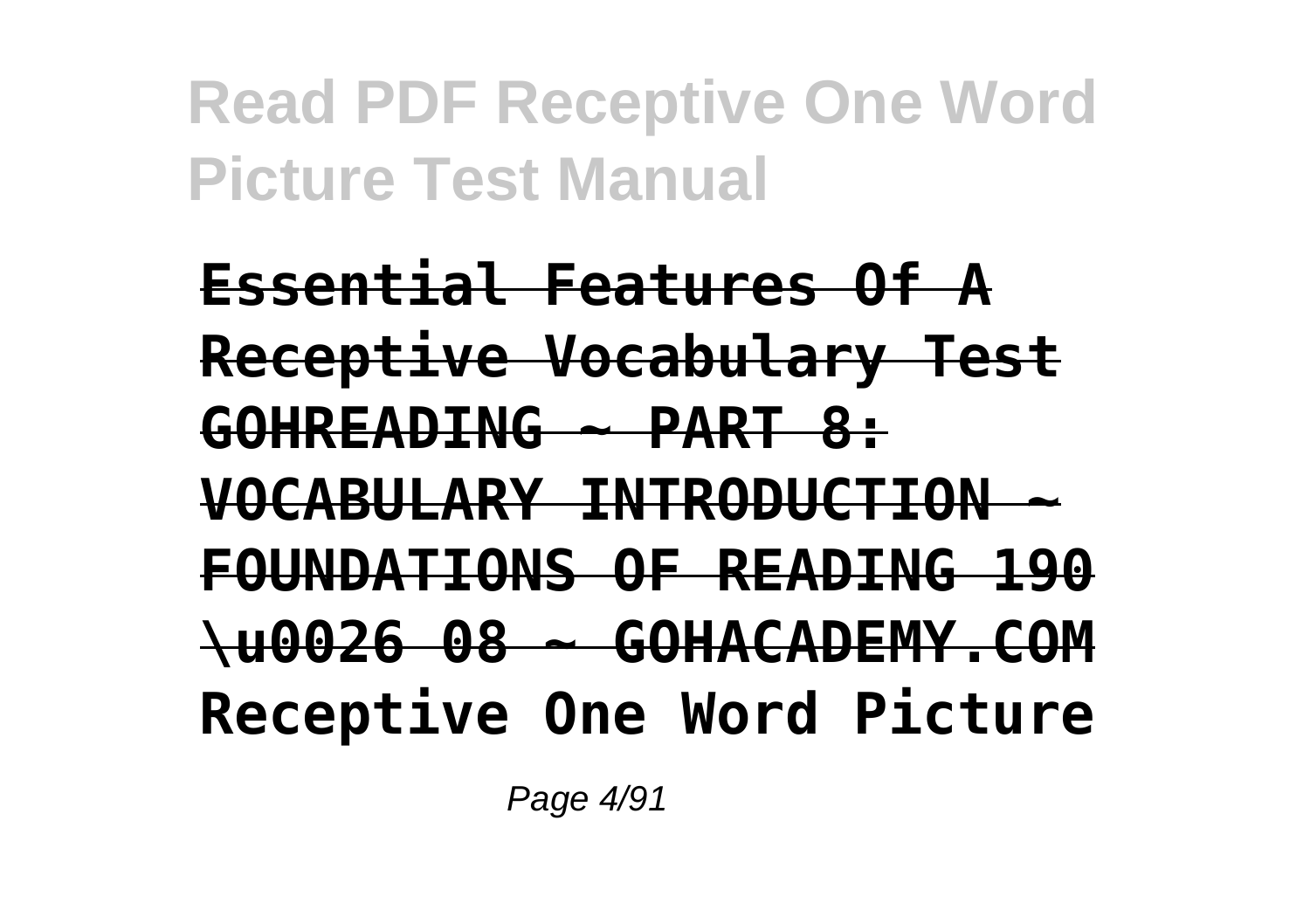**Vocabulary Test | Spanish EOWPVT-4 HARSH WRITING ADVICE! (mostly for newer writers) How Much Money Does My SELF-PUBLISHED Book Earn? Self-portrait drawing 3-5th grade 7 Ways**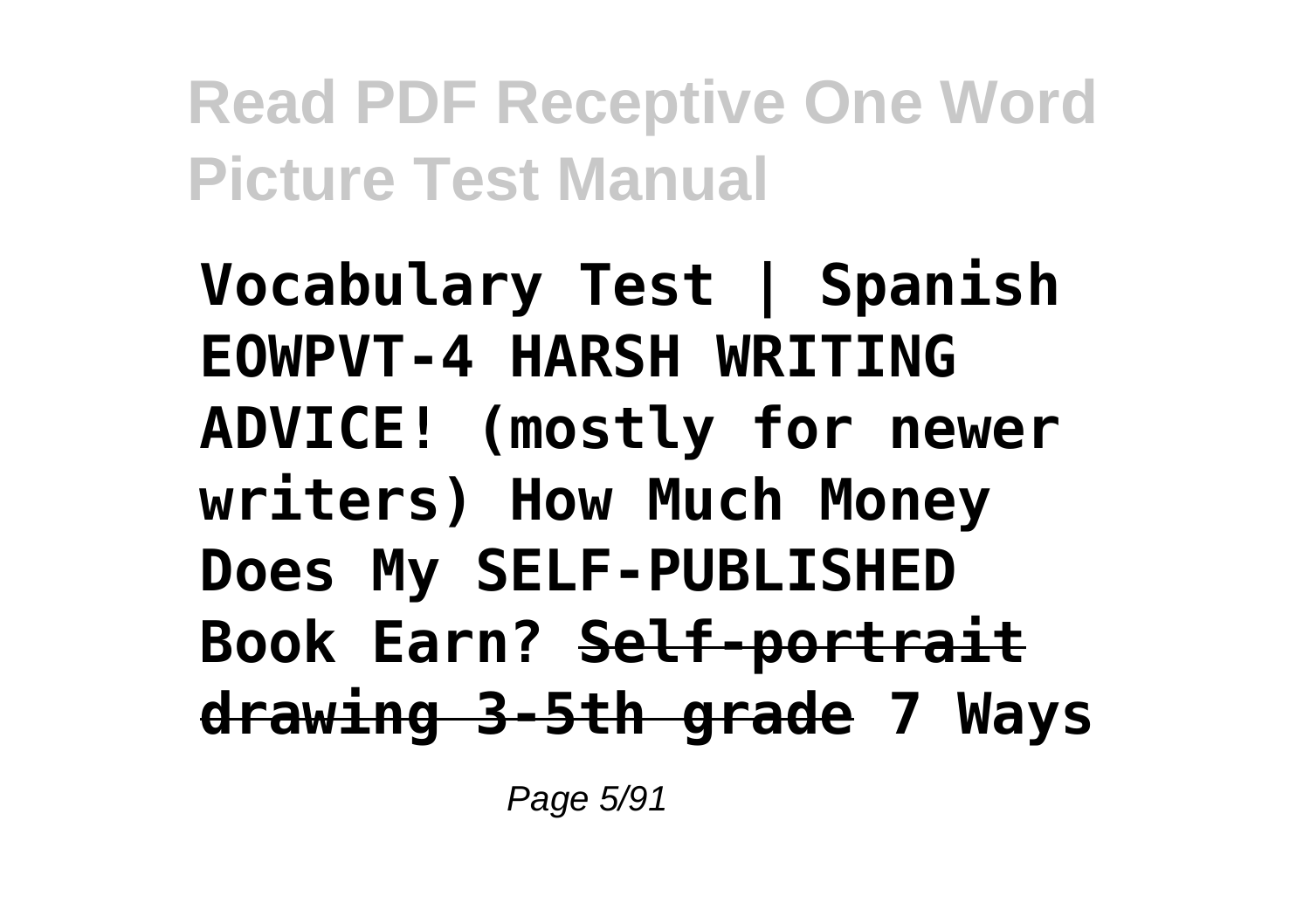**to Improve English Writing Skills | IELTS | EXAM | ESSAY | ACADEMIC #Spon How to self-publish a children's book** *CELTA -Teaching receptive skills 5* **18 things you need to**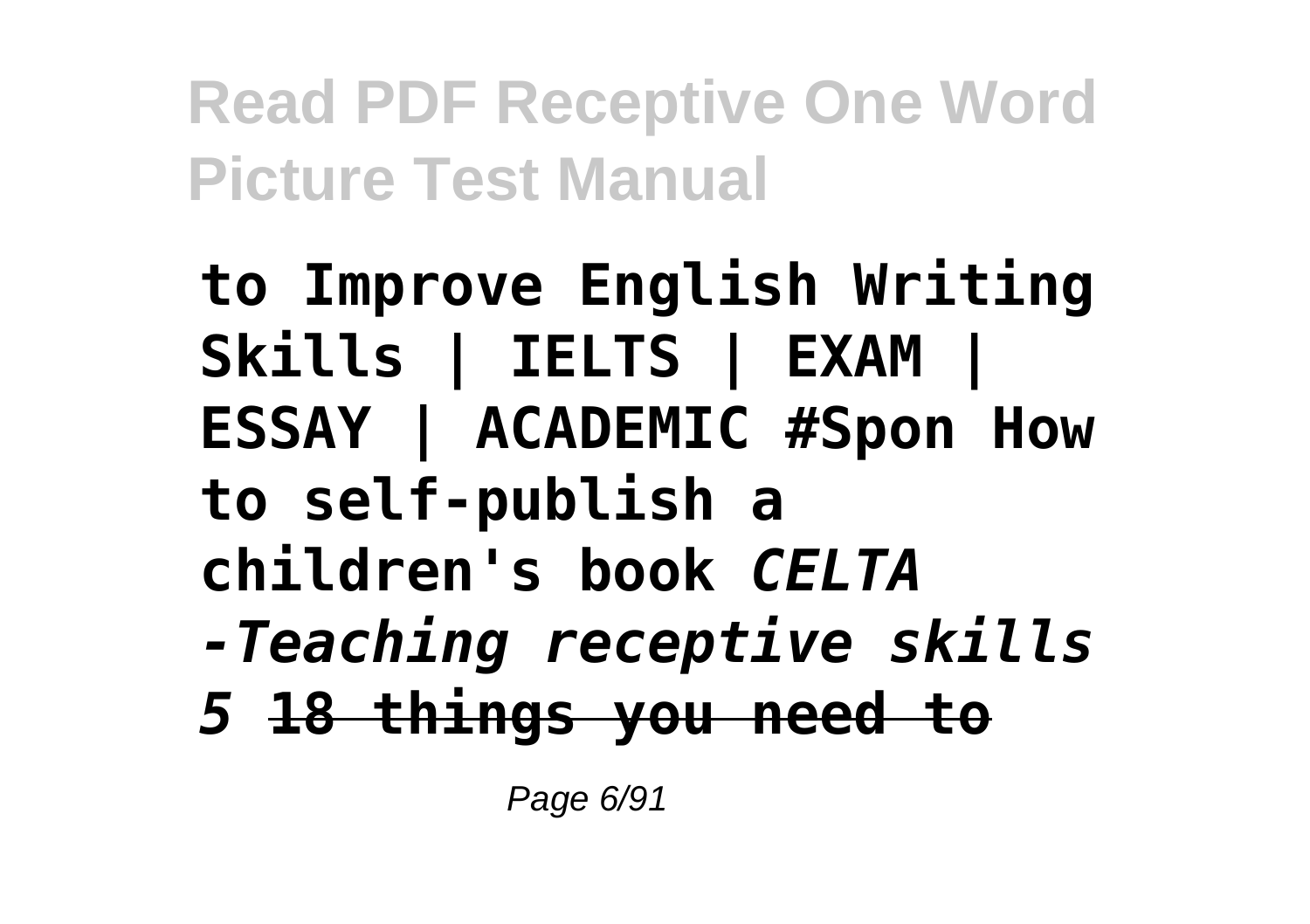**know to illustrate a picture book** *Using Kindle Kid's Book Creator to Setup Your Book* **Publishing a Children's Book with Createspace Free Book Promotions - Insanely easy**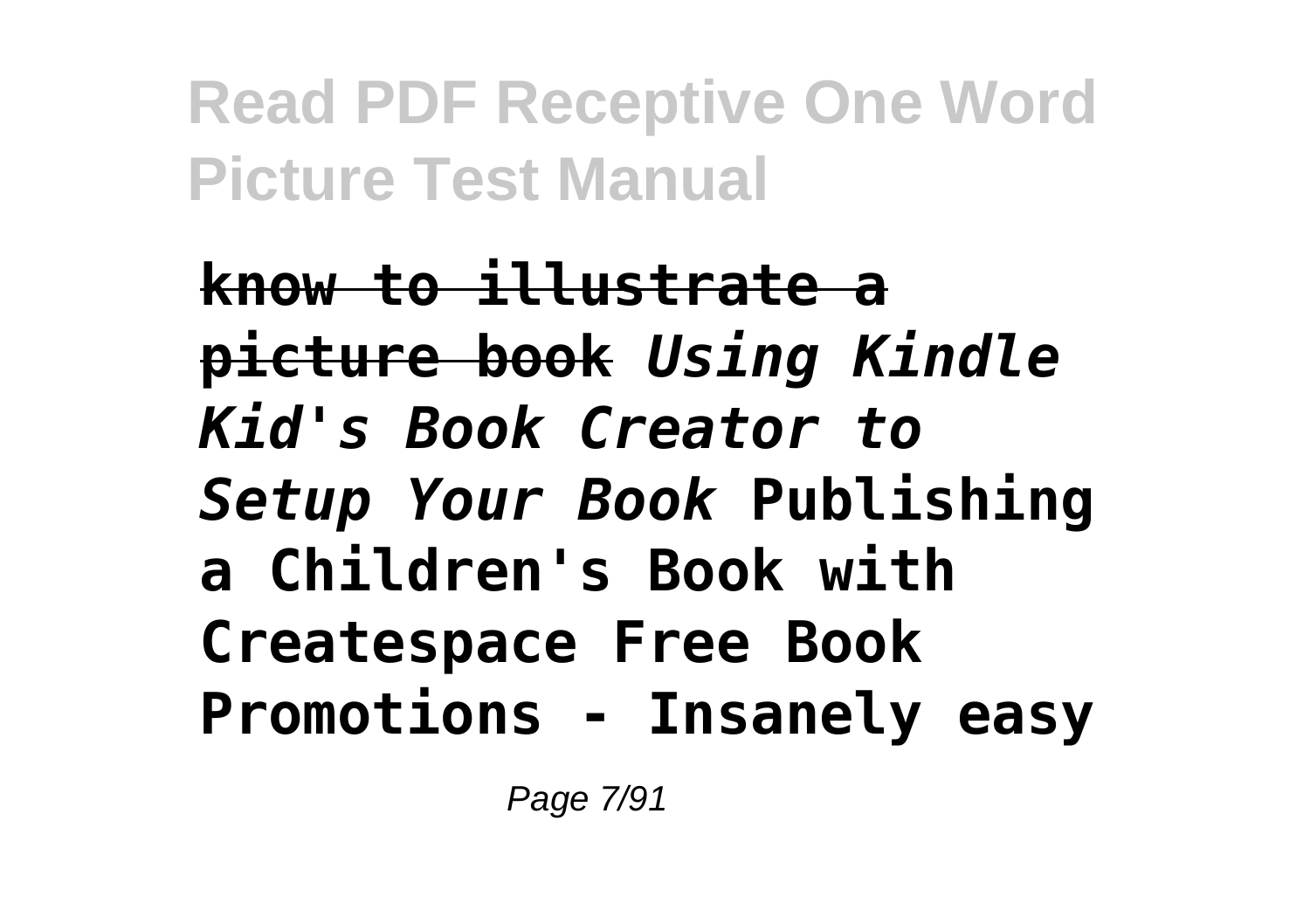**strategy to promoting your books for free BM246: How to Overcome the Frustration of Lackluster Marketing THINK OF ANY WORD!! Best Newspaper/Book Test REVEALED!!!**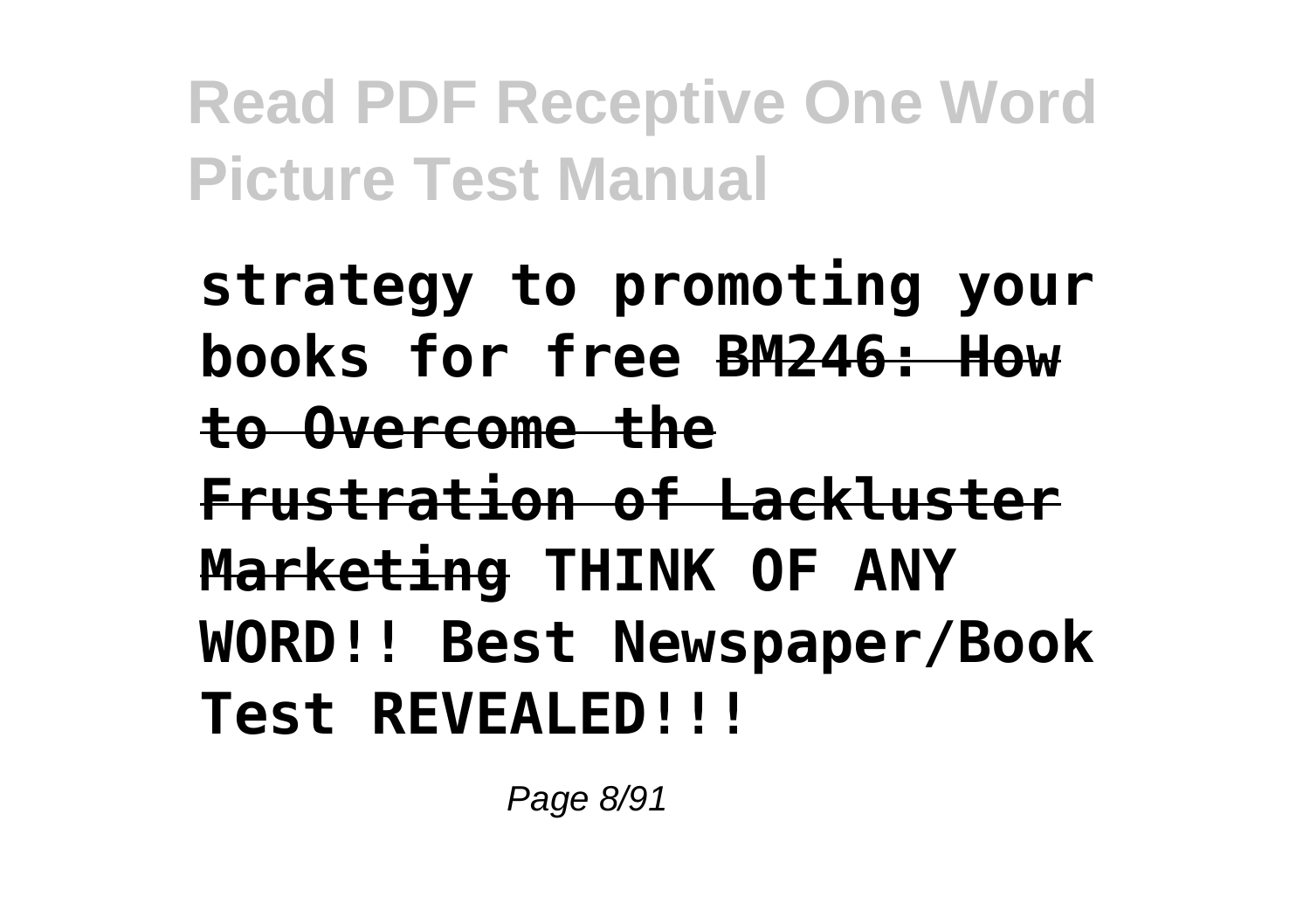**(tutorial) - Magic (Mentalism) Trick How To Read Anyone Instantly - 18 Psychological Tips From Babbling to Books CELFPreschool2 The Art of Effortless**

Page 9/91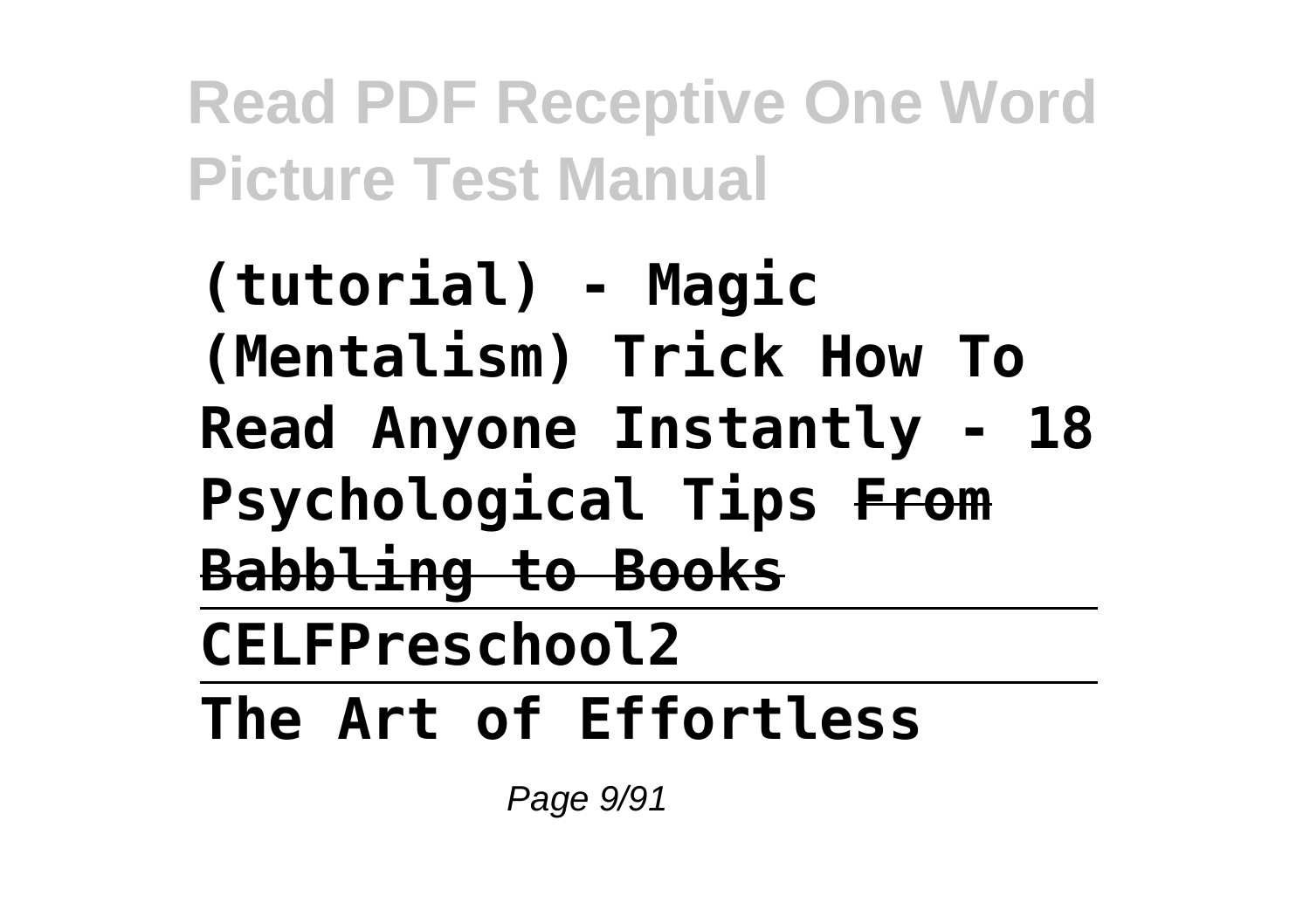**Living (Taoist Documentary)***Expressive and Receptive Language* **Let's Paint and Talk About the Books I'm Reading · REAL-TIME · 1-Hour in My Sketchbook · SKTCH1HR #5**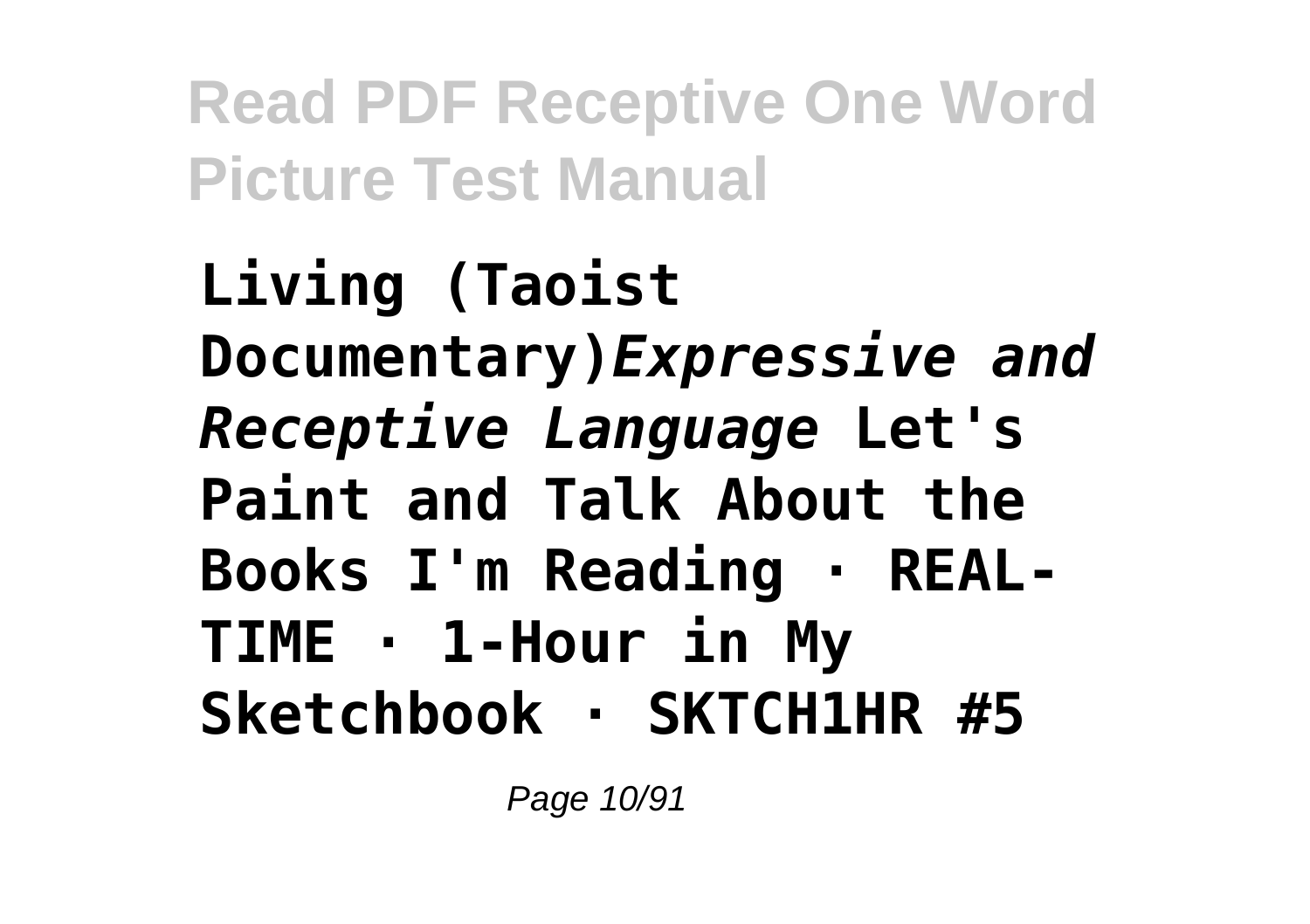**Receptive One Word Picture Test Receptive & Expressive One-Word Picture Vocabulary Tests Fourth Edition (EOWPVT-4, ROWPVT-4) are individually administered,**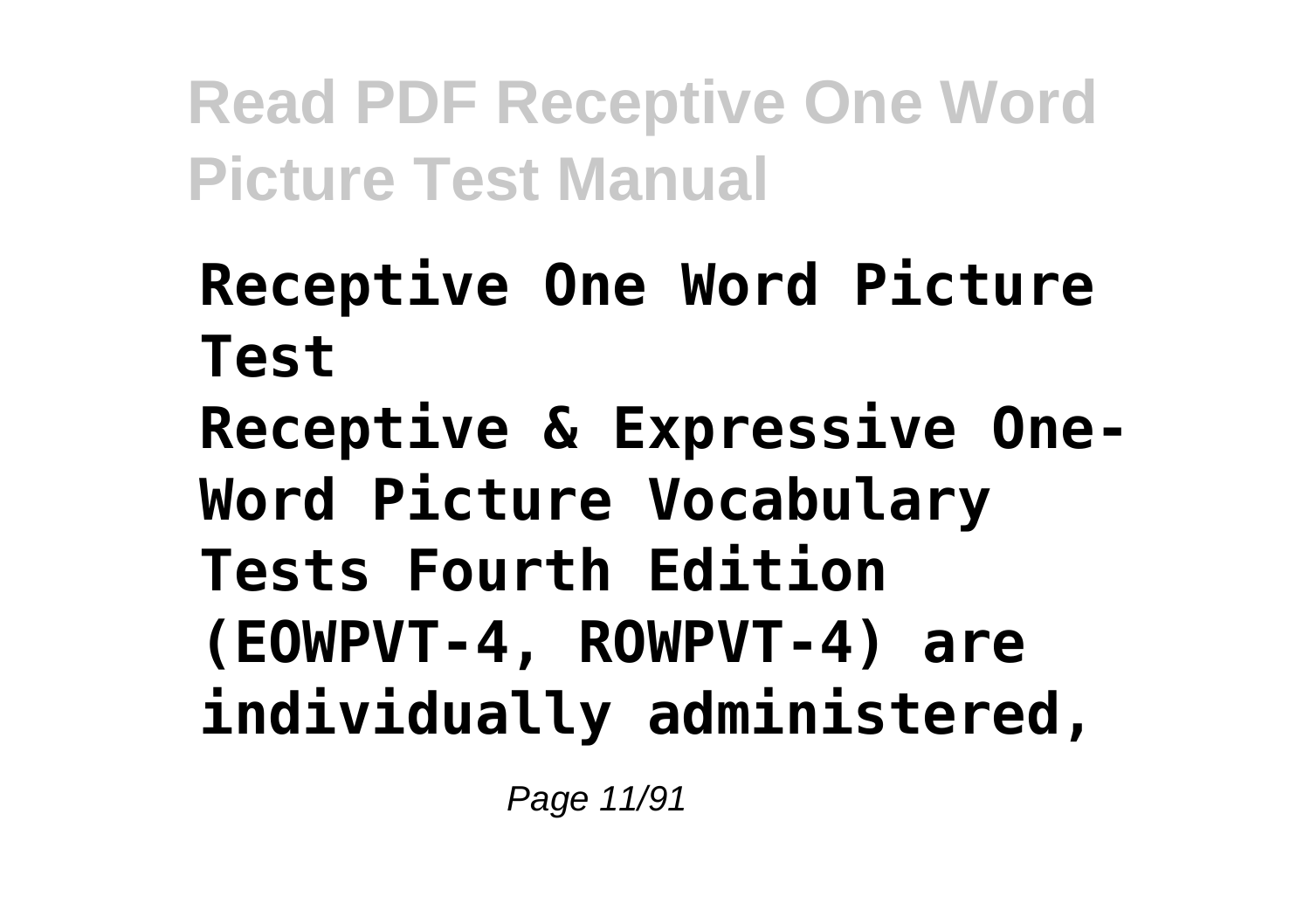**co-normed tests that help make accurate comparisons of a child's receptive and expressive vocabulary skills. Age range: 2:0 - 70+**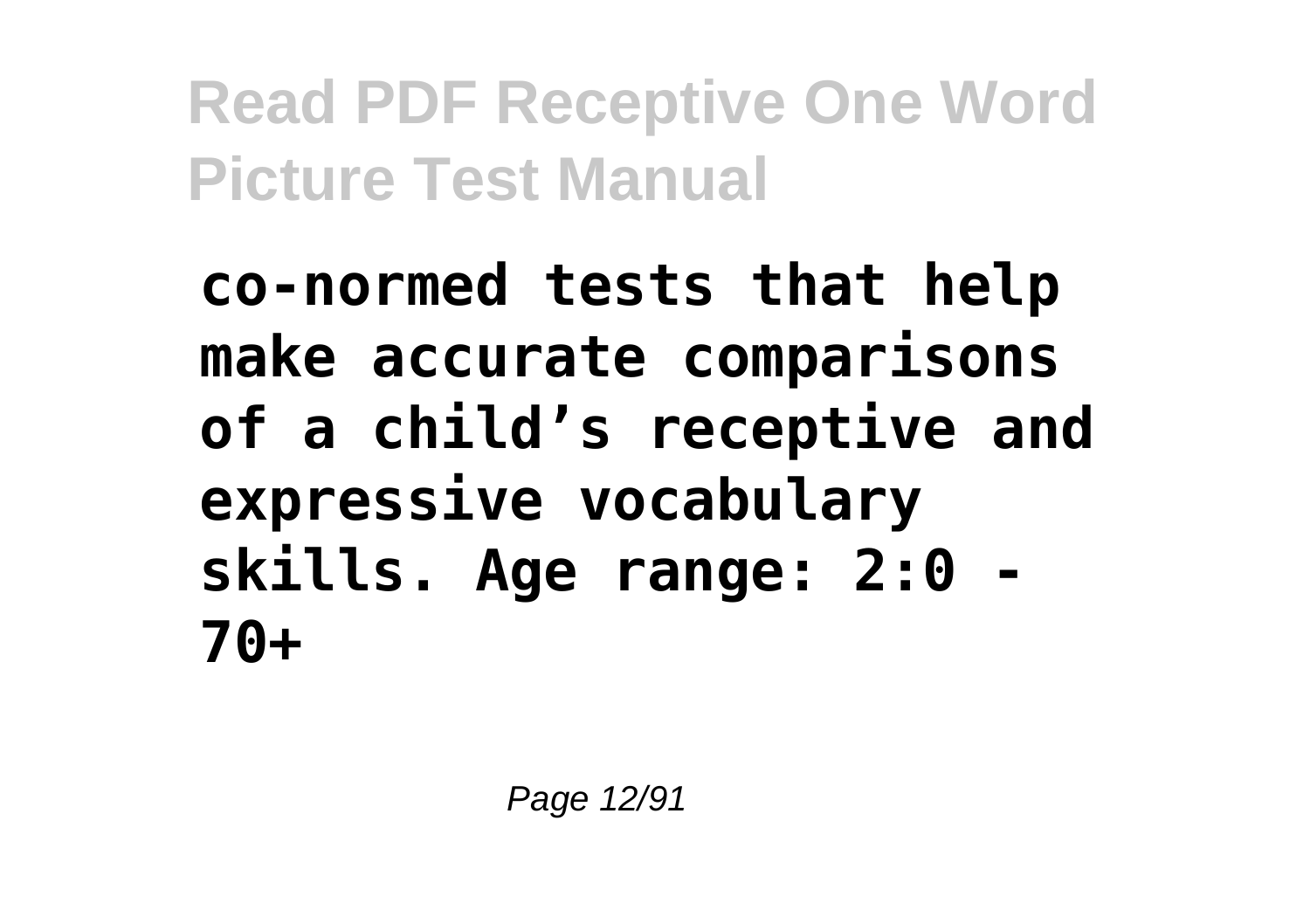**Receptive Expressive 1-Word Picture Vocabulary Tests 4 Purpose: English Speaking Vocabulary Assessment. Age range: 2yrs through to 80yrs+. Admin: individual.**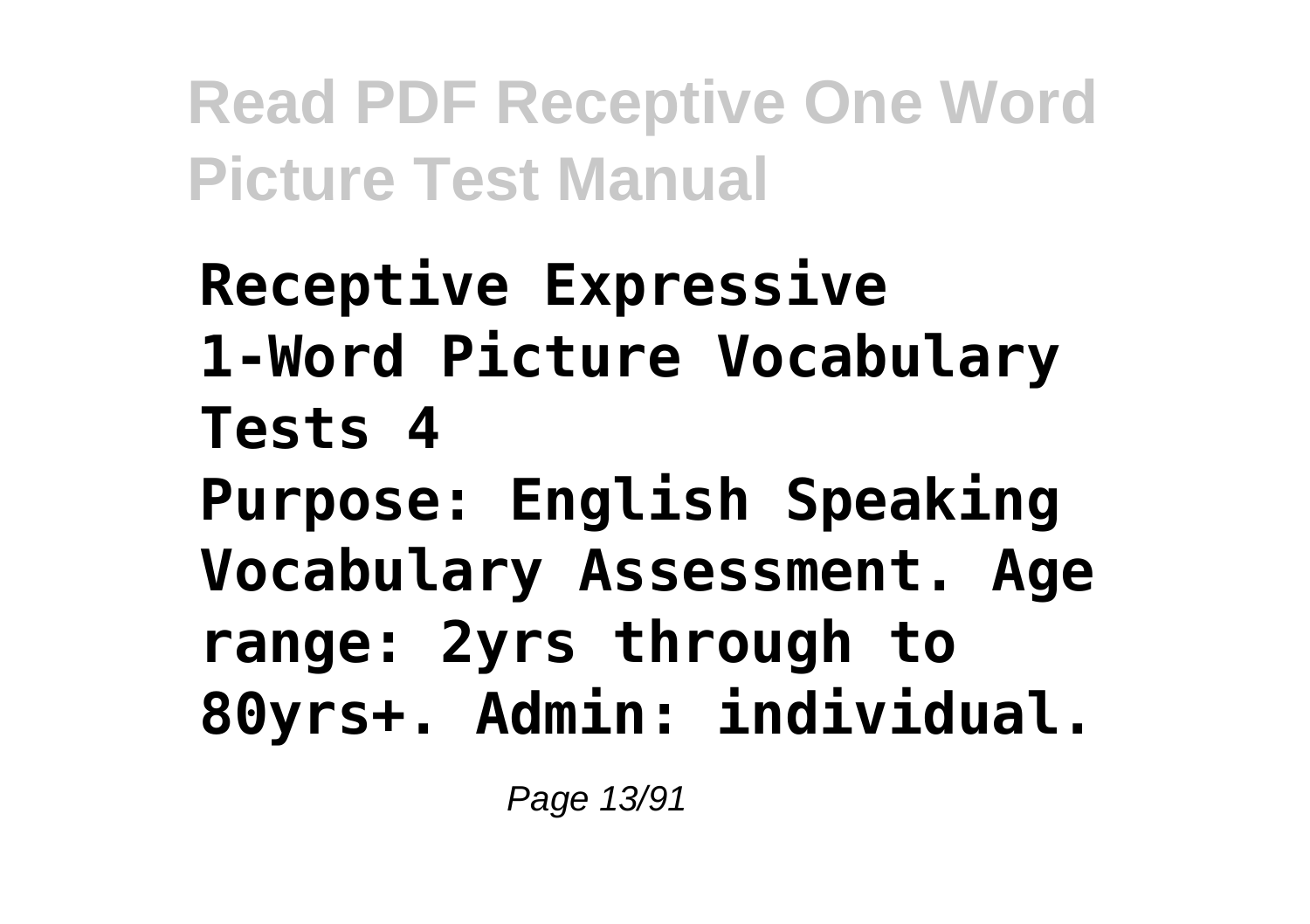**Time: 20 minutes. Qualification Level: D (Speech Therapist) The Expressive One-Word Picture Vocabulary Test, 4th Edition (EOWPVT-4) now features norms through**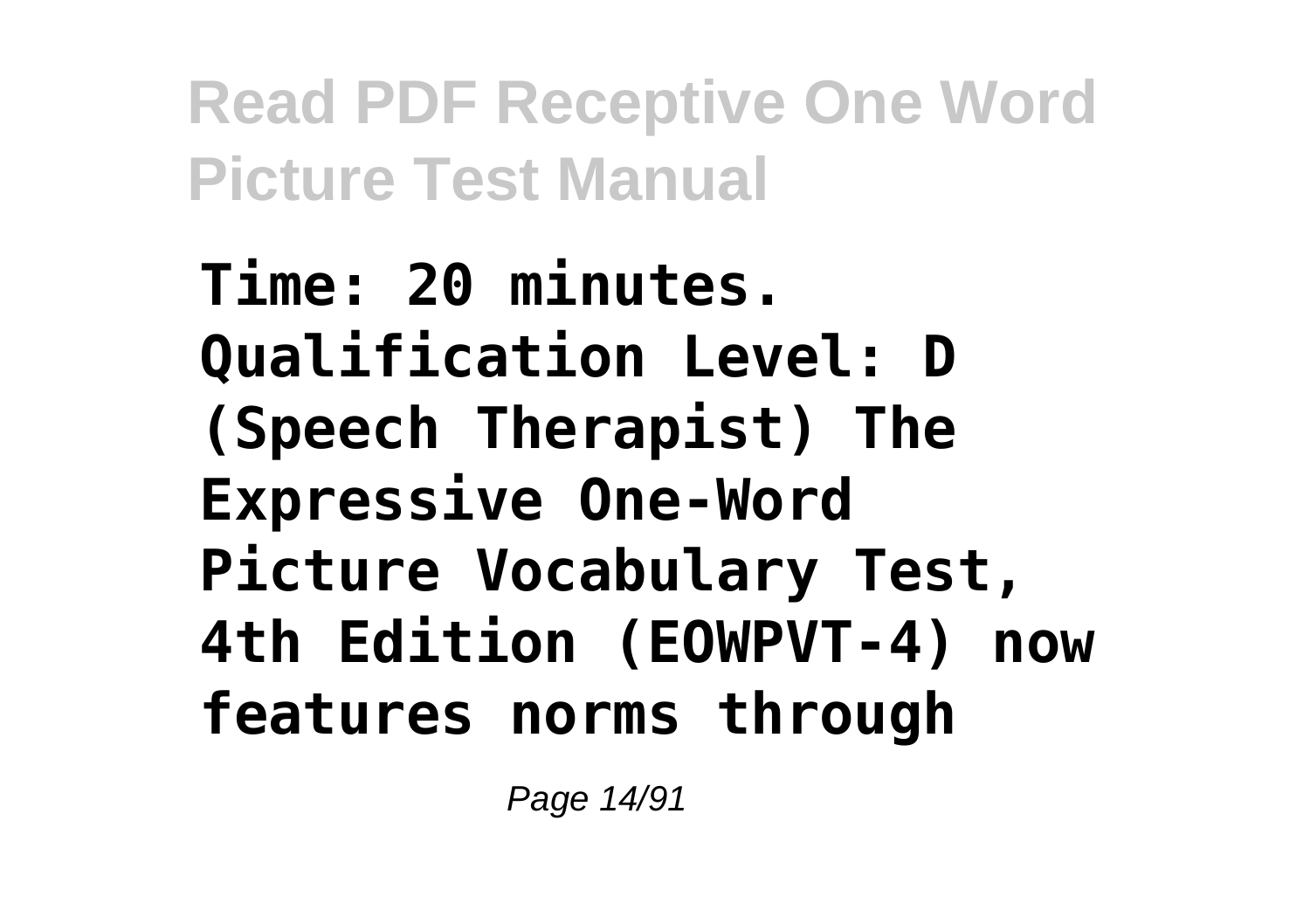**geriatric ages (80+). The EOWPVT-4 is an individually administered, norm-referenced assessment of how well persons age 2 years 0 months to over 80 years can name (in**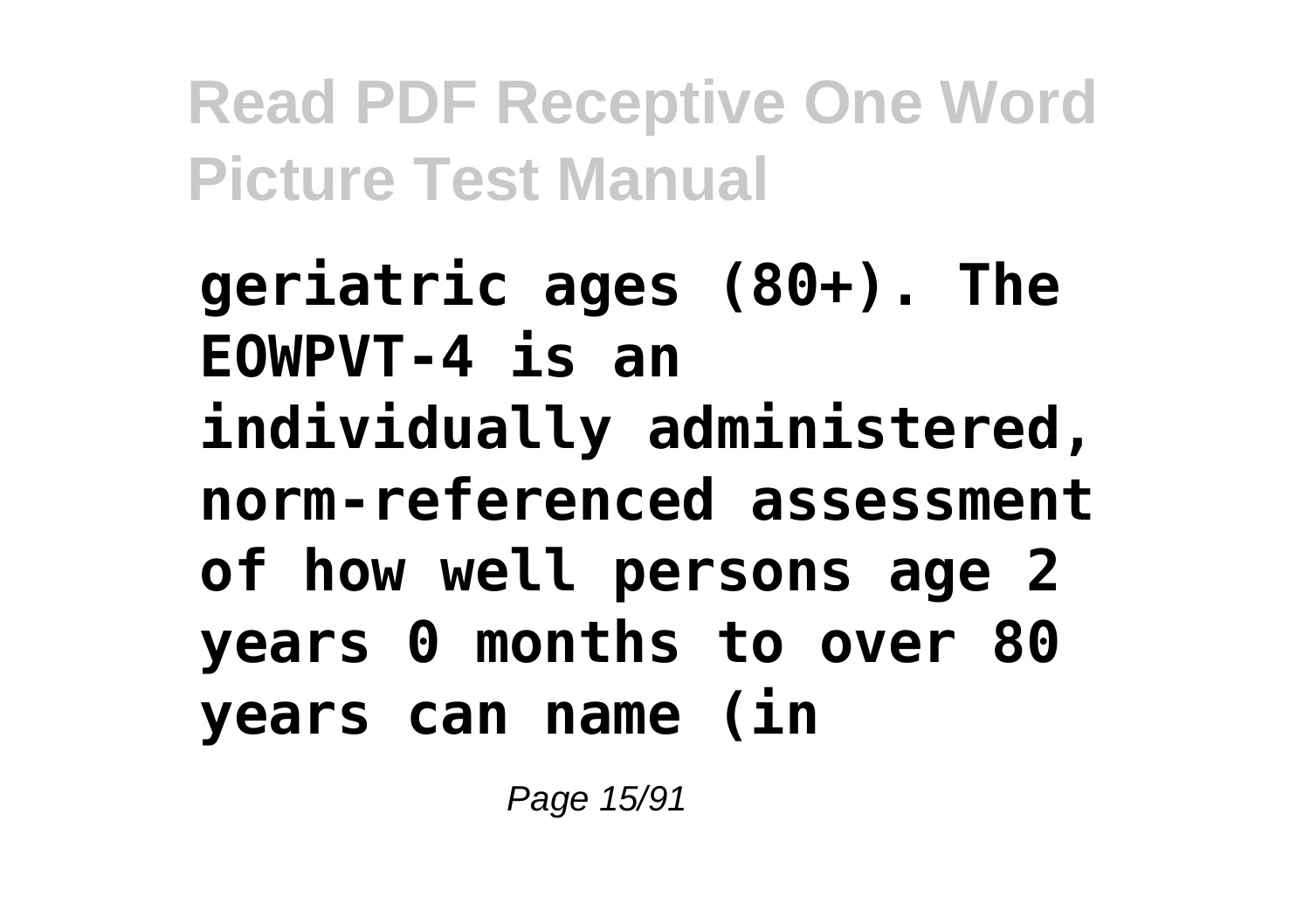**English) the objects, actions, or concepts presented in full-colour**

**...**

### **EOWPVT-4 - Expressive One-Word Picture Vocabulary**

Page 16/91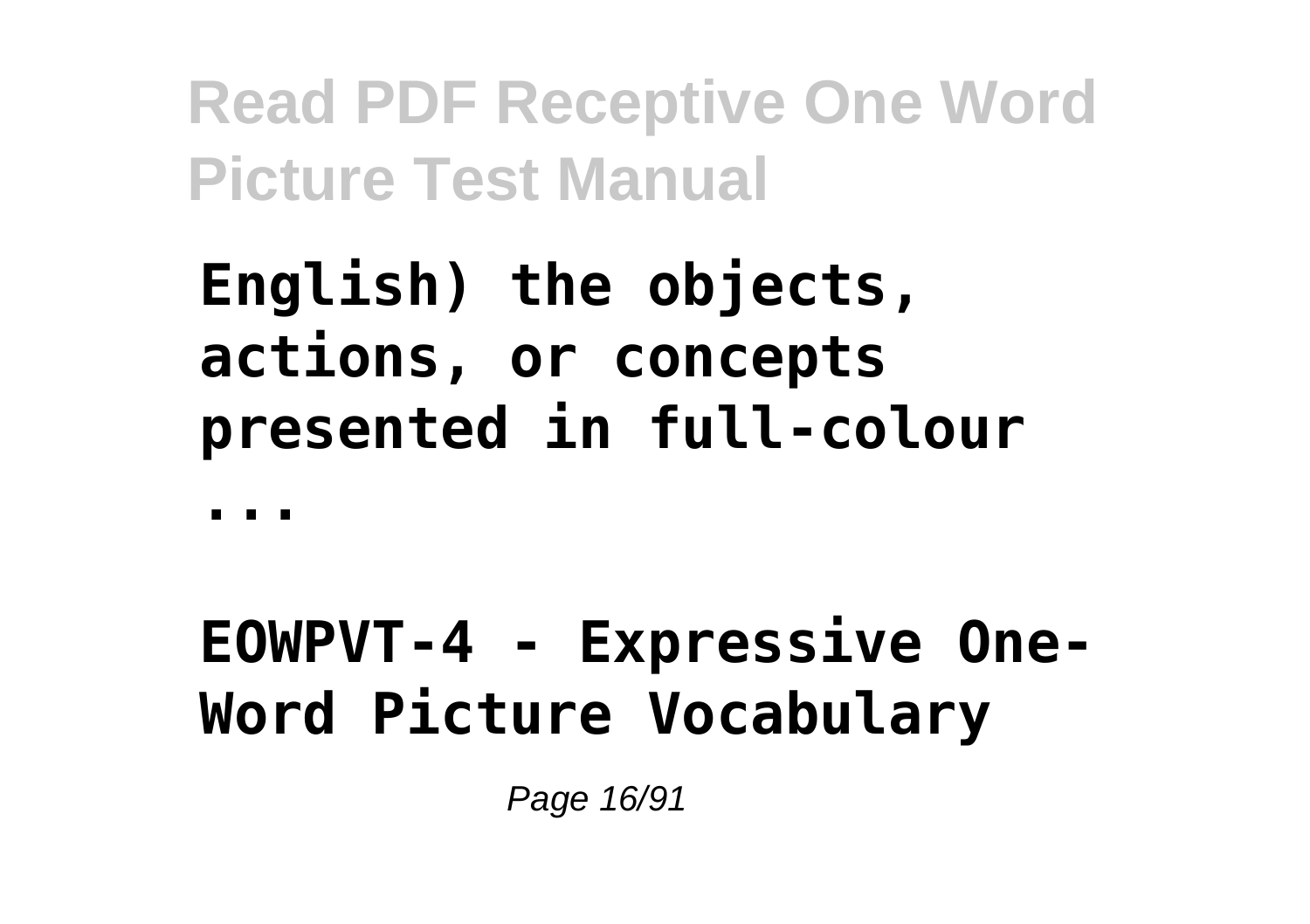**Test-4 ... The ROWPVT-4 and EOWPVT-4 each feature 190 test items with full-color illustrations. With the ROWPVT-4, the child identifies one of four**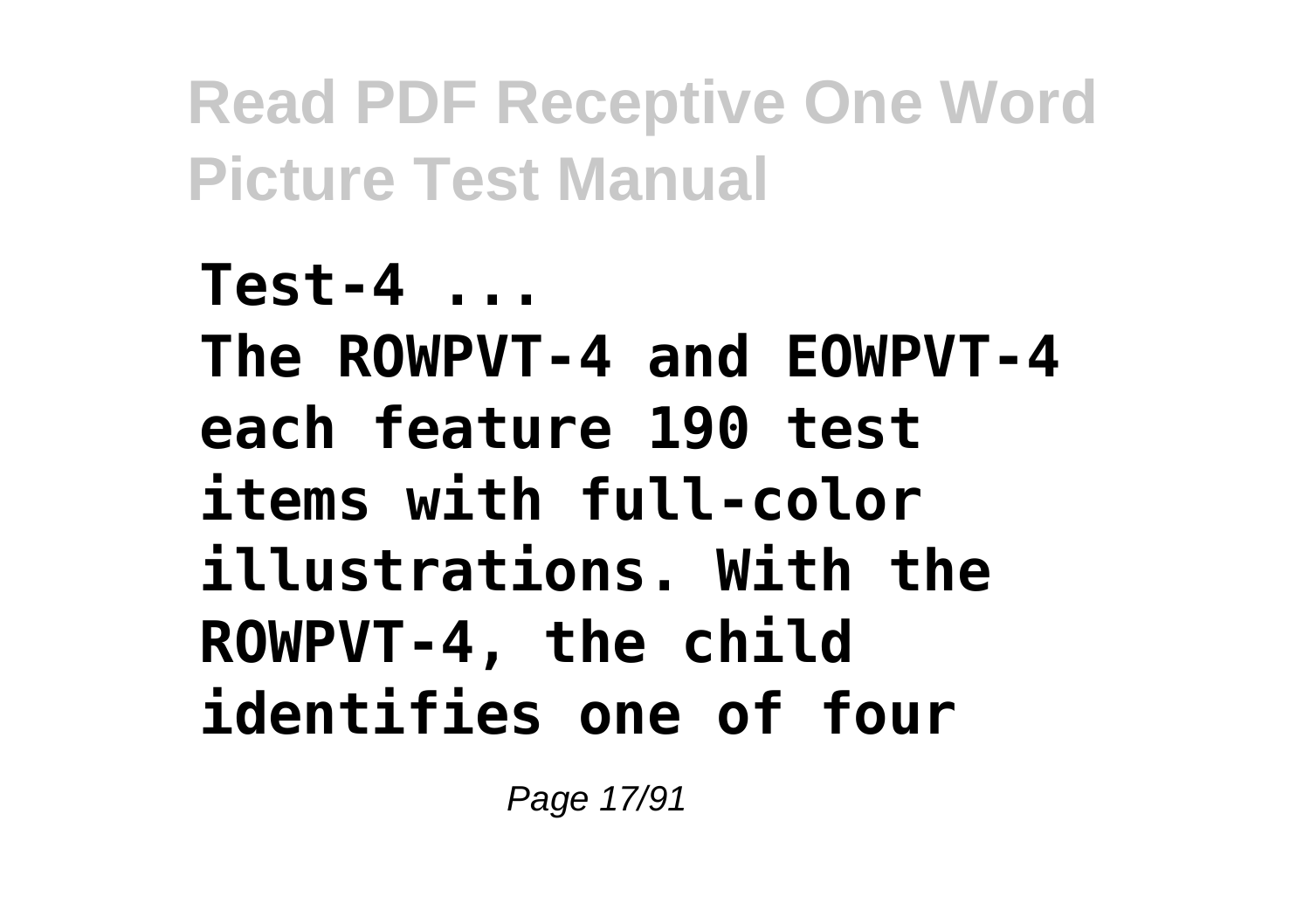**illustrations that depict the meaning of a stimulus word that you present. The EOWPVT-4 requires the child to name the object, action, or concept illustrated on a test**

Page 18/91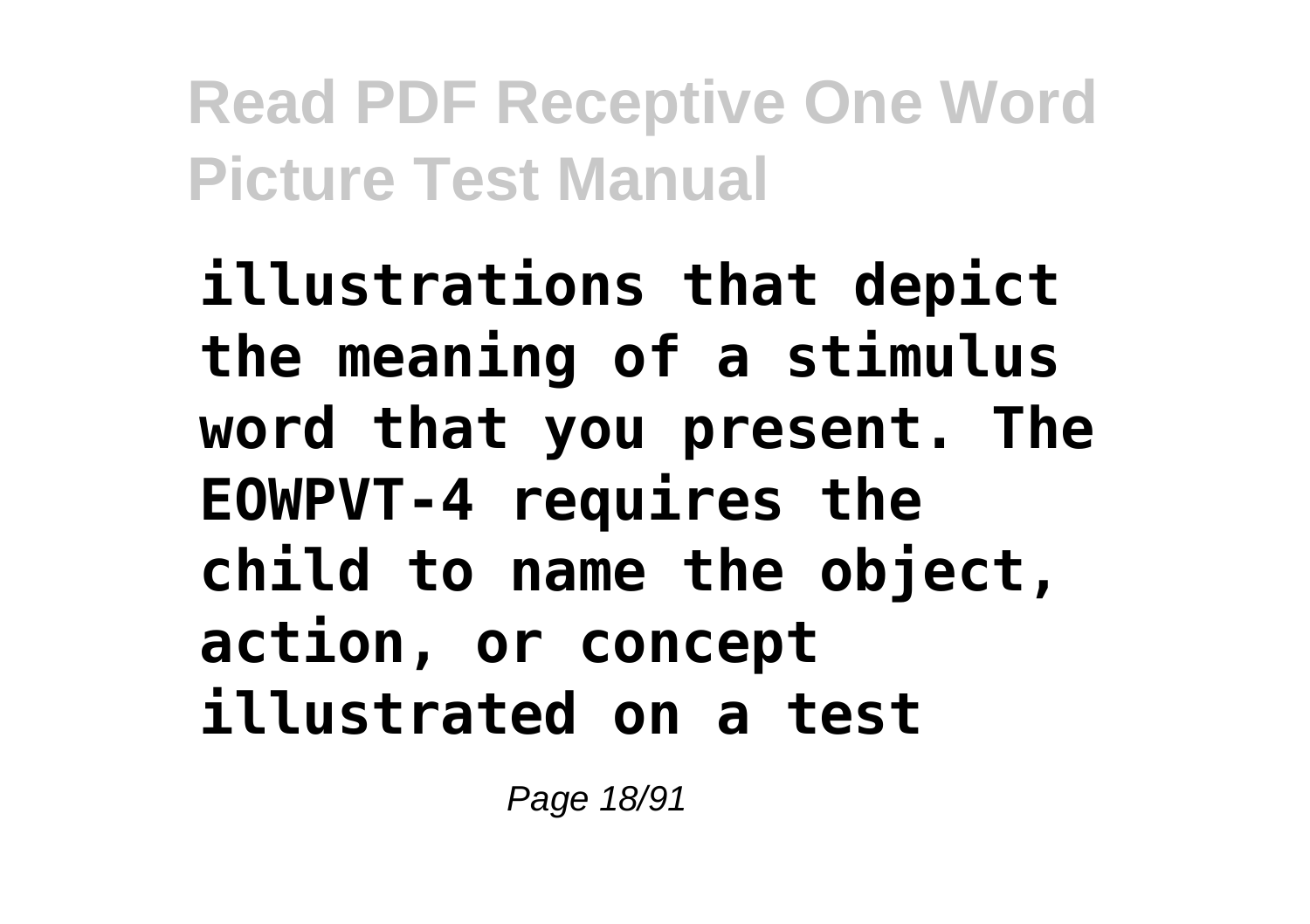#### **plate that you present.**

**Receptive and Expressive One-Word Picture Vocabulary Tests ... Description. The Receptive One-Word Picture**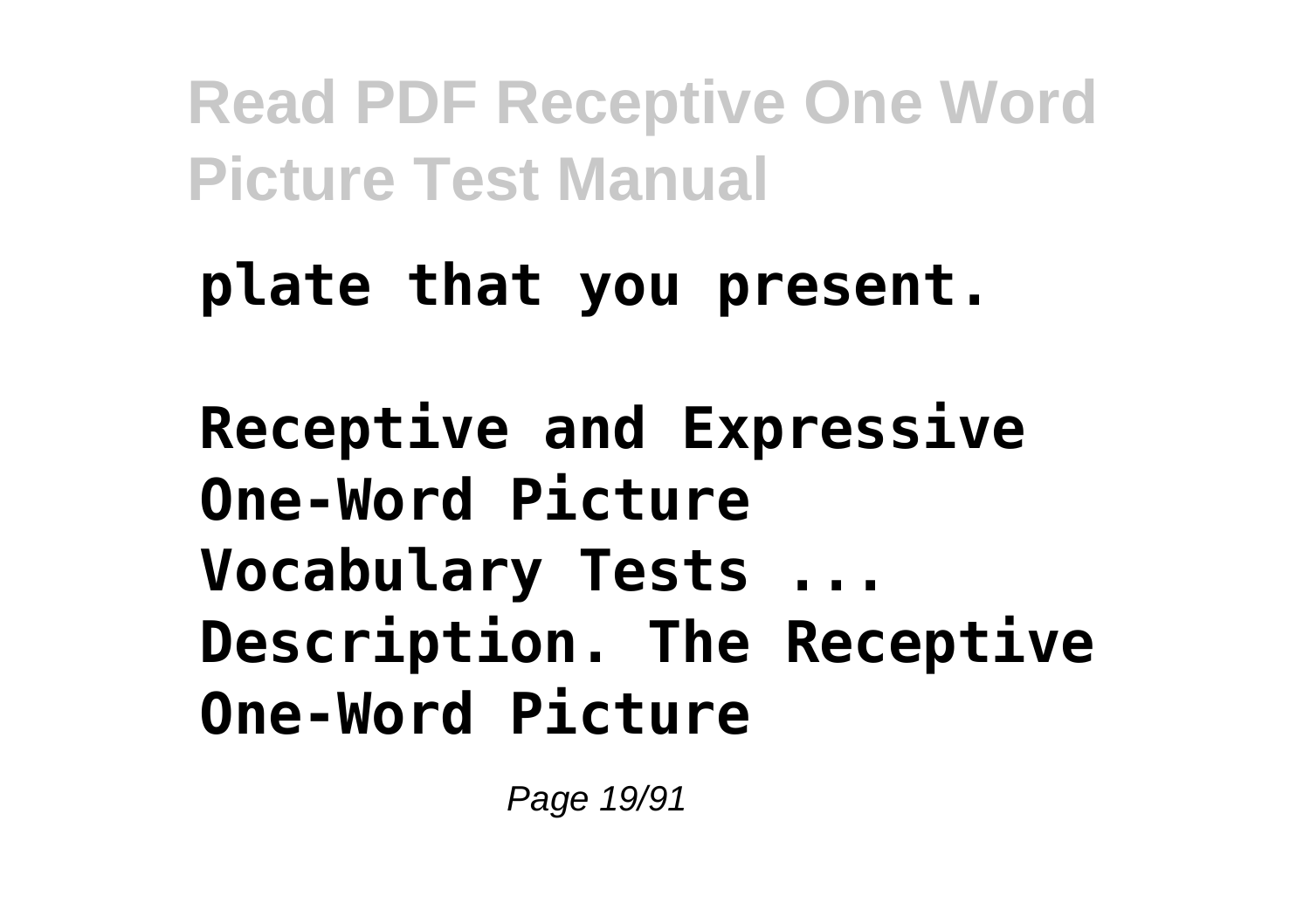**Vocabulary Test, 4th Edition (ROWPVT-4) now features norms through geriatric ages (80+). The ROWPVT-4 is an individually administered, norm-referenced assessment**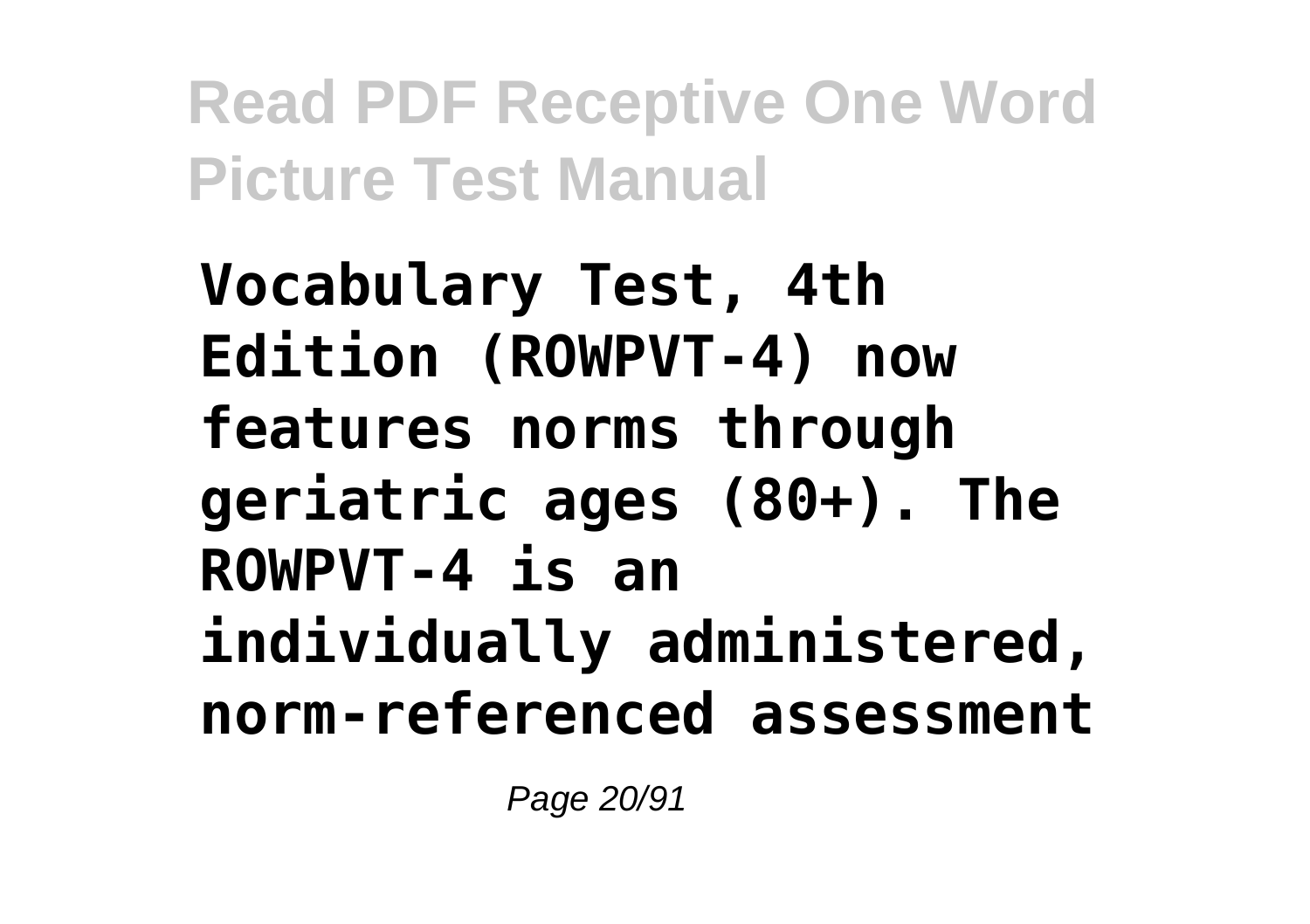**of how well persons age 2 years 0 months to over 80 years can match a word that is heard (in English) to objects, actions, or concepts presented in fullcolor pictures (in a**

Page 21/91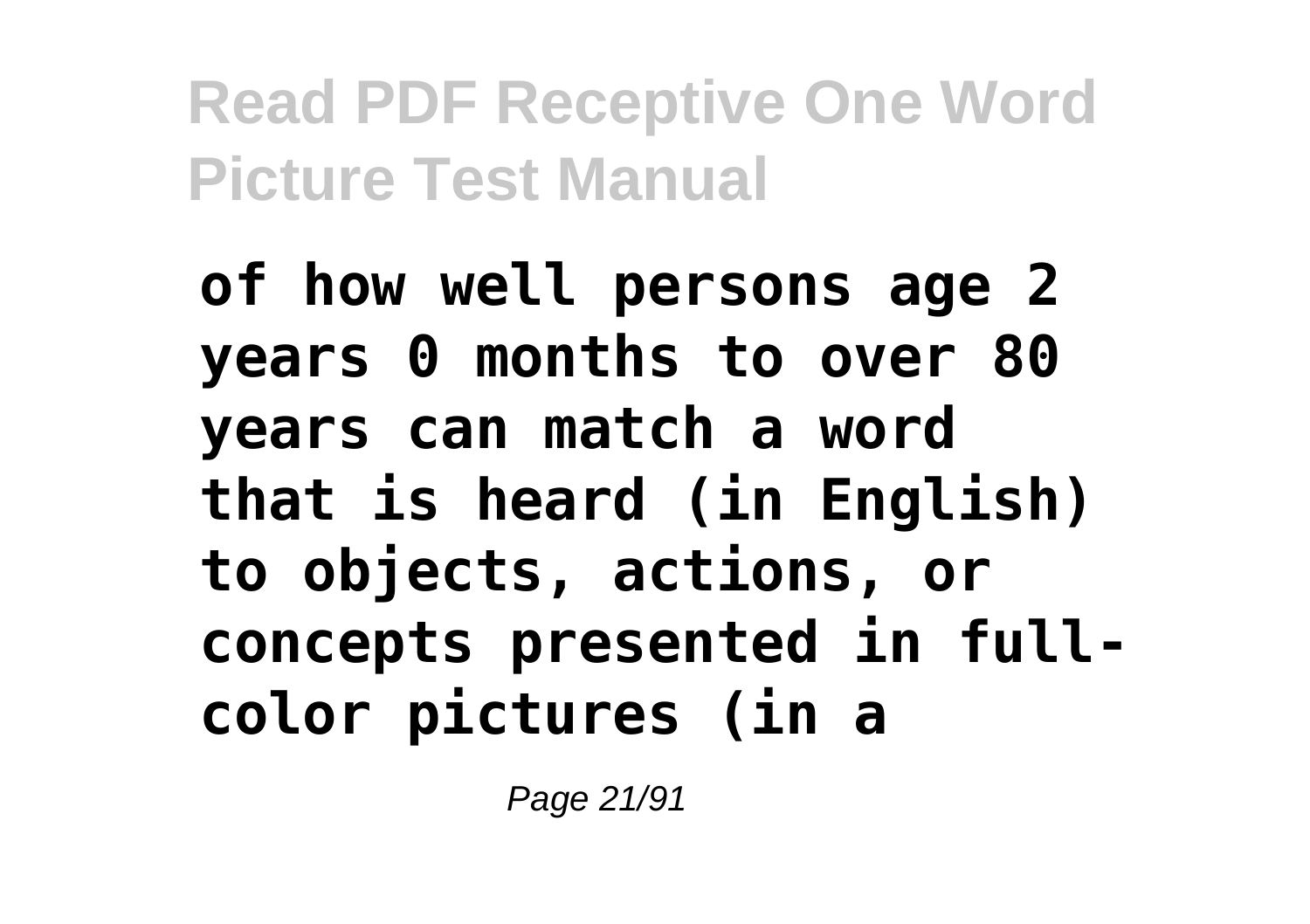## **multiple-choice format).**

**Receptive One-Word Picture Vocabulary Test-4 (ROWPVT-4) The Receptive One-Word Picture Vocabulary Test-4**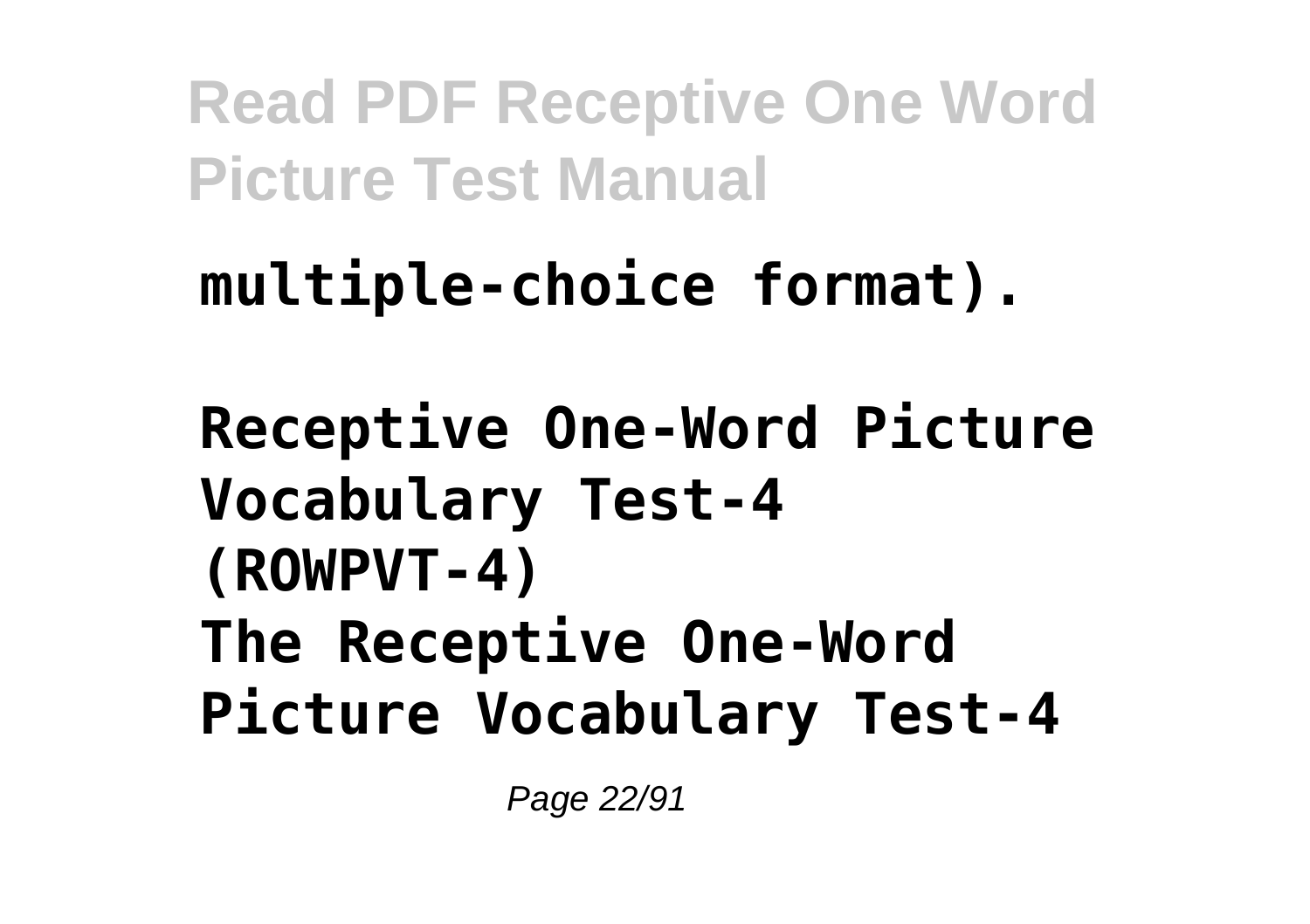**(ROWPVT-4) provides an assessment of how individuals receive vocabulary. Contact PAR for more information.**

#### **Receptive One-Word Picture**

Page 23/91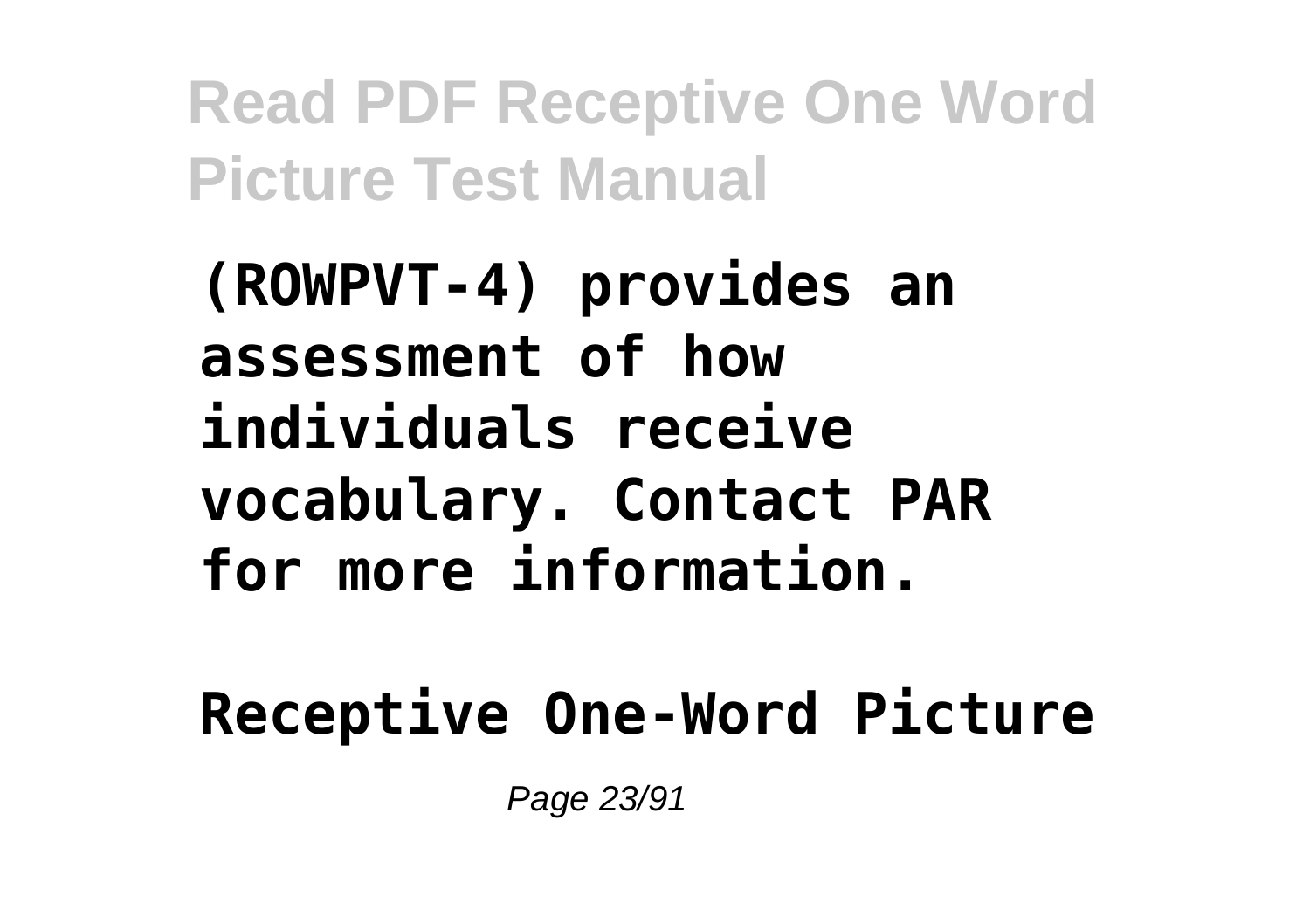**Vocabulary Test-4 | ROWPVT-4 Receptive One-Word Picture Vocabulary Test, [ROWPVT-4) The test now consists of 190 items presented in a**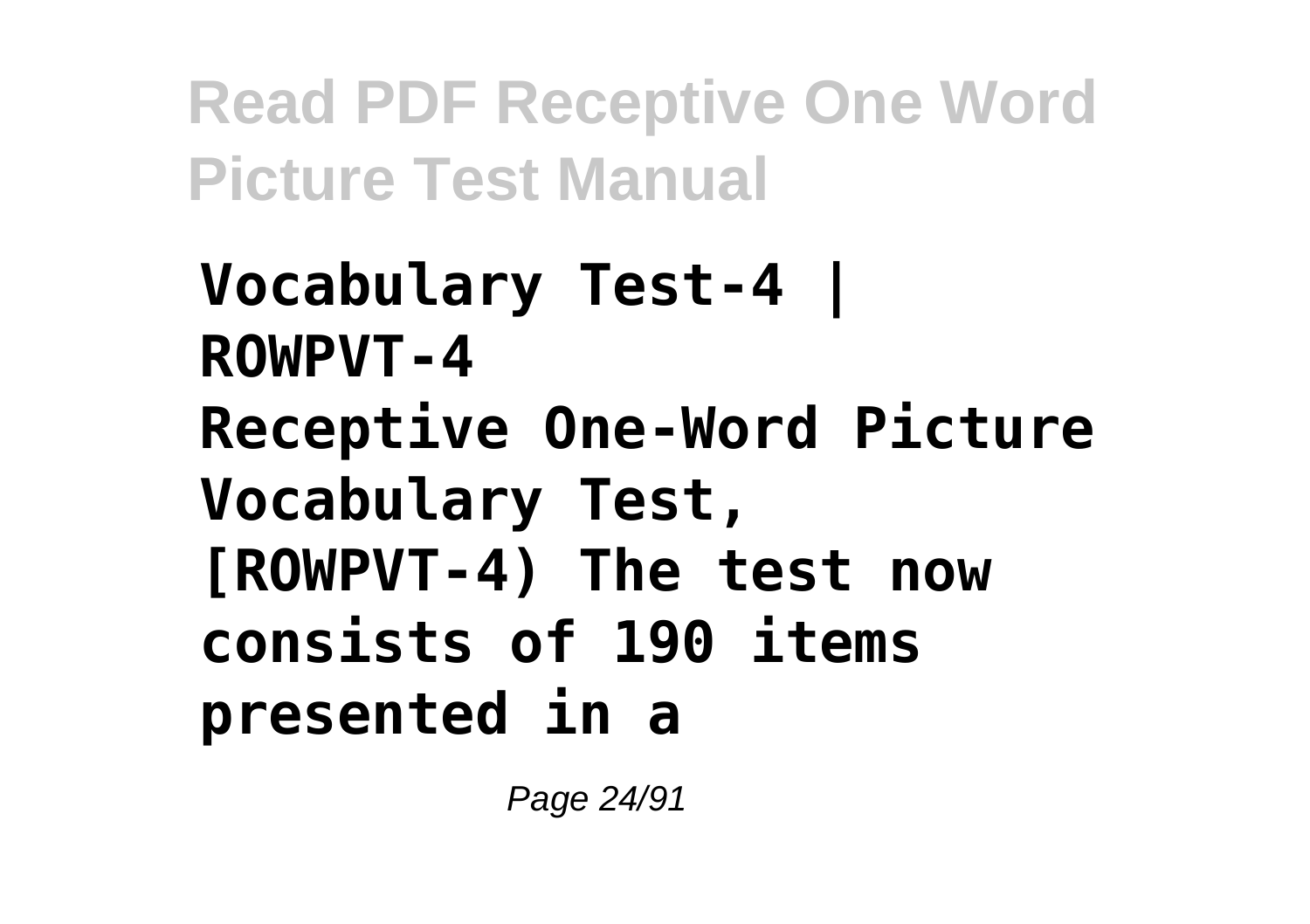**developmental sequence (based on the 2010 normative sample) that reflects the concepts with which people currently have experience through home, school, or media.**

Page 25/91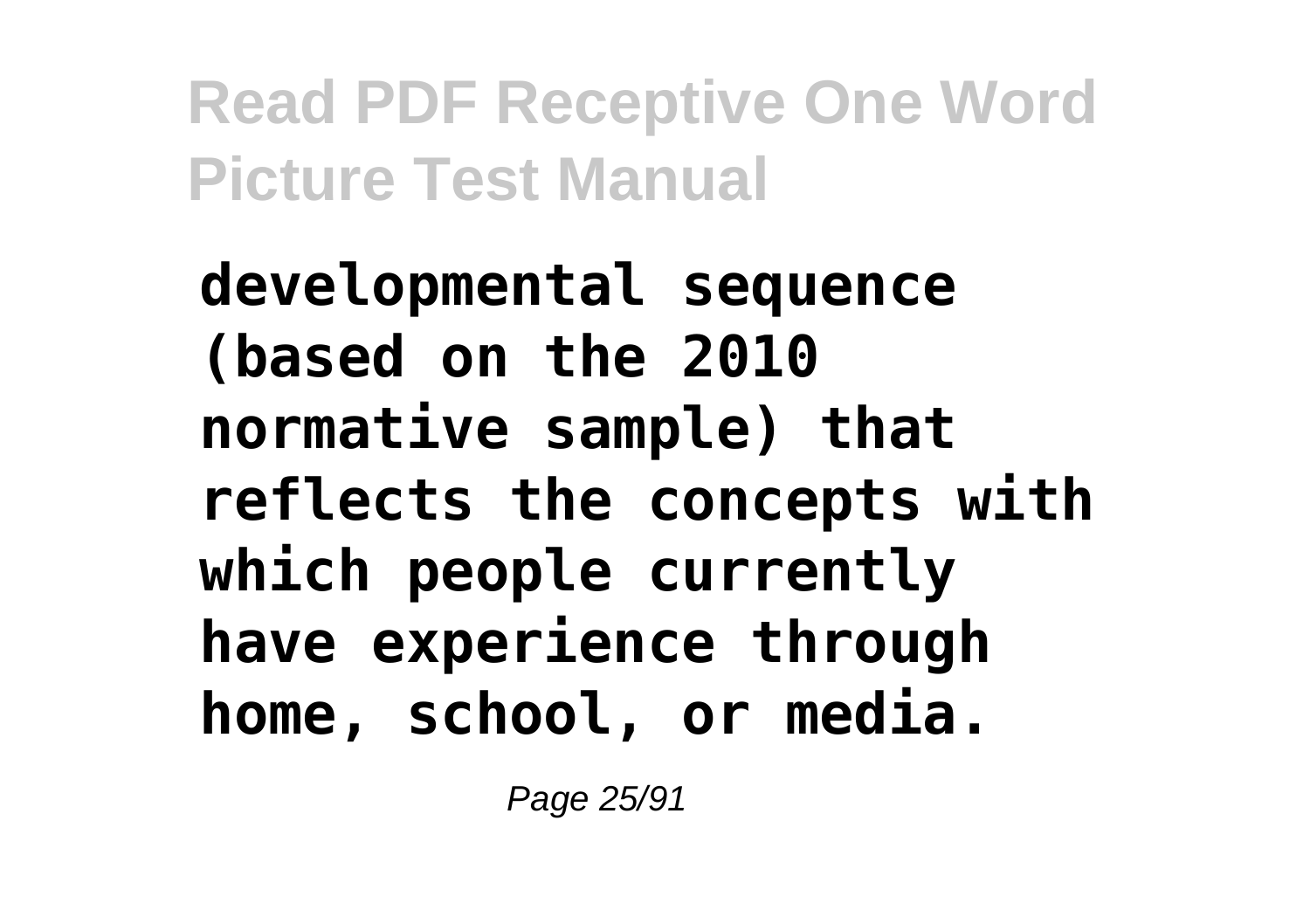### **The expanded norms allow use of the test with adults in**

# **Receptive One-Word Picture Vocabulary Test, [ROWPVT-4**

**...**

Page 26/91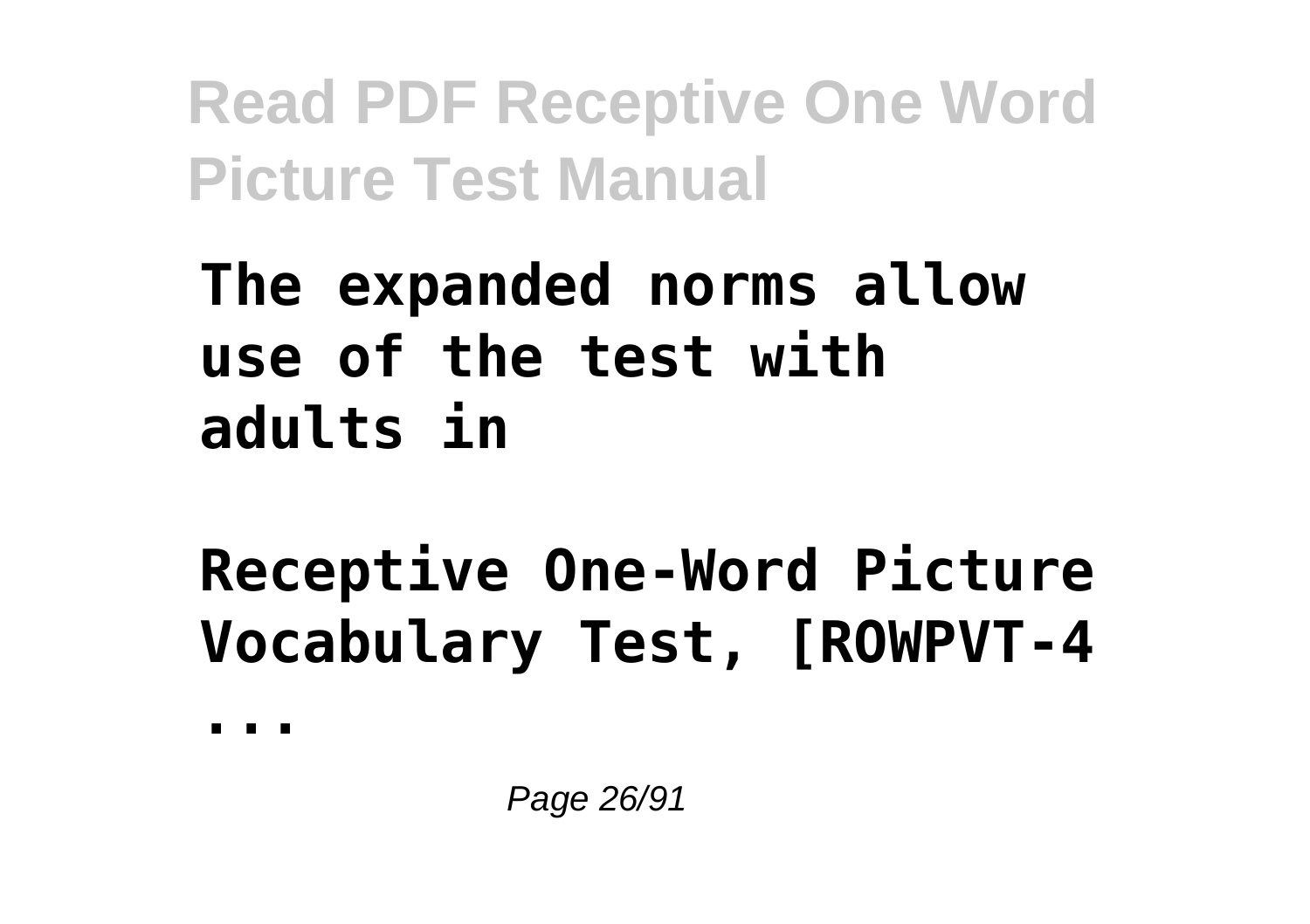**The Receptive One-Word Picture Vocabulary Test, 4th Edition (ROWPVT-4) now features norms through geriatric ages (80+). The ROWPVT-4 is an individually administered,**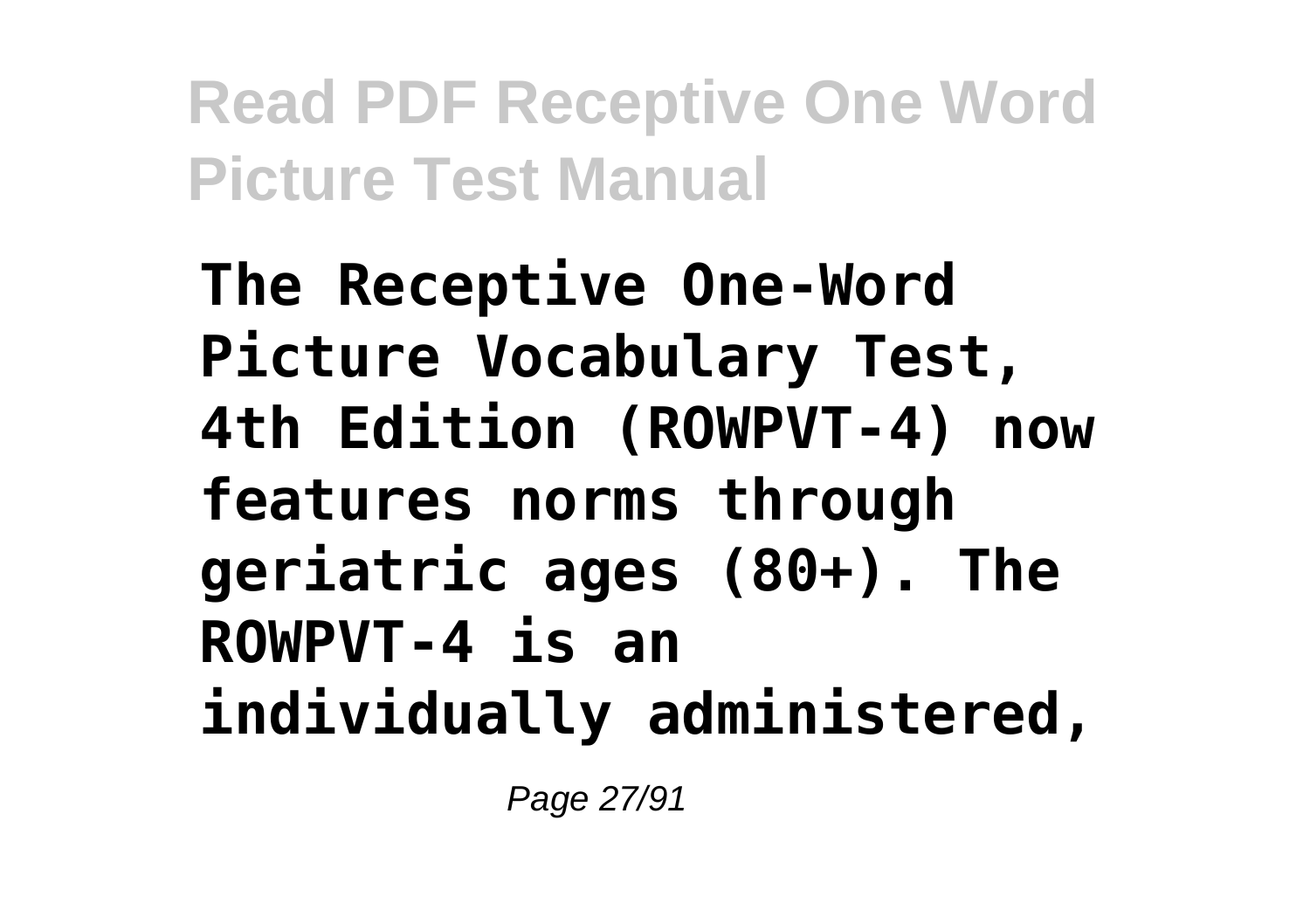**norm-referenced assessment of how well persons age 2 years 0 months to over 80 years can match a word that is heard (in English) to objects, actions, or concepts presented in full-**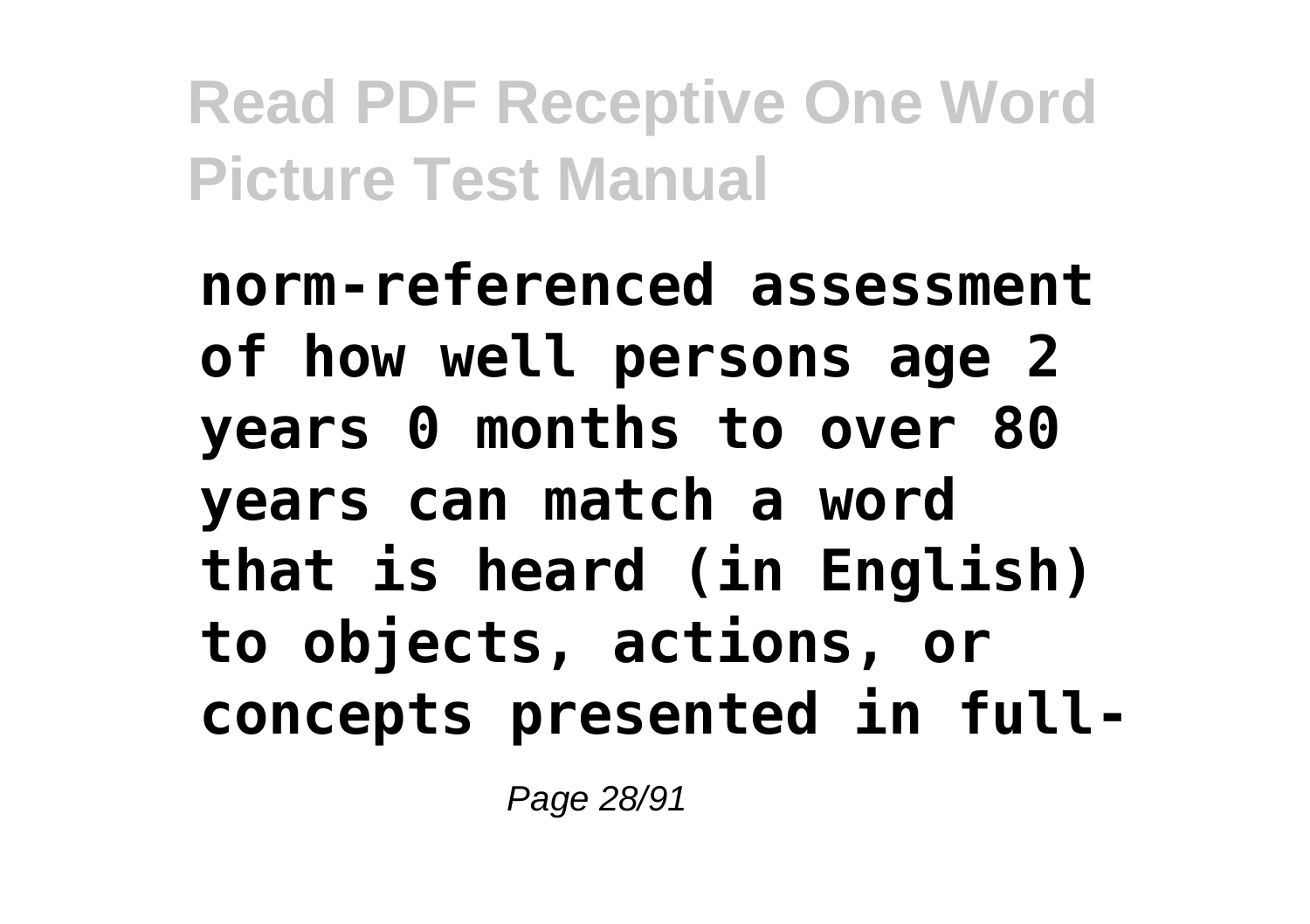**colour pictures (in a multiple-choice format).**

**Receptive One Word Picture Vocabulary Test (ROWPVT | Silvereye The Receptive Vocabulary**

Page 29/91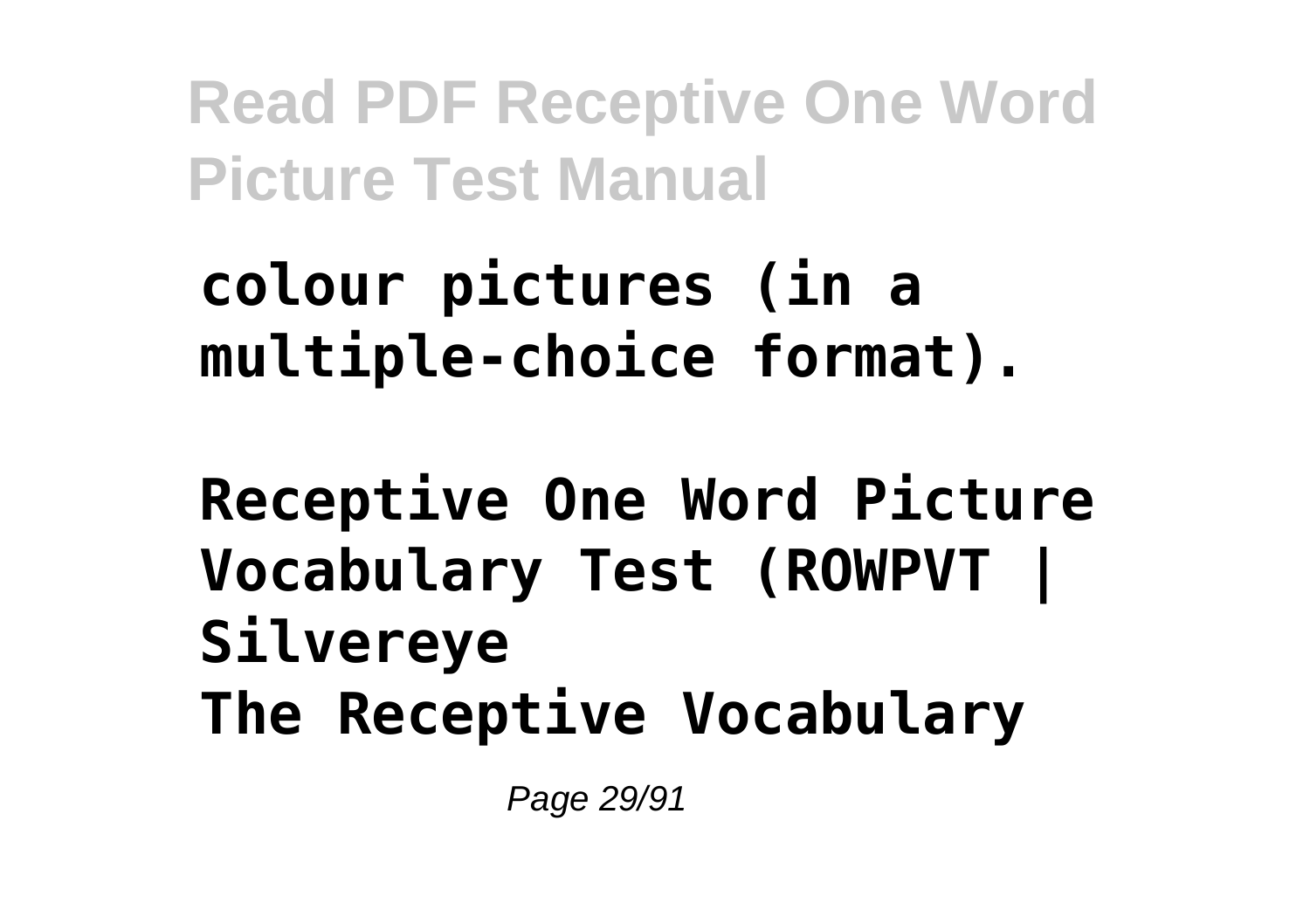**test is a measure of the words that the child can comprehend. The child hears a word and is simultaneously presented with three pictures one of which correctly depicts**

Page 30/91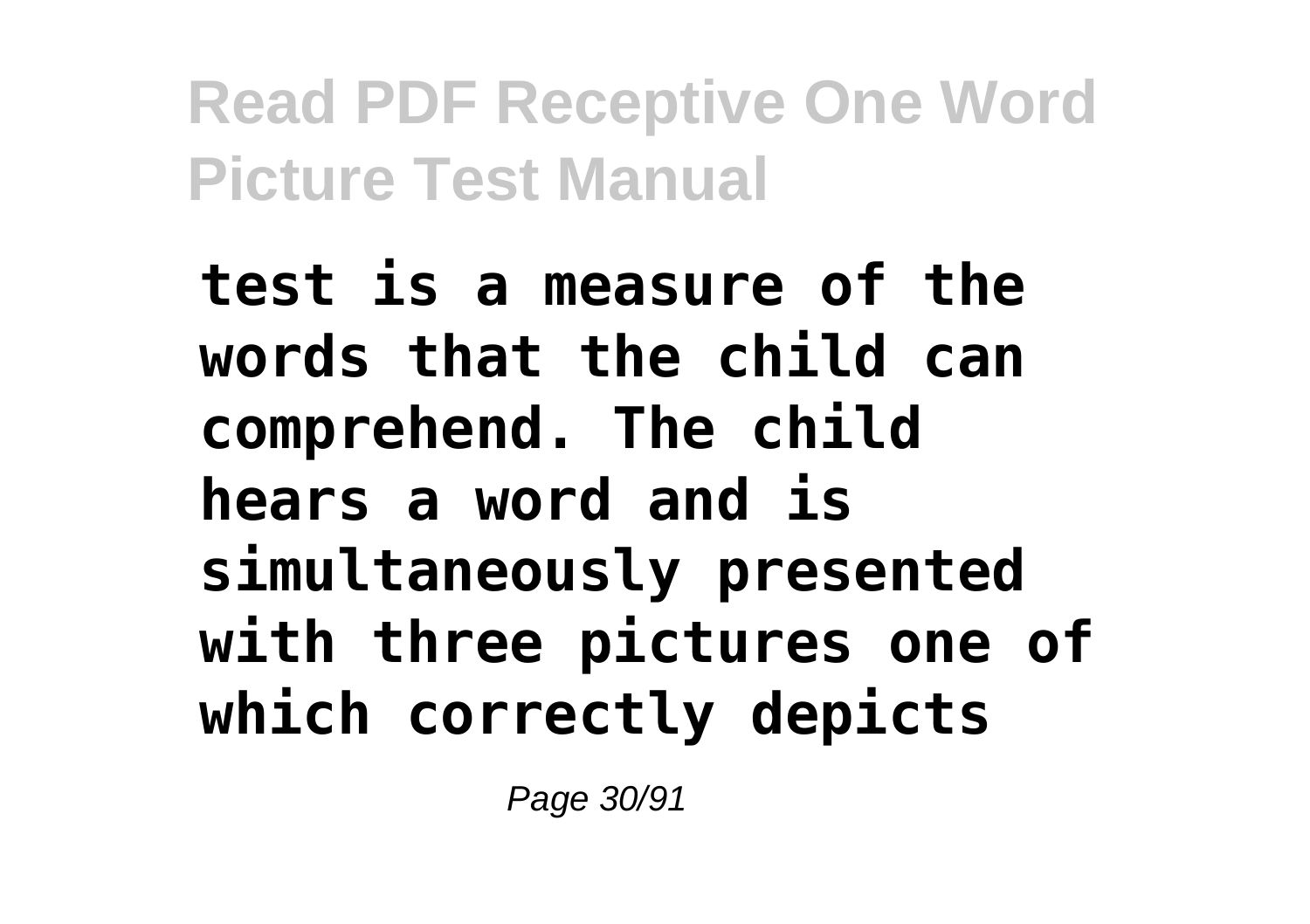**the spoken word. The child is required to identify the correct picture that matches the words. This test is suitable for primary school aged children. The test is**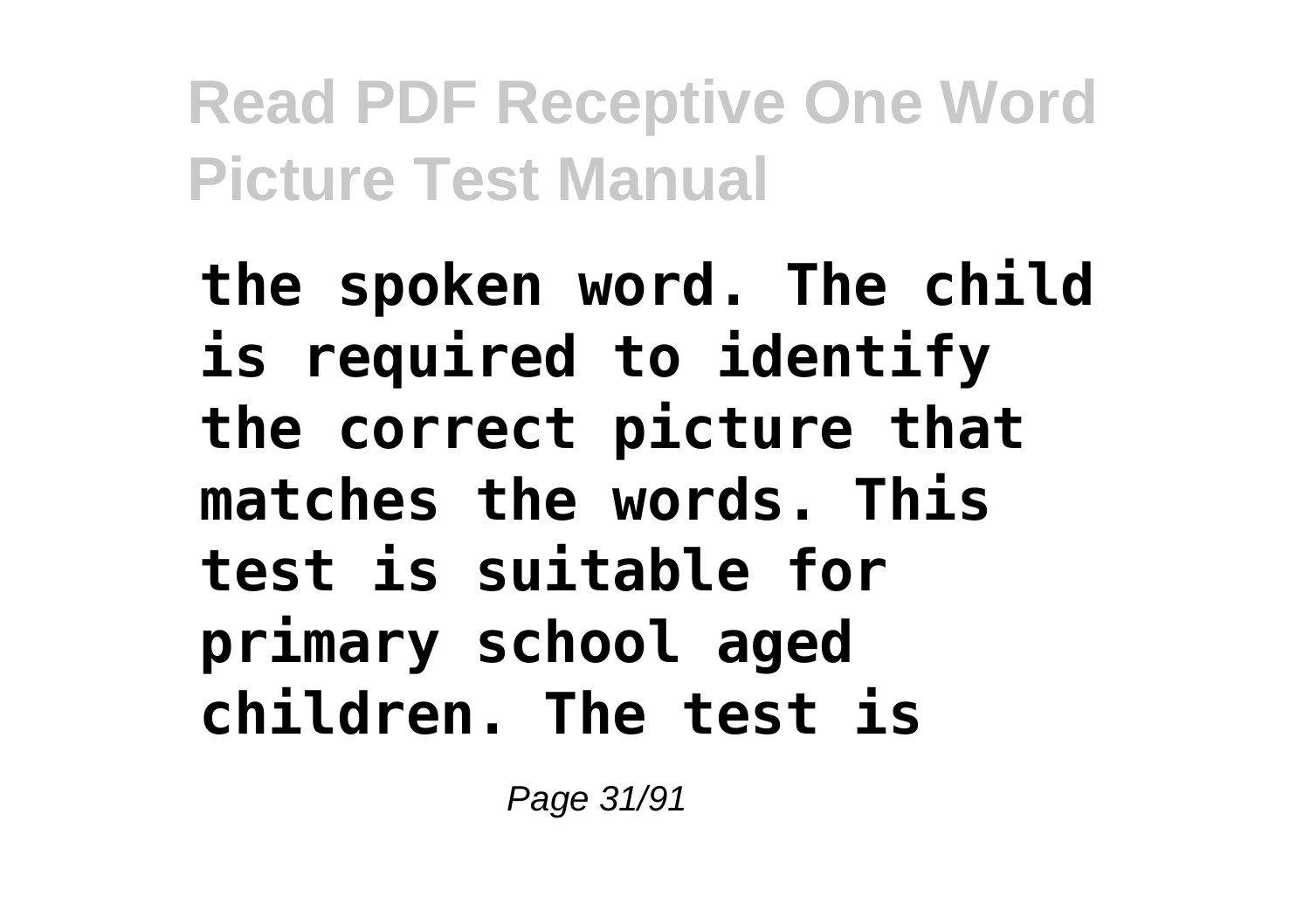**administered**

**Description of the Receptive Vocabulary Test Detailed Instructions. The Peabody Picture Vocabulary Test, Fourth Edition**

Page 32/91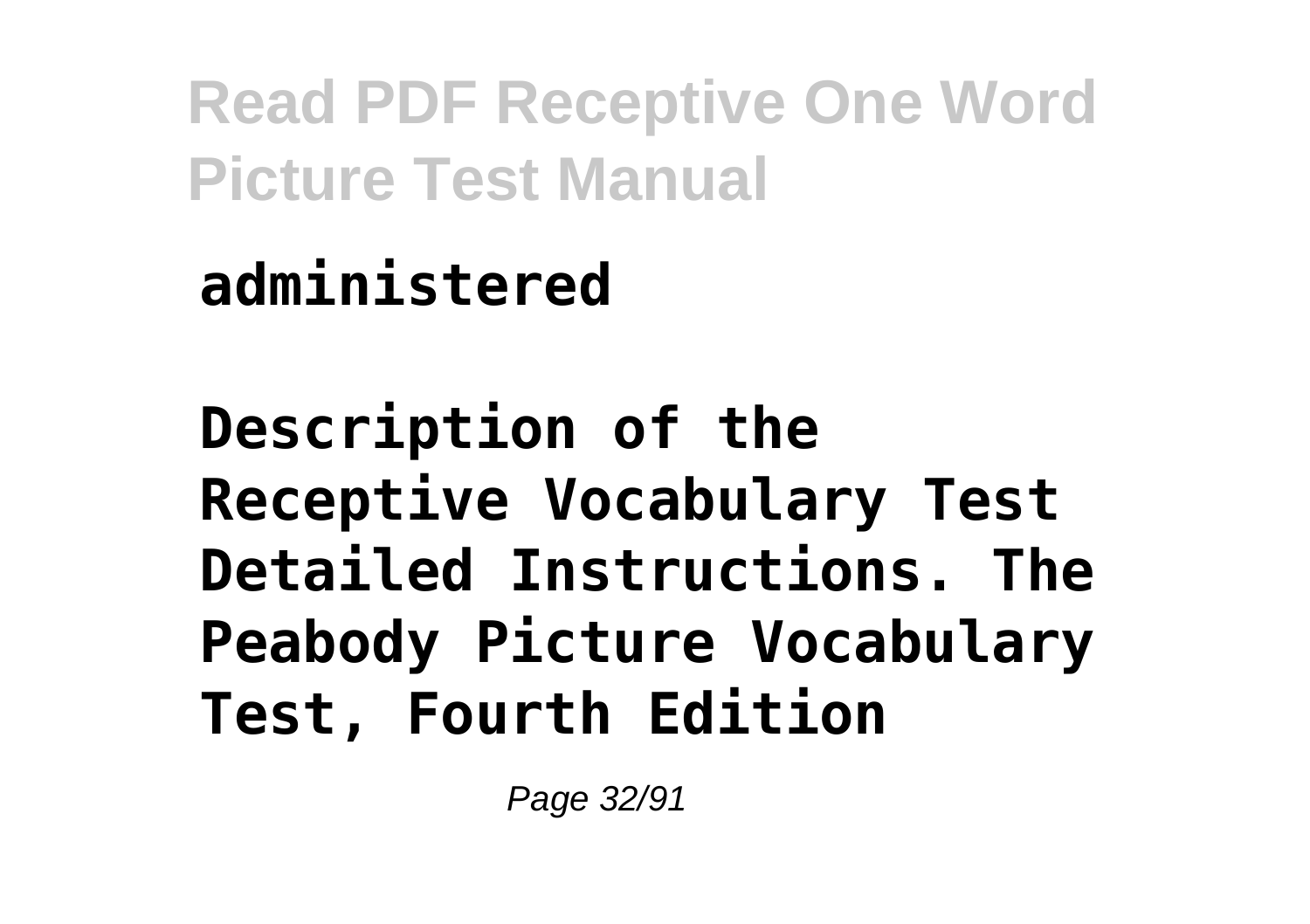**(PPVT-4) and the Receptive One-Word Picture Vocabulary Test, Fourth Edition (ROWPVT-4) are each measures of receptive vocabulary skills. The Expressive Vocabulary**

Page 33/91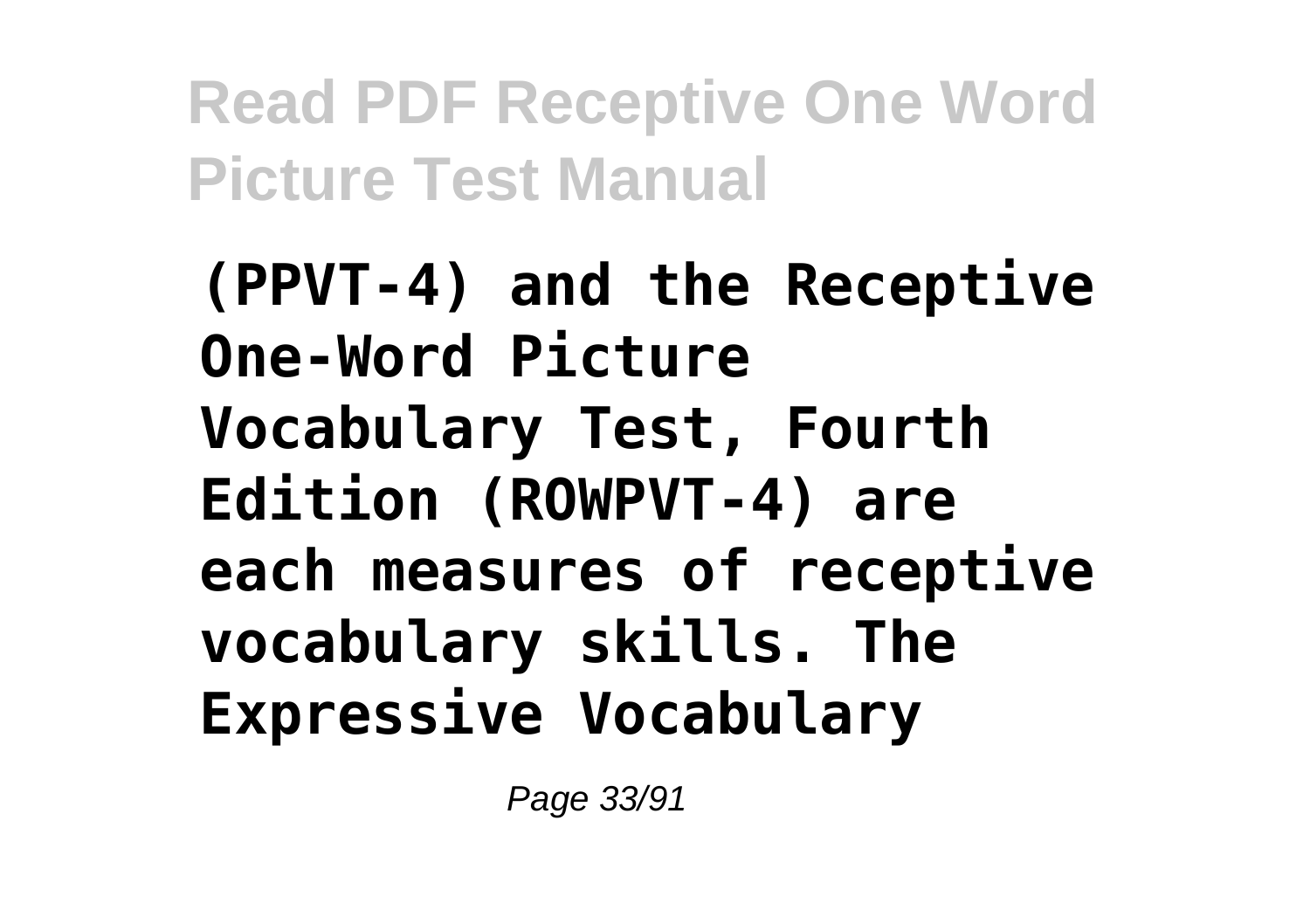**Test, Second Edition (EVT-2) and the Expressive One-Word Picture Vocabulary Test, Fourth Edition (EOWPVT-4) are each measures of expressive vocabulary**

Page 34/91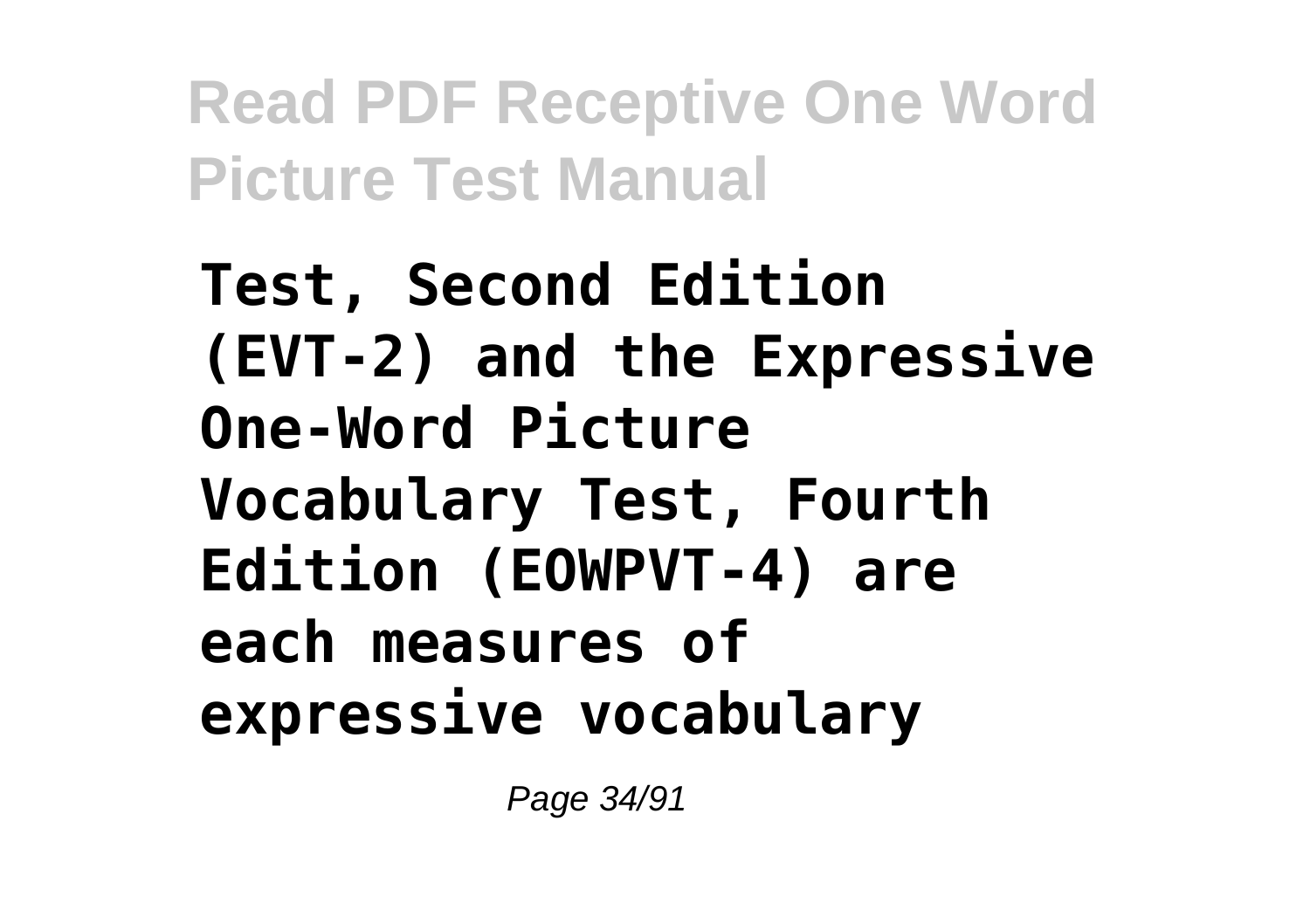**skills.**

**PPVT-4 & EVT-2 vs. ROWPVT-4 & EOWPVT-4 Test Nu foreligger den anerkendte test til vurdering af det**

Page 35/91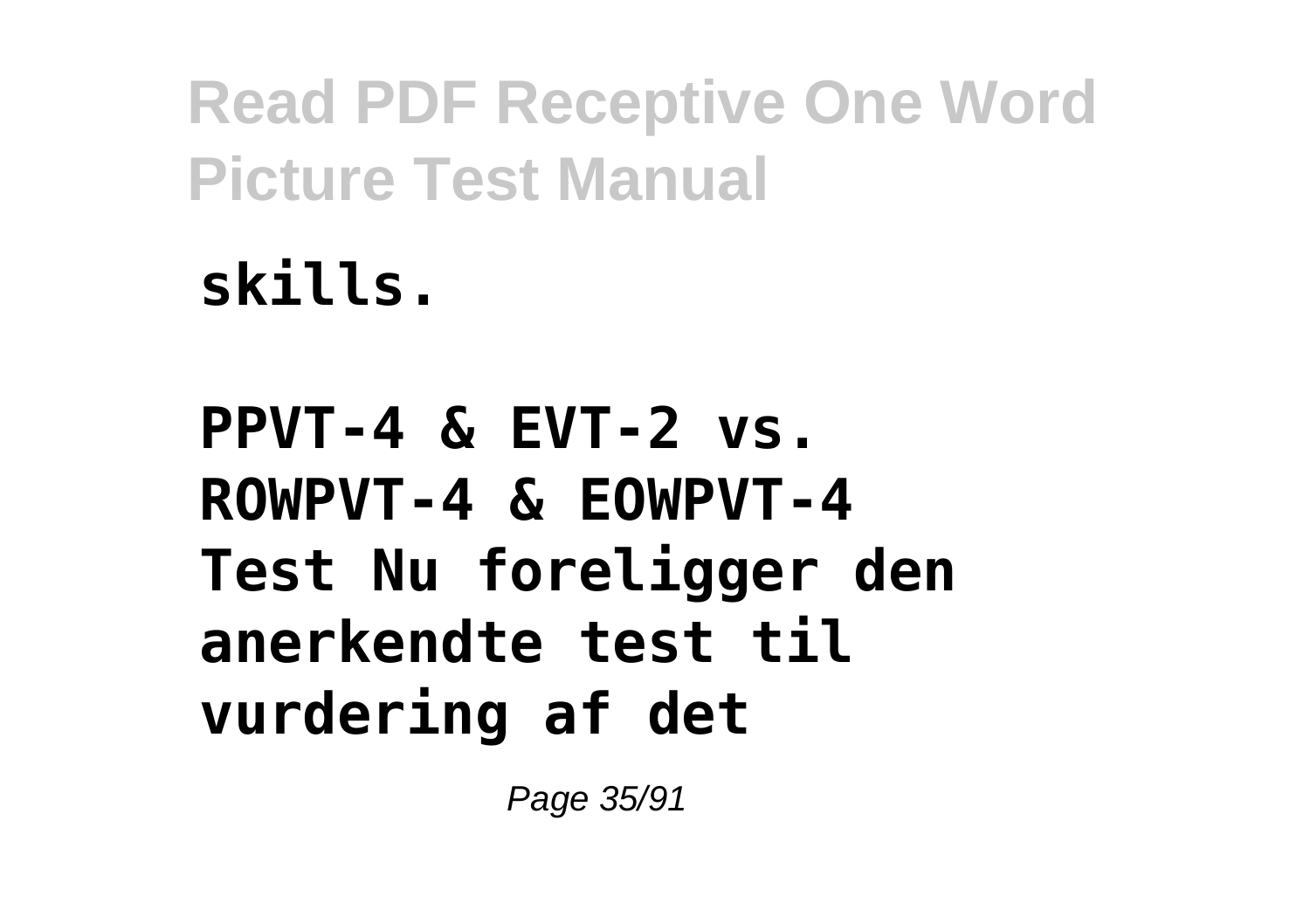**impressive ordforråd hos børn og voksne i alderen 2-80+, Receptive One-Word Picture Vocabulary Test, på dansk. 1.625,00 kr. m/moms**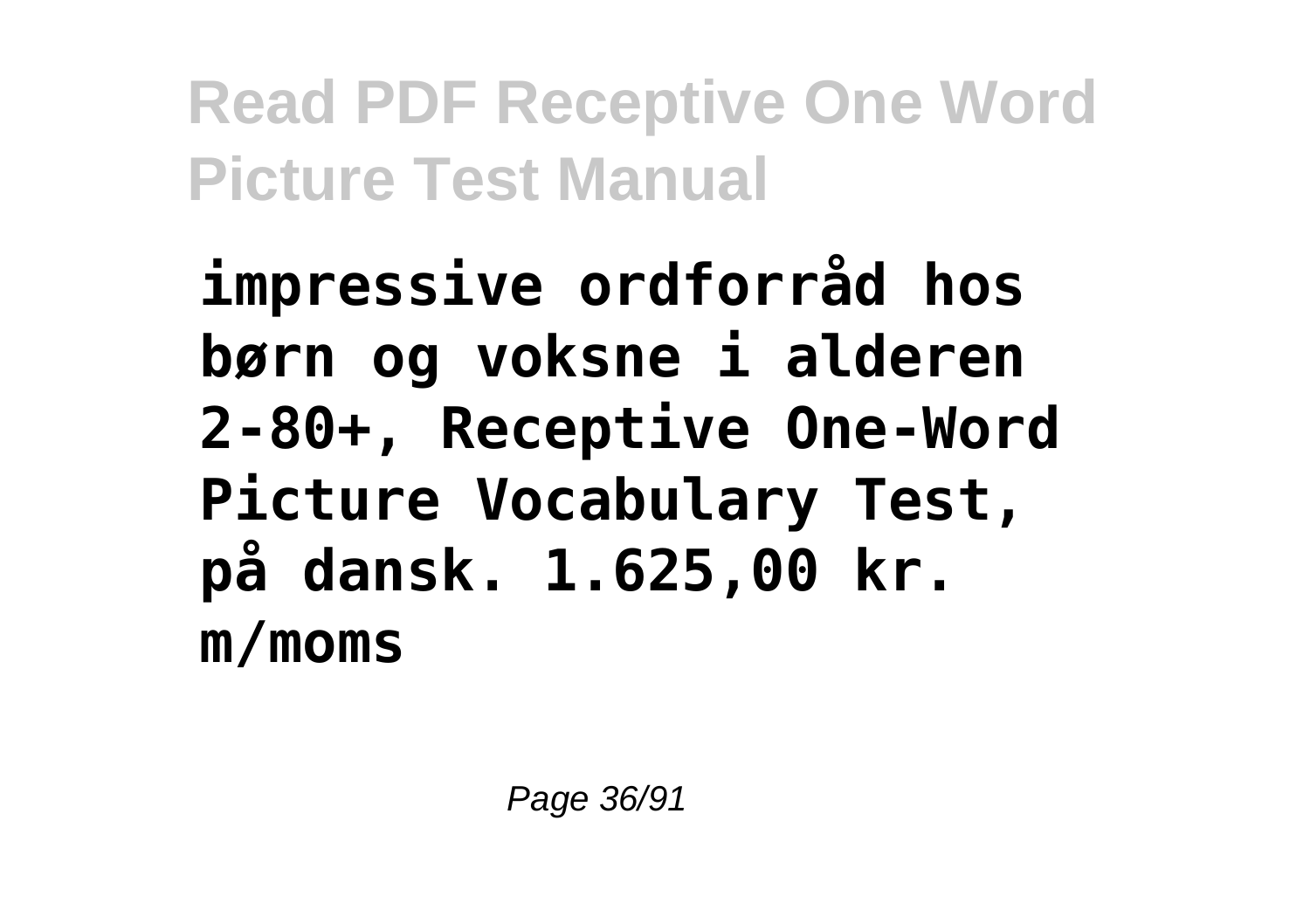**EOWPVT - Expressive One-Word Picture Vocabulary Test, 4.ed ... About This Product Like the Expressive One-Word Picture Vocabulary Test, 4th Edition (EOWPVT-4),**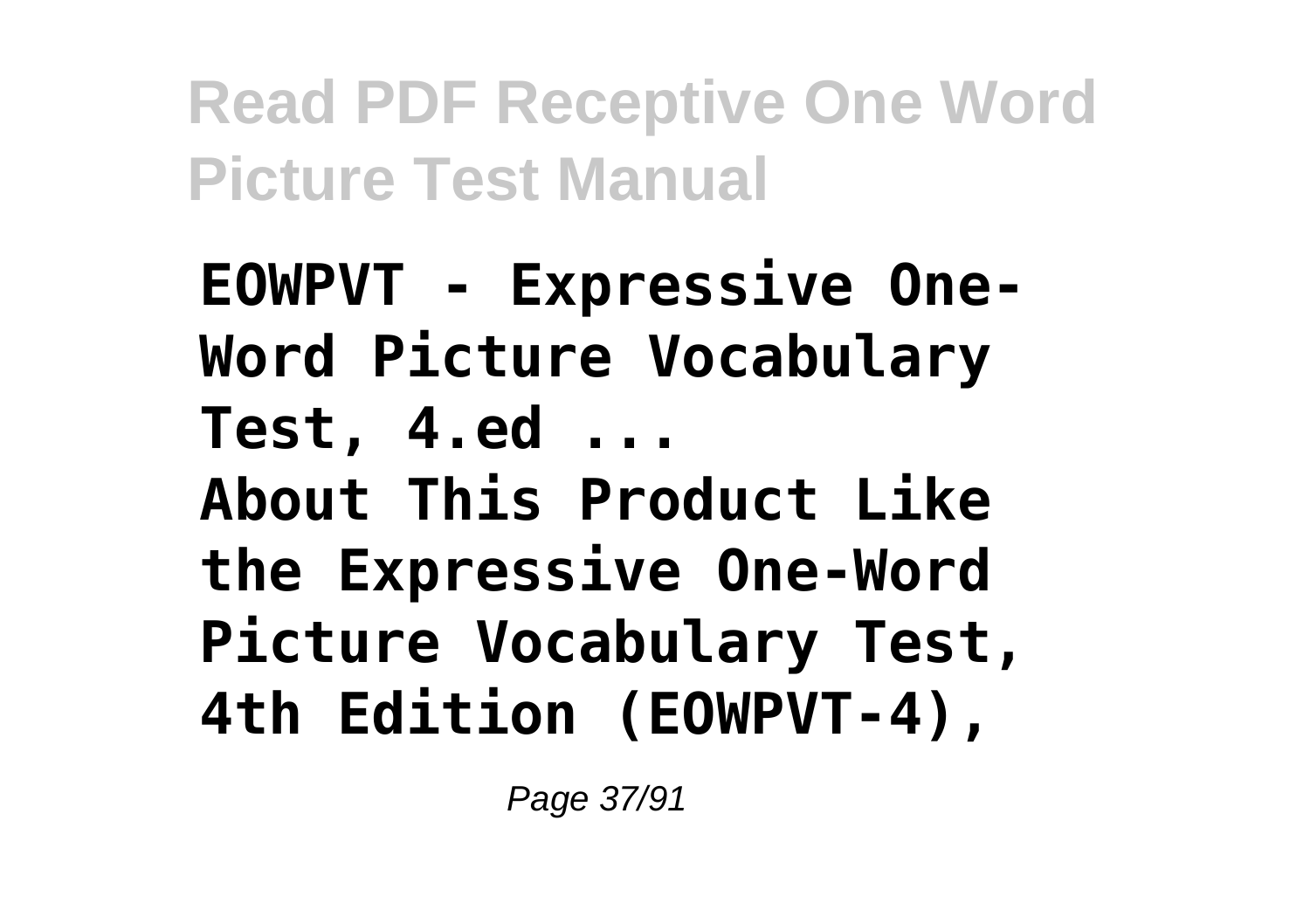**this widely used instrument now covers ages 2 through 95 years. It assesses receptive vocabulary by quickly measuring the examinee's ability to match an object**

Page 38/91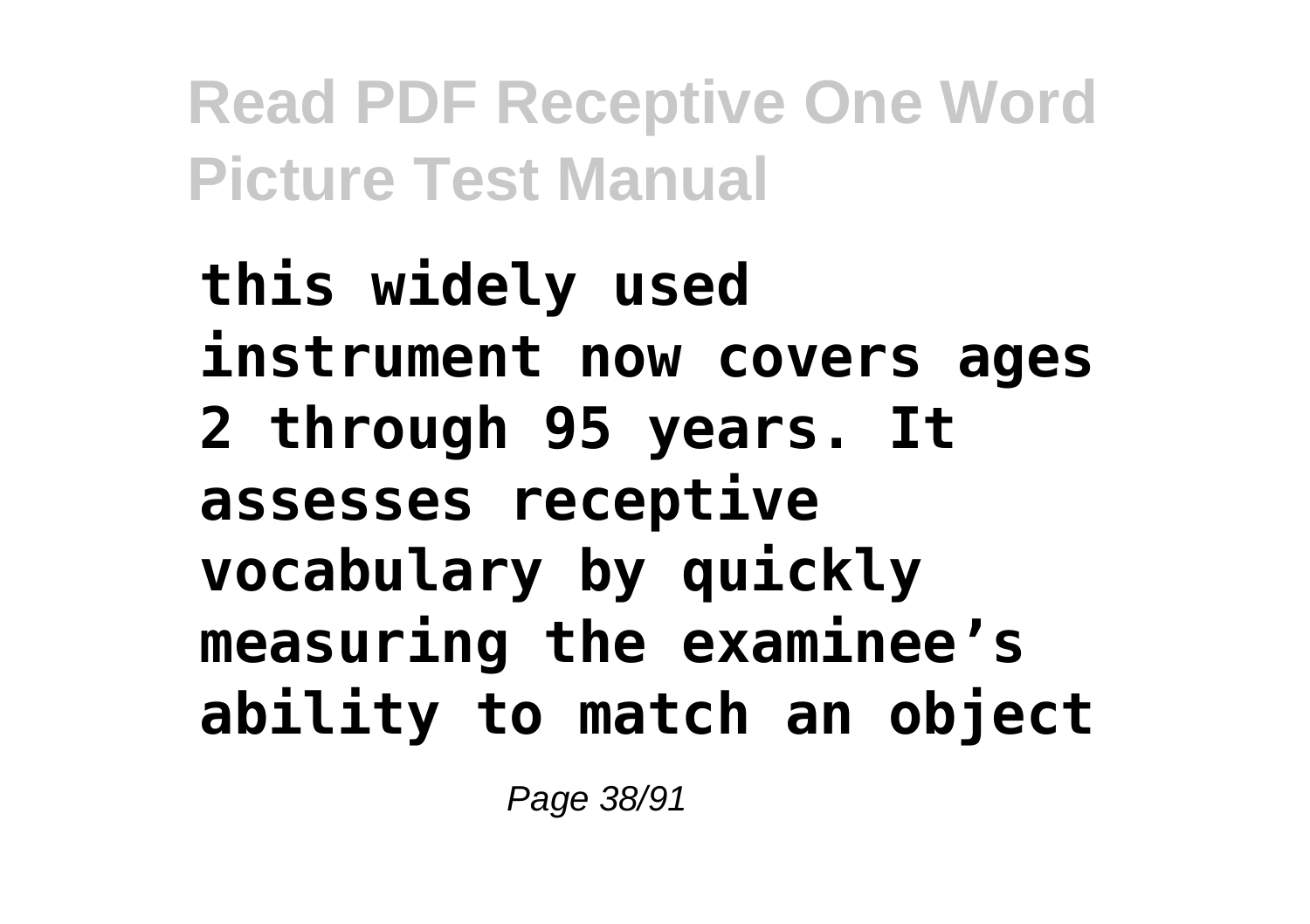- **or concept with its name.**
- **(ROWPVT-4) Receptive One-Word Picture Vocabulary Test ... PMCID: PMC2991788 The Expressive and the**

Page 39/91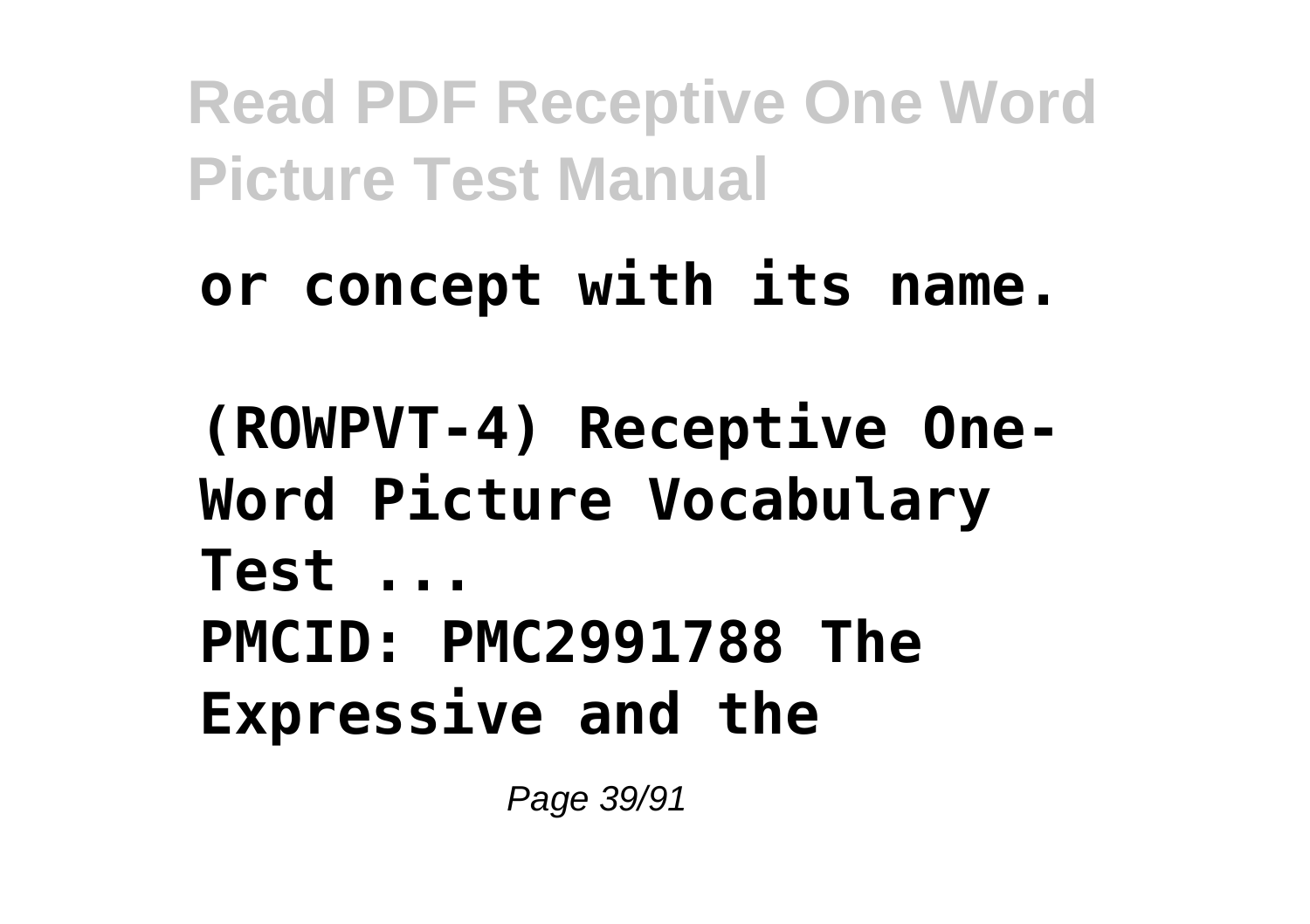**Receptive One Word Picture Vocabulary test (EOWPVT & ROWPVT). (A combine pilot study and validation of the tests' in normal Greek population - aged from 7 years till 7 years and 11**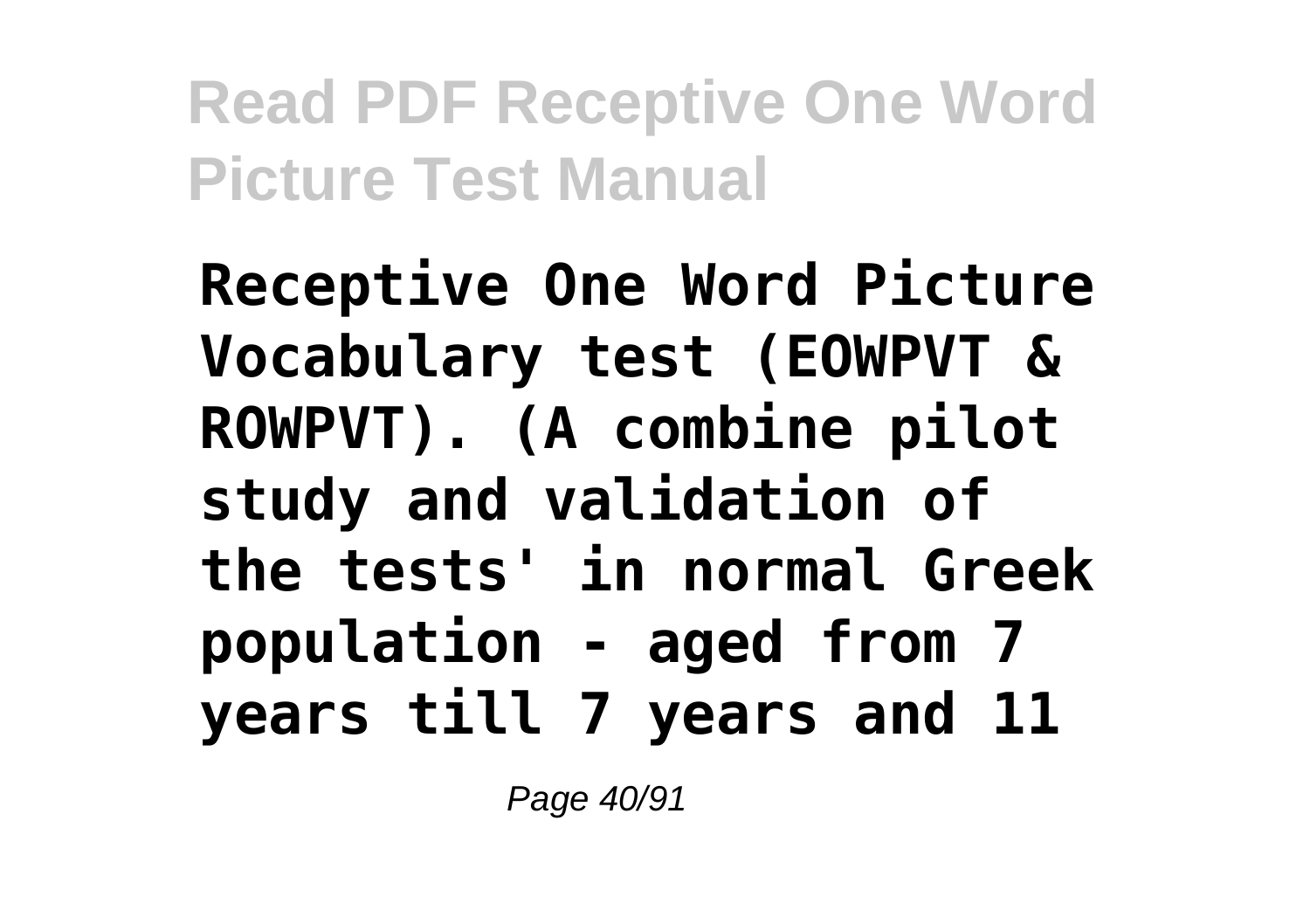## **months) Dionysios Tafiadis ,1,2Foteini-Parakseyi Kantakou,1and Maria Tafiadis3**

### **The Expressive and the Receptive One Word Picture**

Page 41/91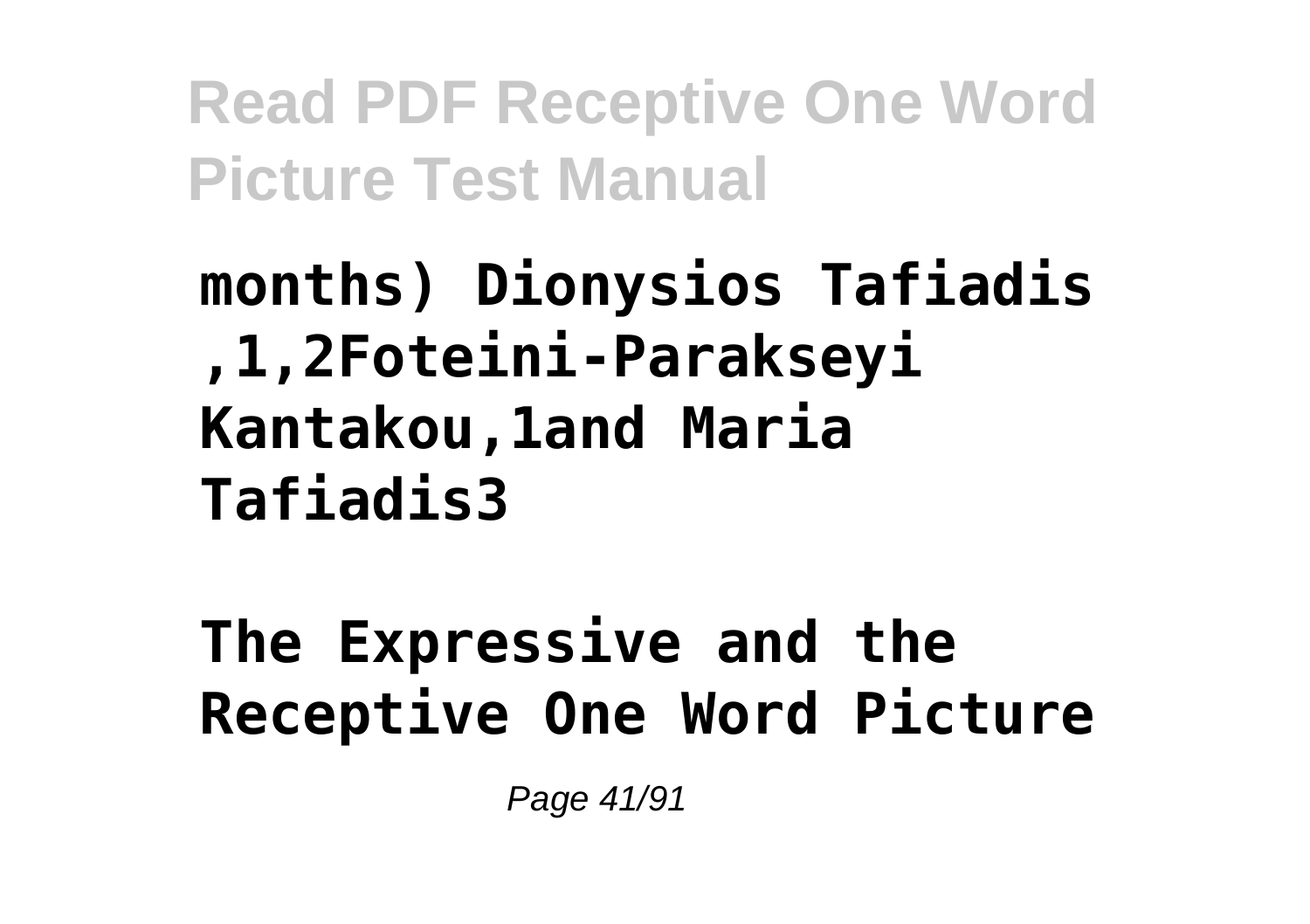**... Martin, N., & Brownell, R. (2011). Receptive one-word picture vocabulary test. ATP Assessment, a division of Academic Therapy Publications. Mode of**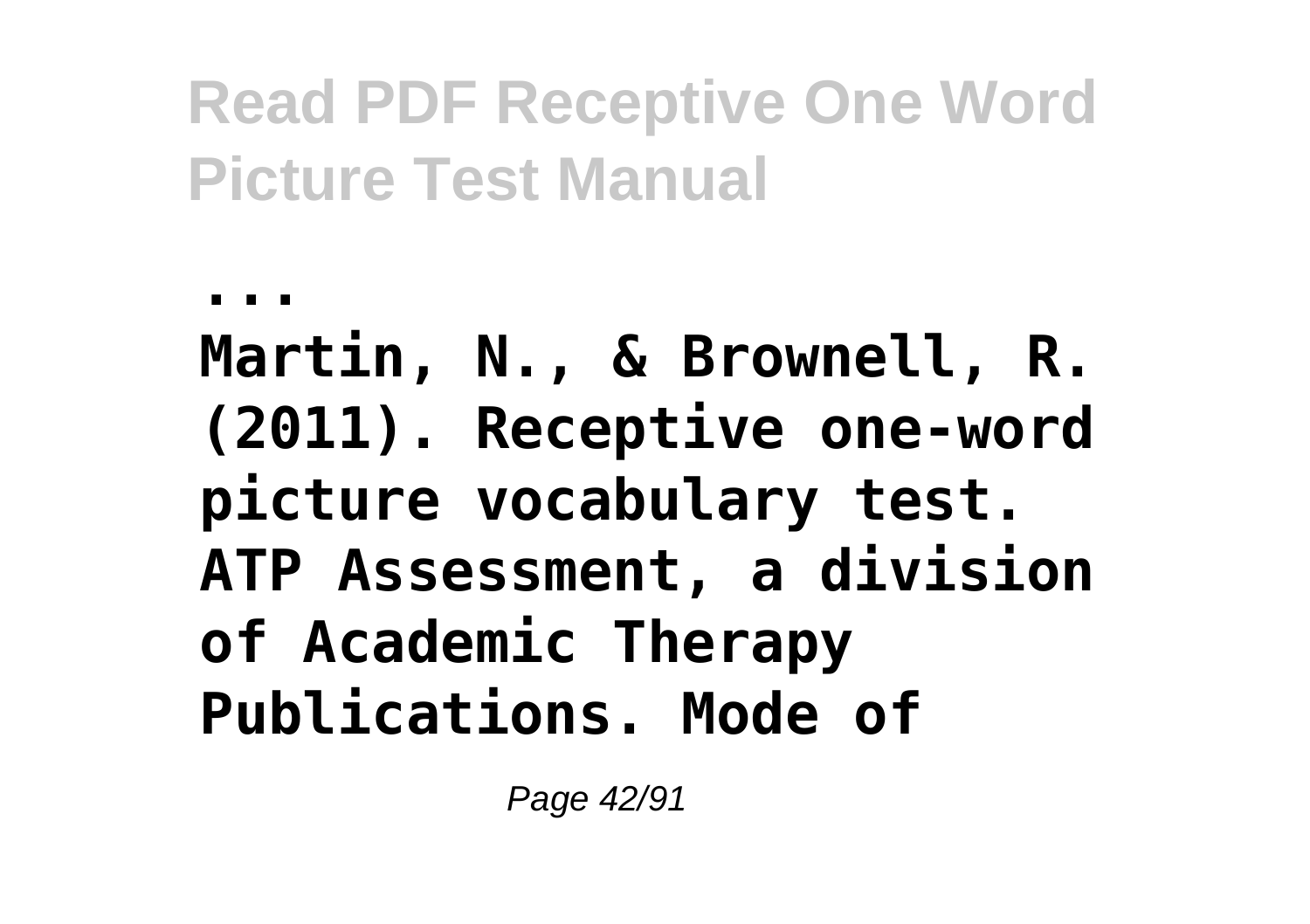**administration : Direct assessment: Age range for use: 2-70+ yrs: Domains Assessed: ROWPVT-4: Receptive vocabulary (ability to match a spoken word with an image of an**

Page 43/91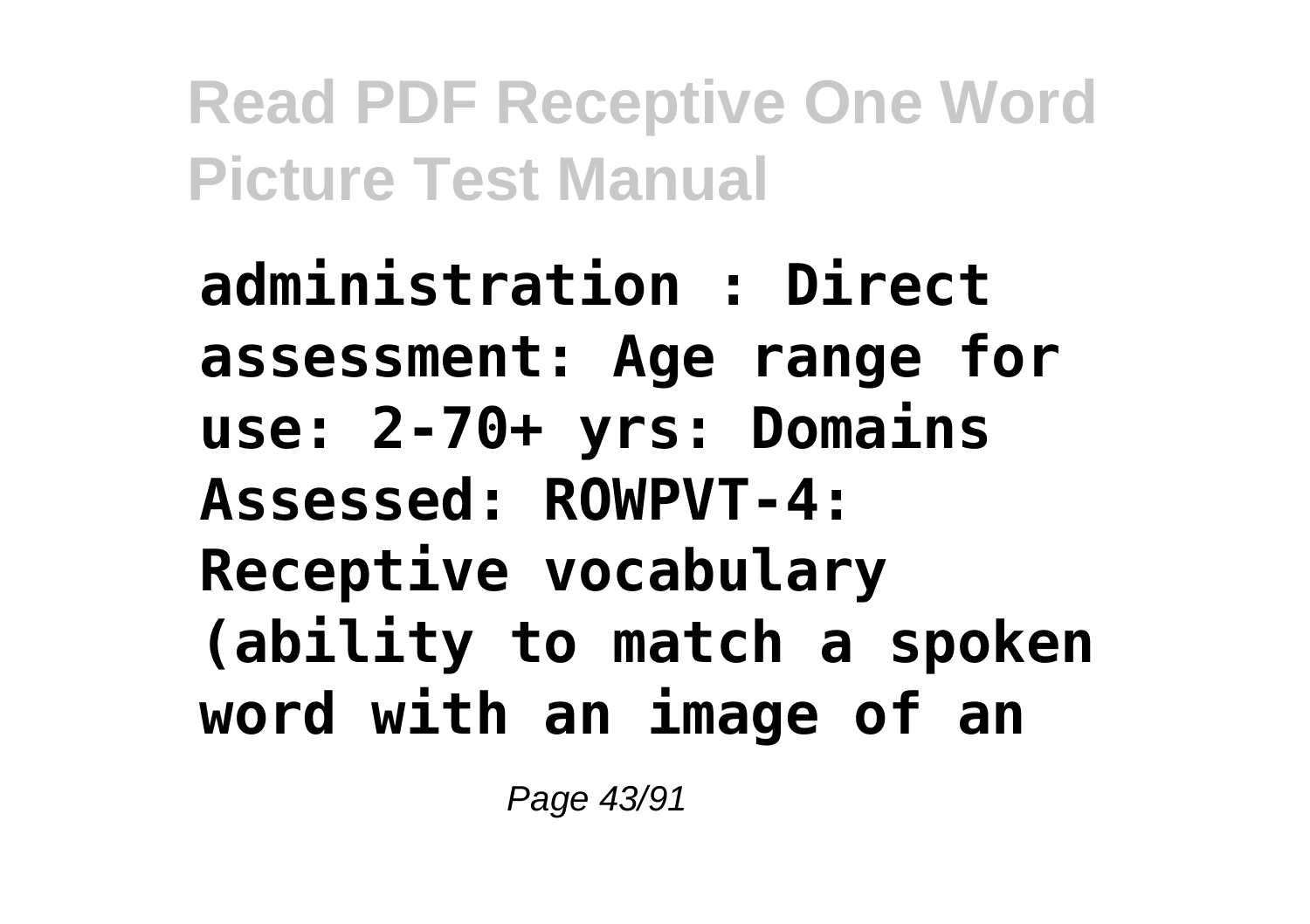#### **concept, object, or action)**

#### **Receptive & Expressive One Word Picture Vocabulary Test ... The ROWPVT-4 is an**

Page 44/91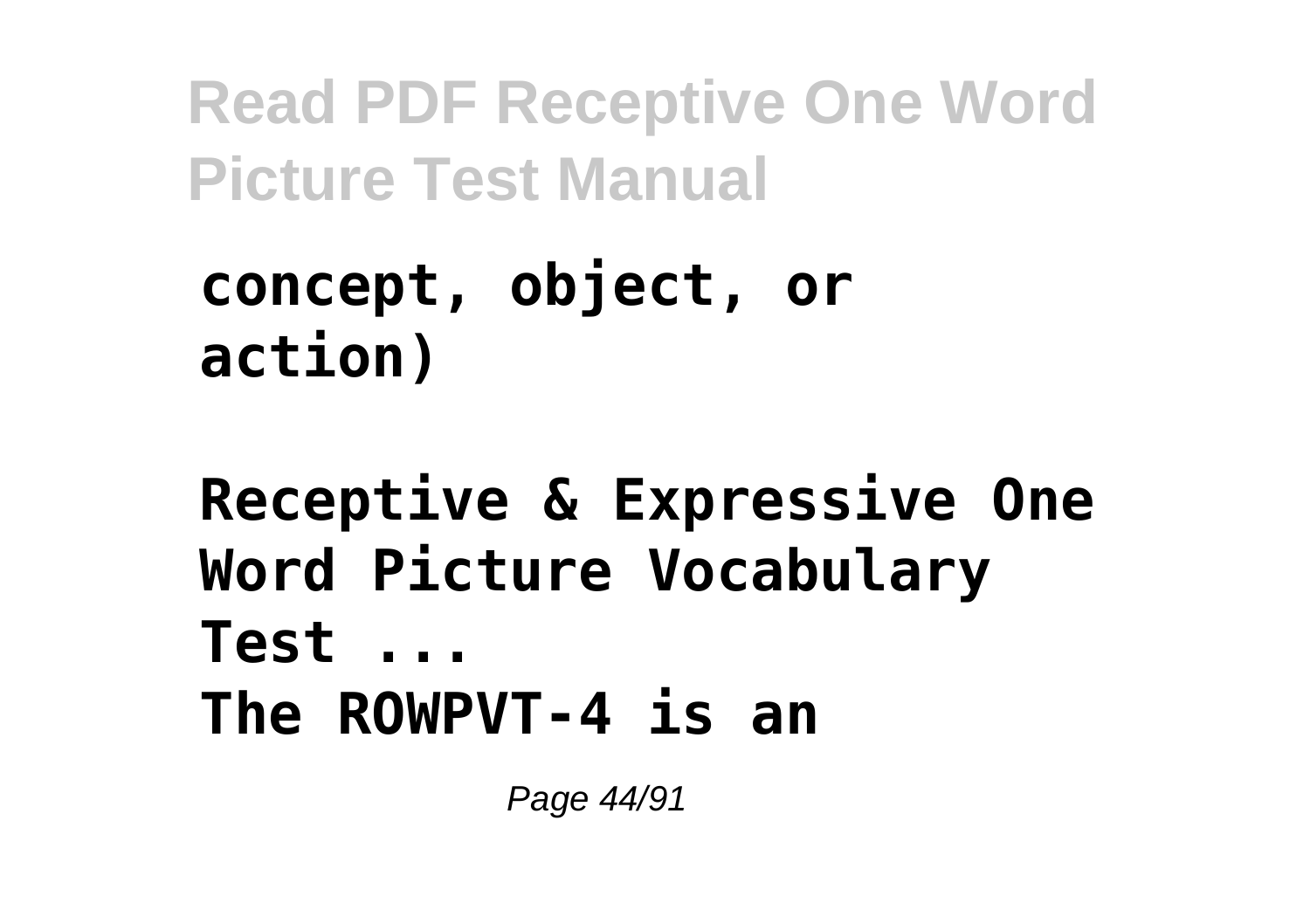**individually administered, norm-referenced assessment of how well persons age 2 years 0 months to over 80 years can match a word that is heard (in English) to objects, actions, or**

Page 45/91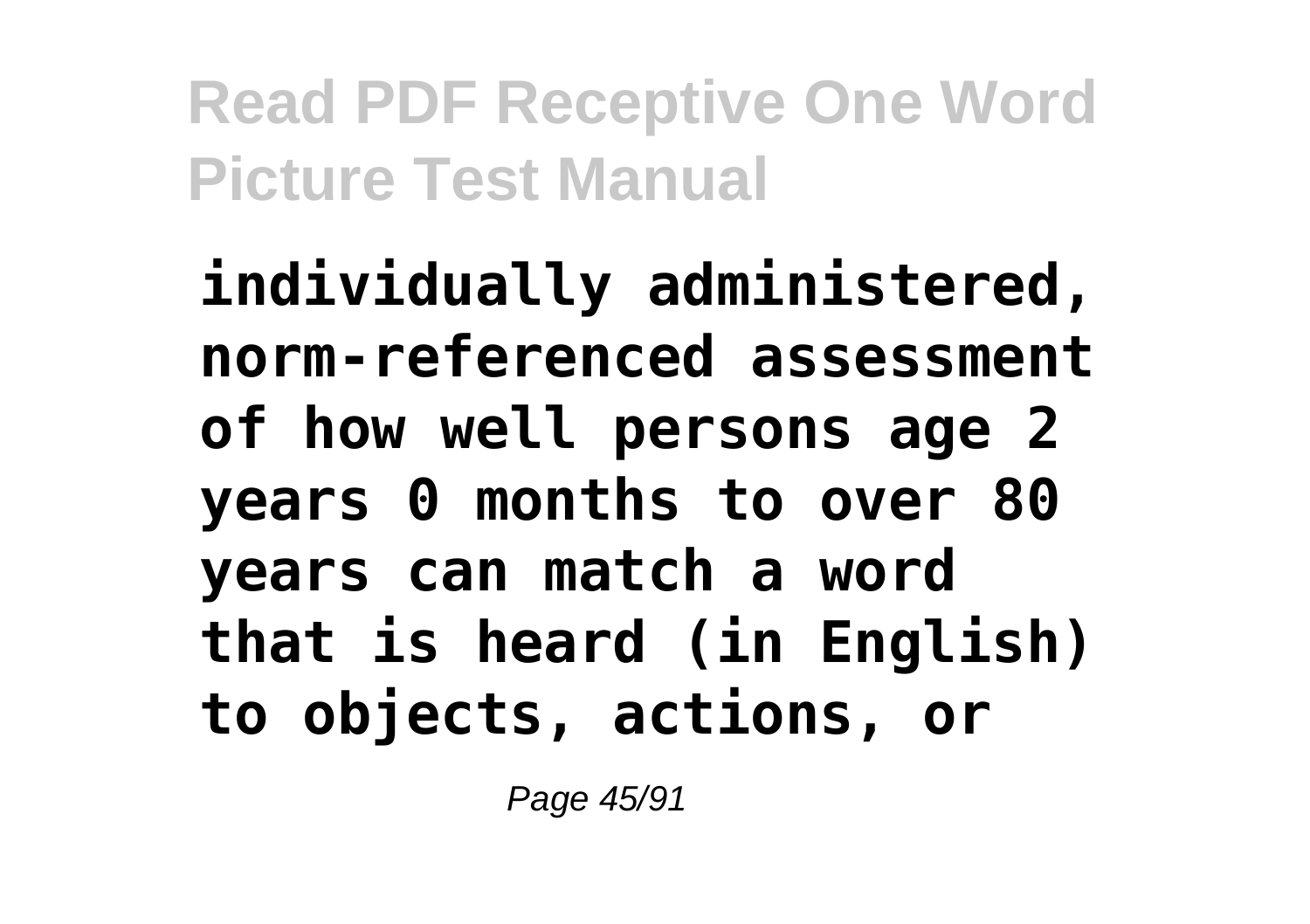**concepts presented in fullcolor pictures (in a multiple-choice format).**

#### **Receptive One Word Picture**

Page 46/91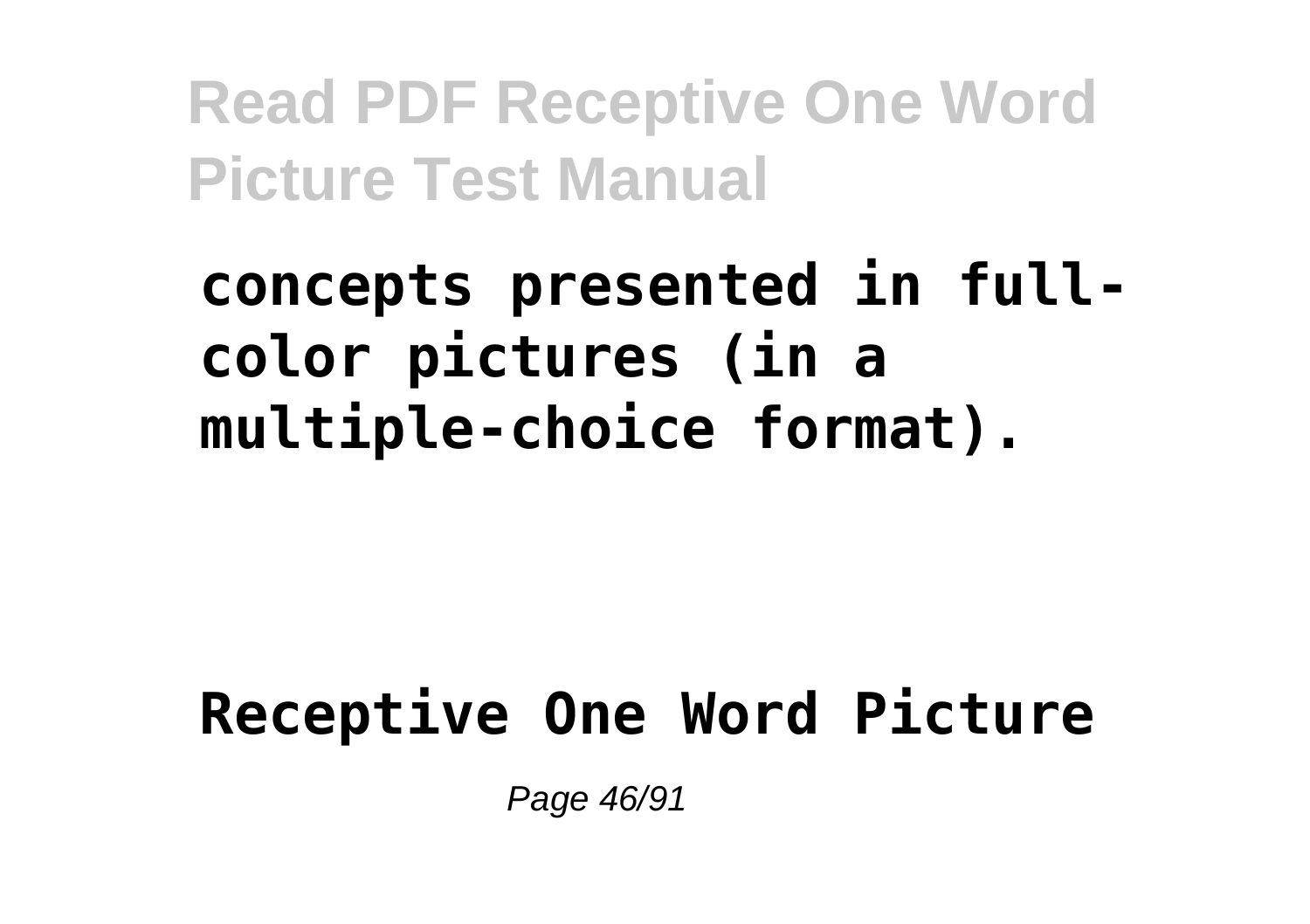**Vocabulary Test- Group 1 Receptive One-Word Picture Vocabulary Assessment Expressive One-Word Picture Vocabulary Test - Practice Expressive One Word Picture Vocabulary**

Page 47/91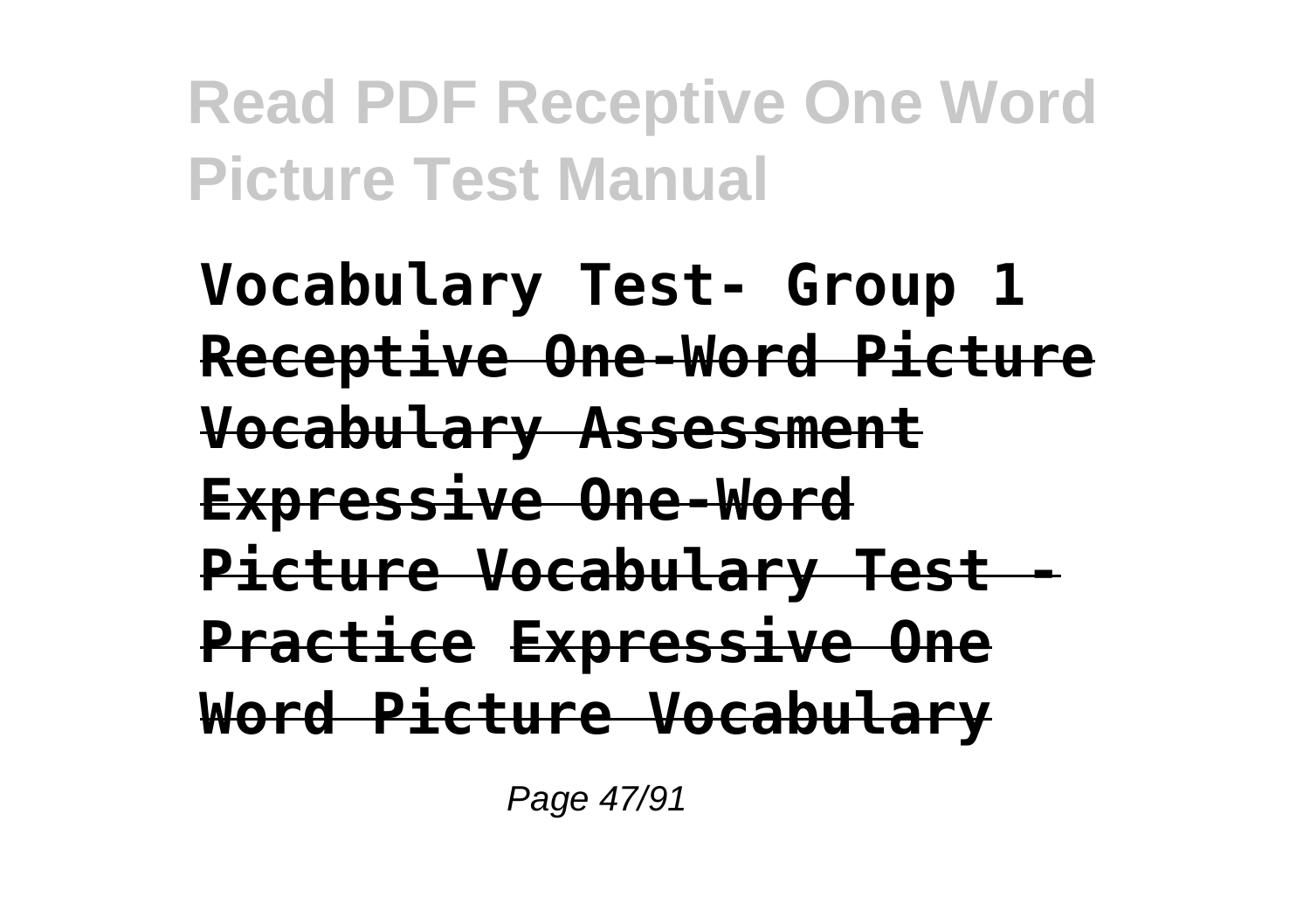**Test Pemeriksaan Expressive One Word Vocabulary Test** *ROWPVT-4 Expressive One Word Picture Vocabulary Test Bilingual Spanish* **The Difference Between A**

Page 48/91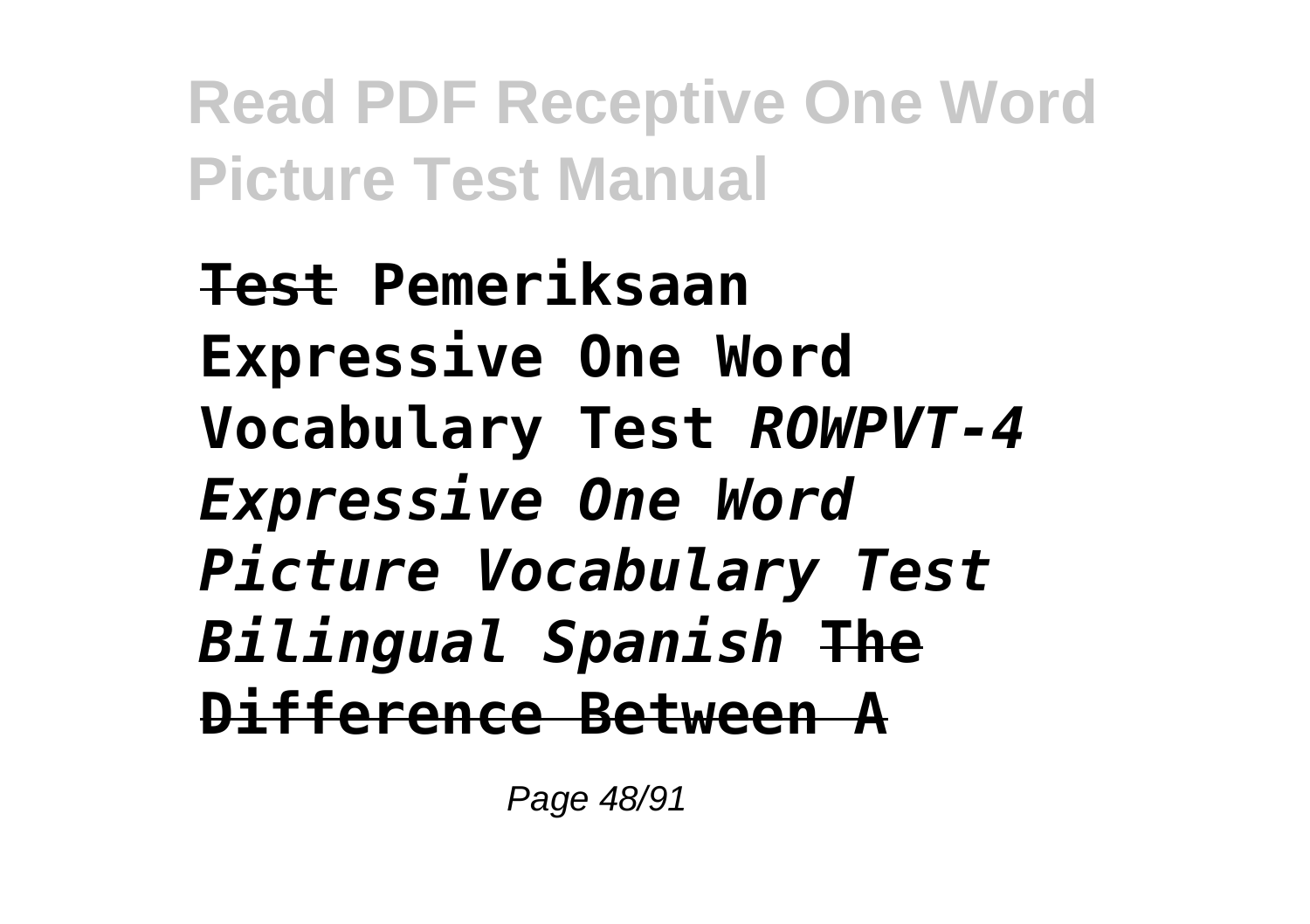**Receptive \u0026 Expressive Vocabulary Test Essential Features Of A Receptive Vocabulary Test GOHREADING ~ PART 8: VOCABULARY INTRODUCTION ~ FOUNDATIONS OF READING 190**

Page 49/91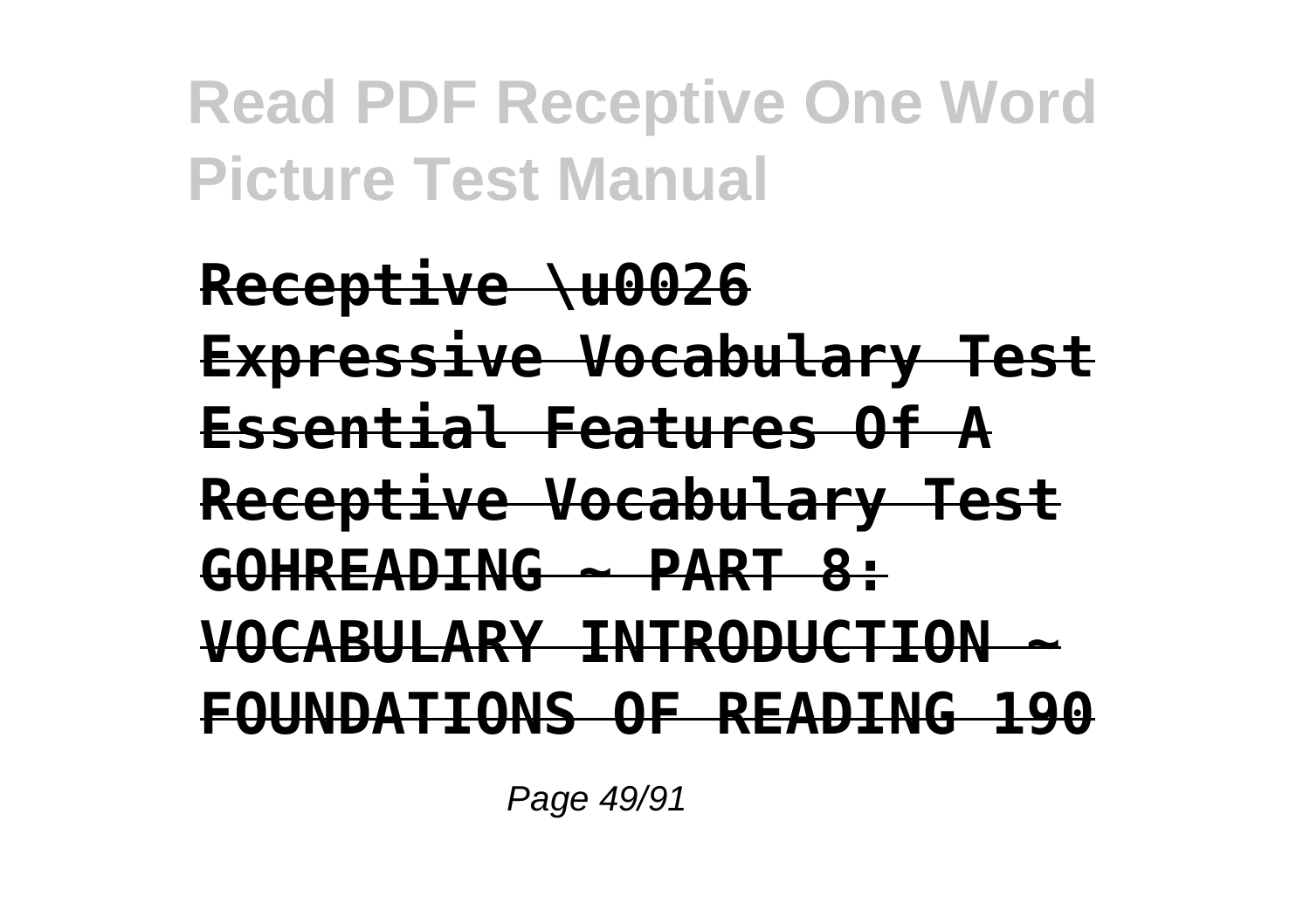**\u0026 08 ~ GOHACADEMY.COM Receptive One Word Picture Vocabulary Test | Spanish EOWPVT-4 HARSH WRITING ADVICE! (mostly for newer writers) How Much Money Does My SELF-PUBLISHED**

Page 50/91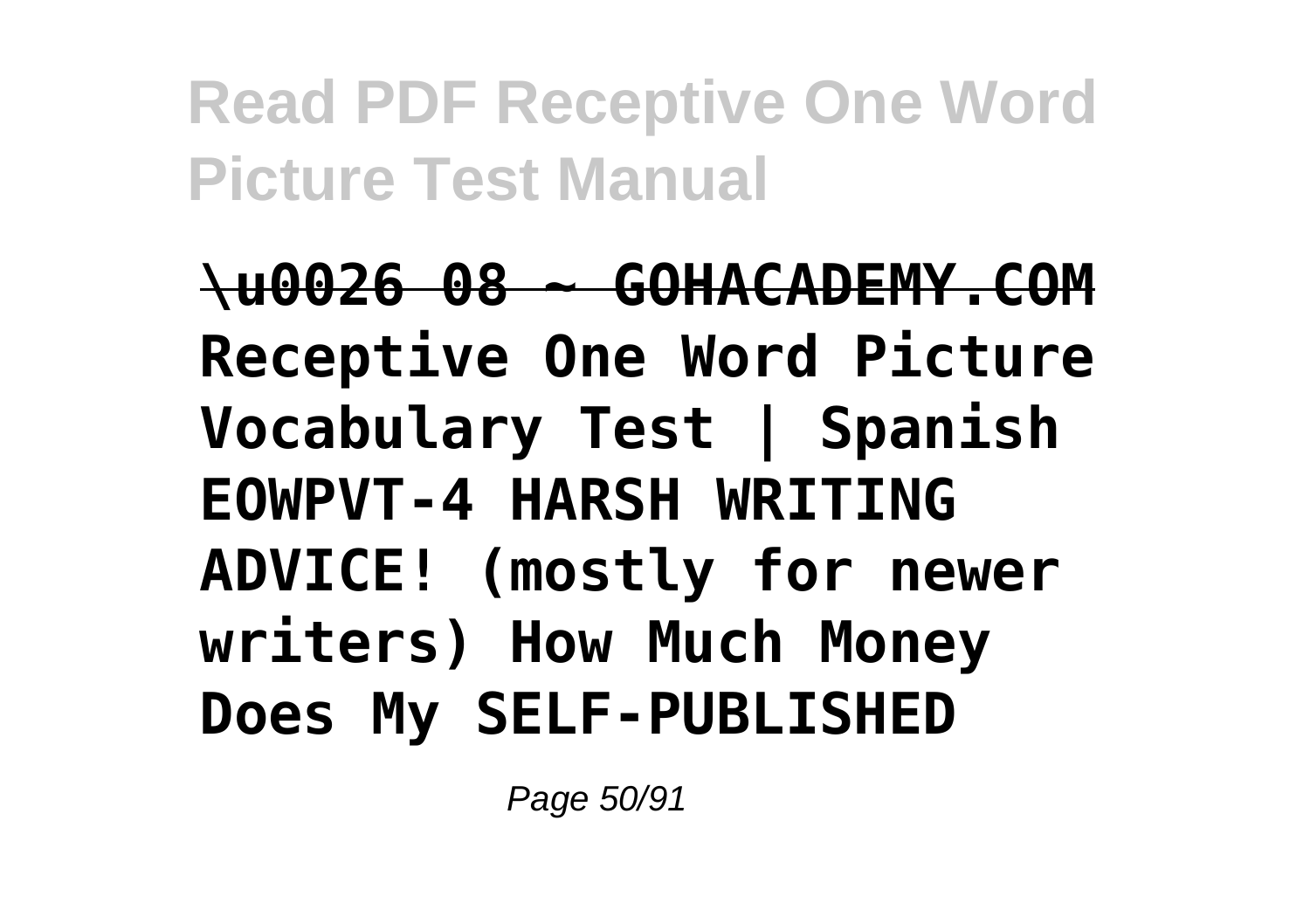**Book Earn? Self-portrait drawing 3-5th grade 7 Ways to Improve English Writing Skills | IELTS | EXAM | ESSAY | ACADEMIC #Spon How to self-publish a children's book** *CELTA*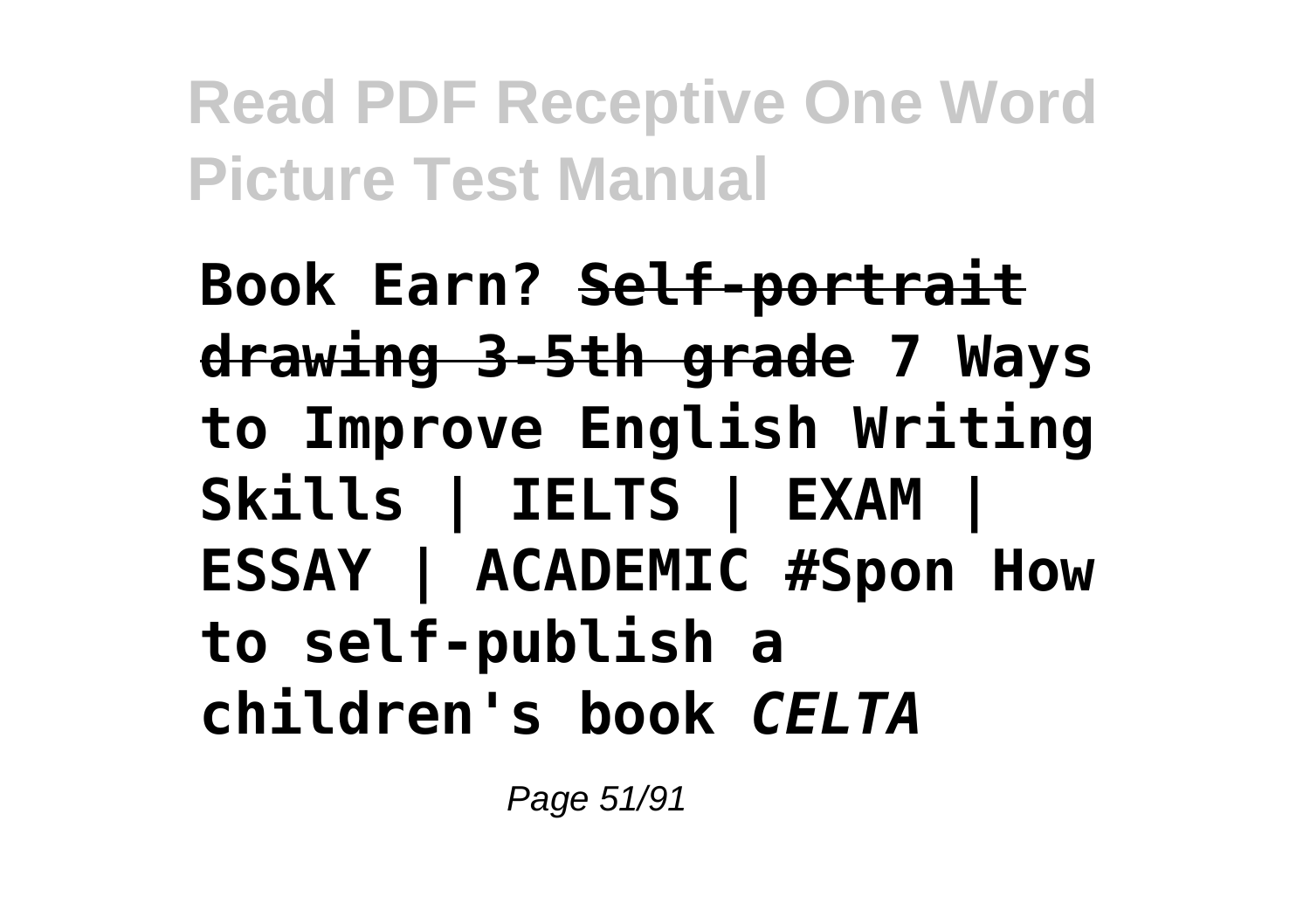*-Teaching receptive skills 5* **18 things you need to know to illustrate a picture book** *Using Kindle Kid's Book Creator to Setup Your Book* **Publishing a Children's Book with**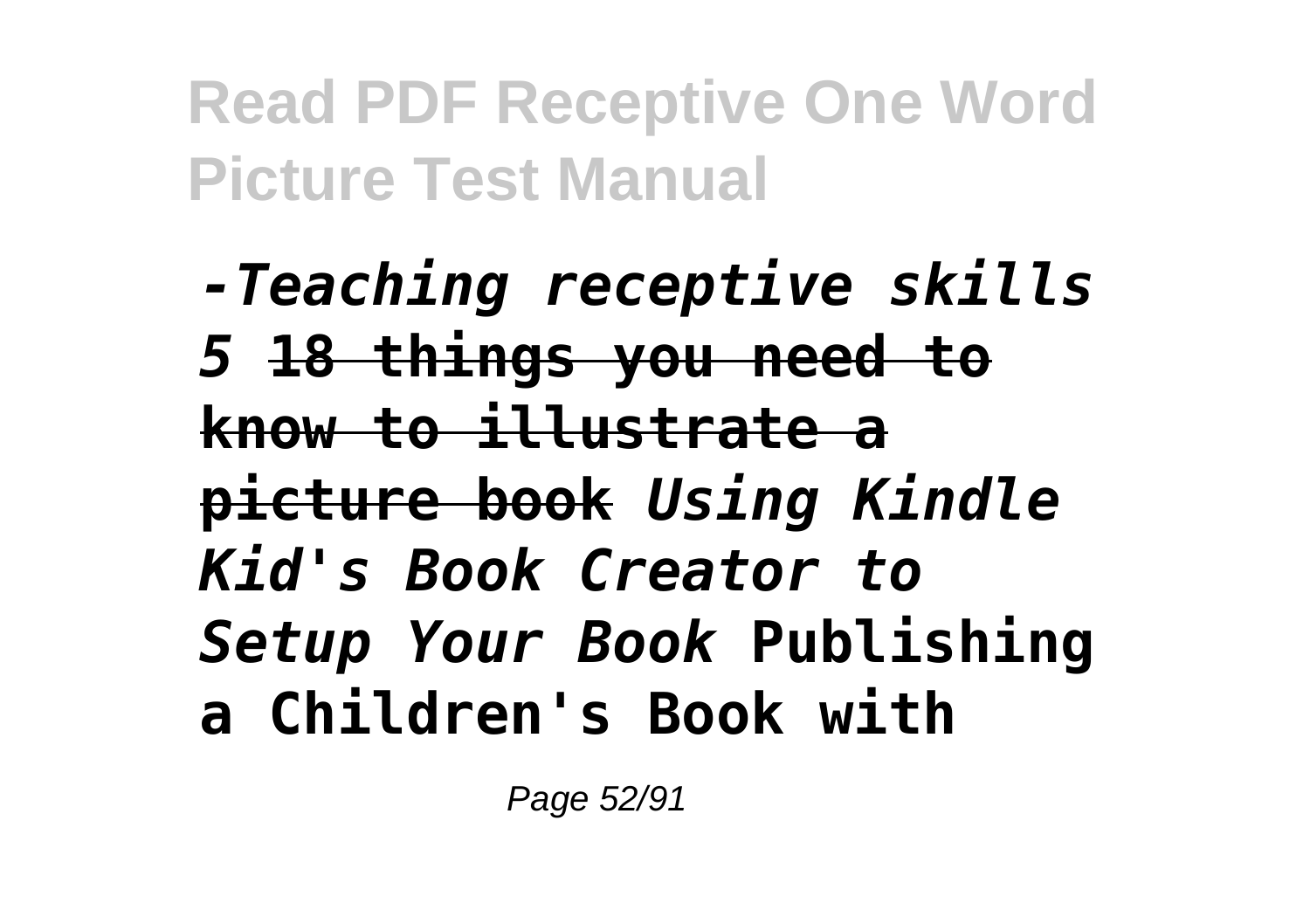**Createspace Free Book Promotions - Insanely easy strategy to promoting your books for free BM246: How to Overcome the Frustration of Lackluster Marketing THINK OF ANY**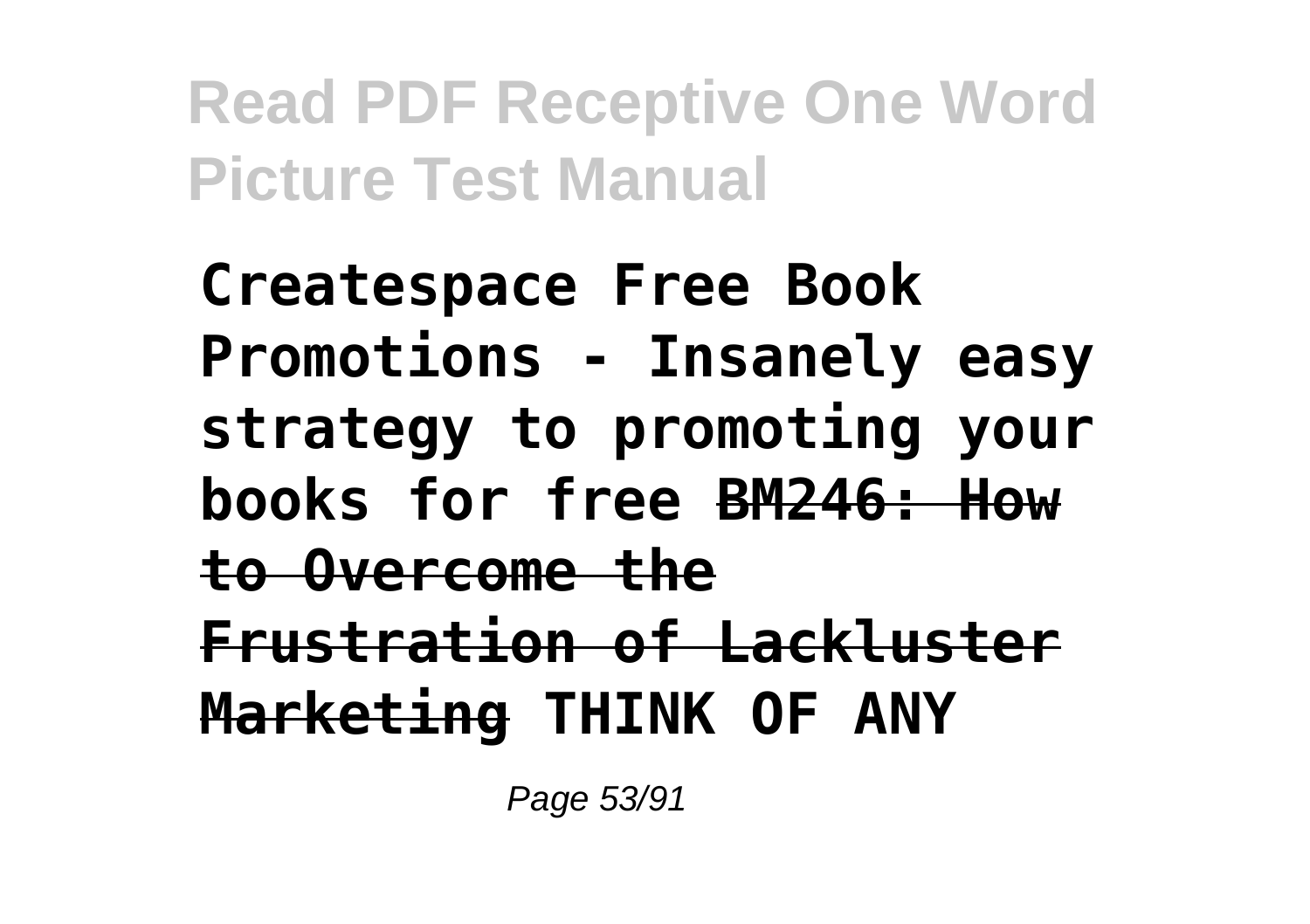**WORD!! Best Newspaper/Book Test REVEALED!!! (tutorial) - Magic (Mentalism) Trick How To Read Anyone Instantly - 18 Psychological Tips From Babbling to Books**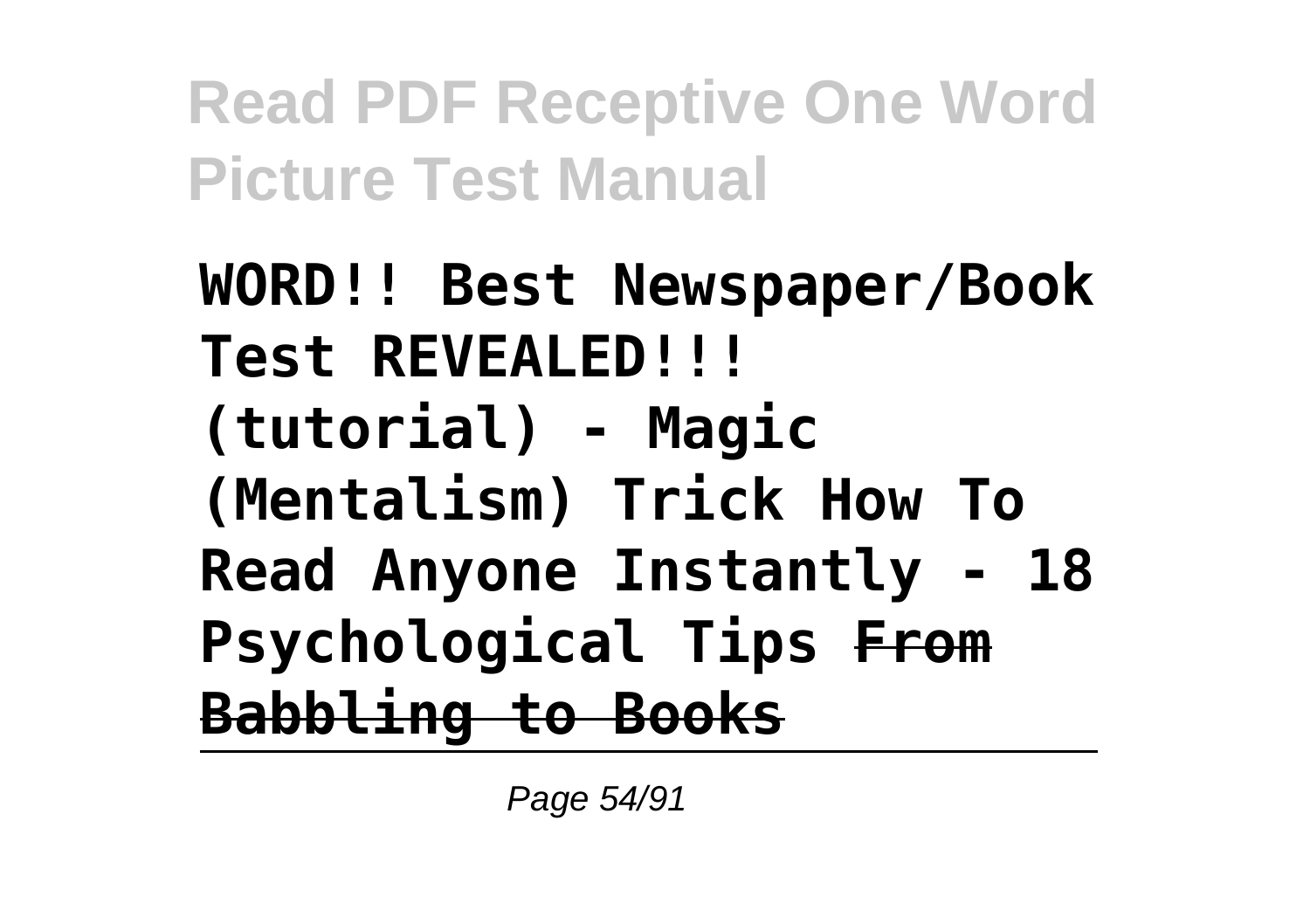**CELFPreschool2 The Art of Effortless Living (Taoist Documentary)***Expressive and Receptive Language* **Let's Paint and Talk About the Books I'm Reading · REAL-**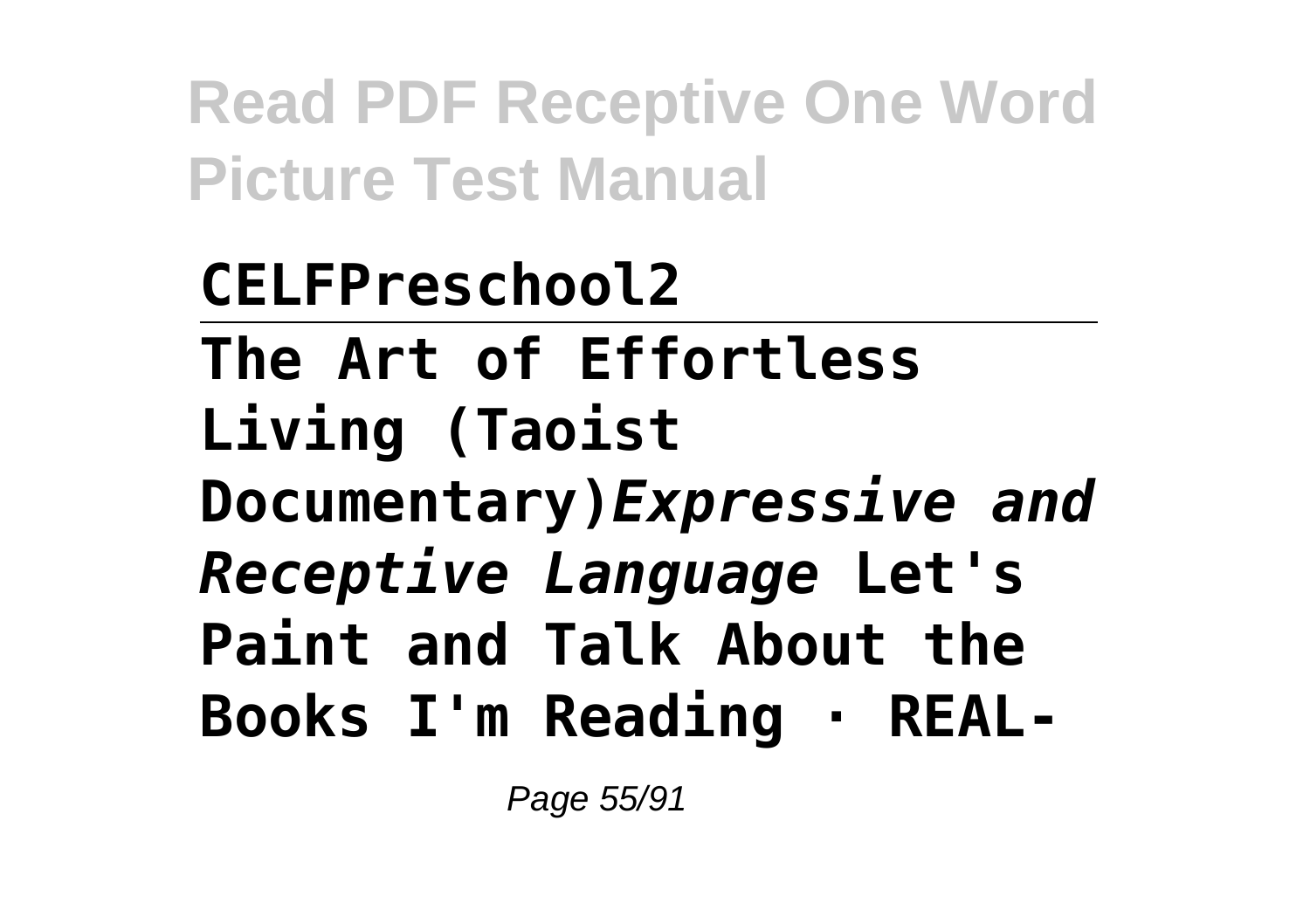**TIME · 1-Hour in My Sketchbook · SKTCH1HR #5 Receptive One Word Picture Test Receptive & Expressive One-Word Picture Vocabulary Tests Fourth Edition**

Page 56/91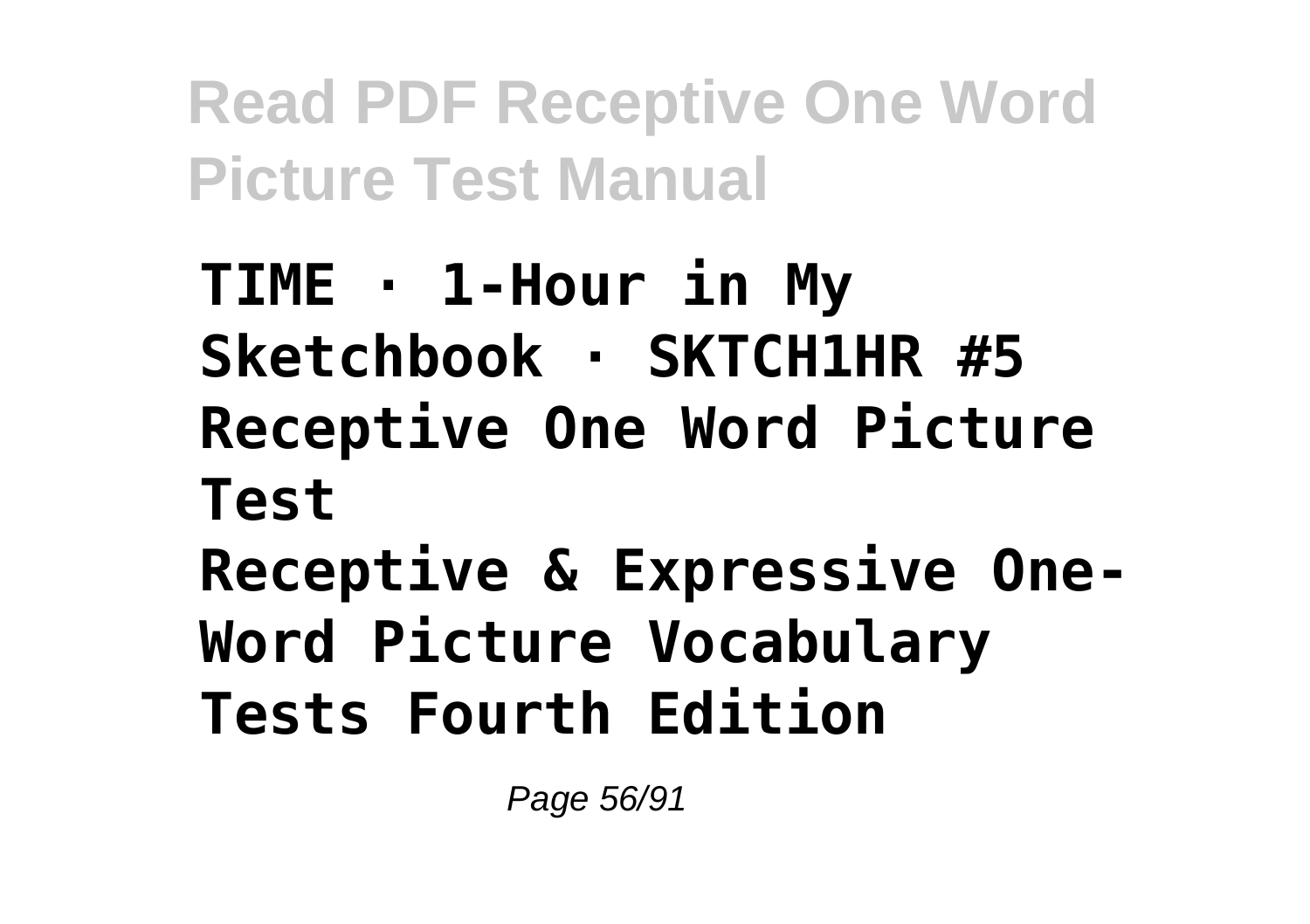**(EOWPVT-4, ROWPVT-4) are individually administered, co-normed tests that help make accurate comparisons of a child's receptive and expressive vocabulary skills. Age range: 2:0 -**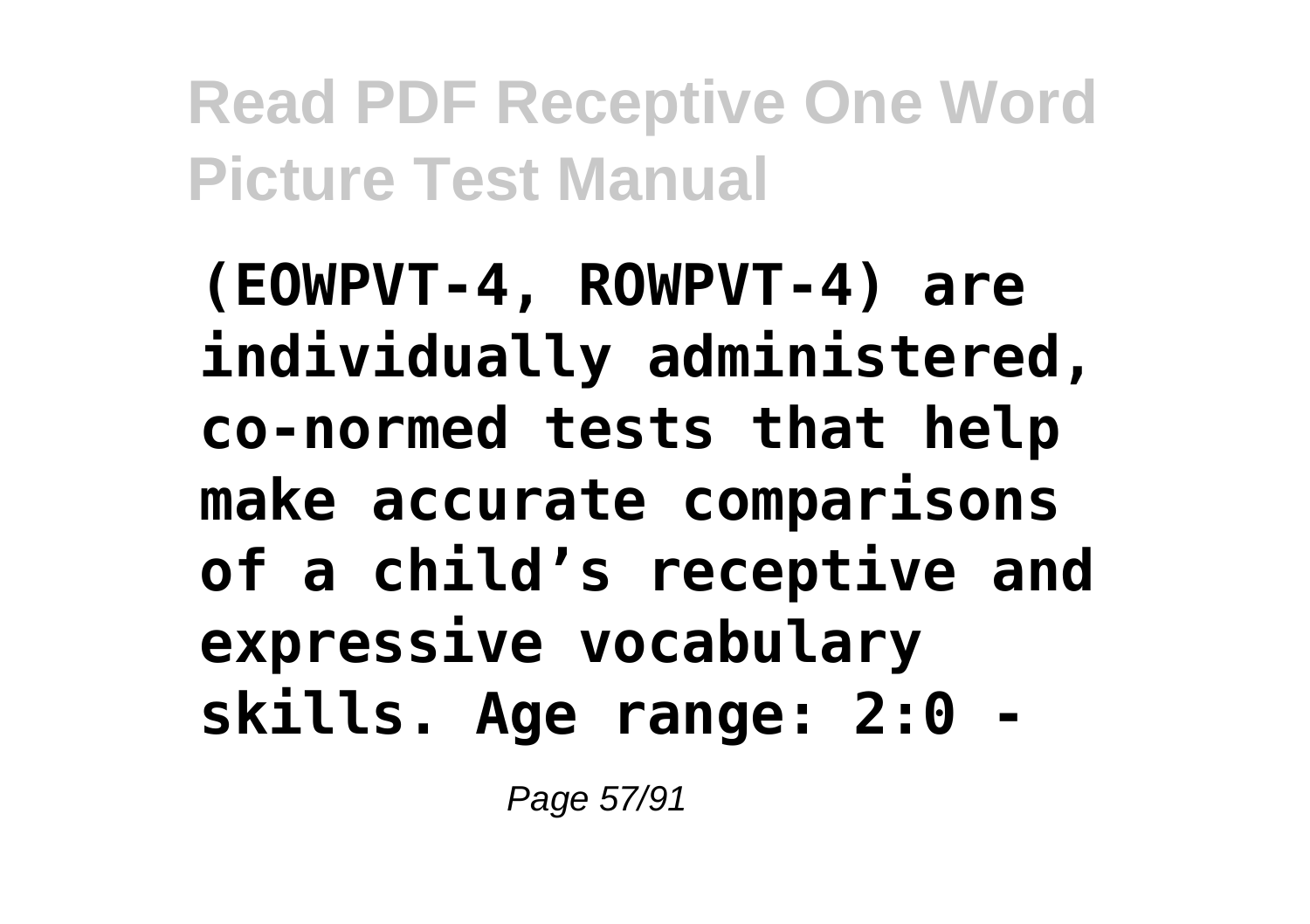**70+**

**Receptive Expressive 1-Word Picture Vocabulary Tests 4 Purpose: English Speaking Vocabulary Assessment. Age**

Page 58/91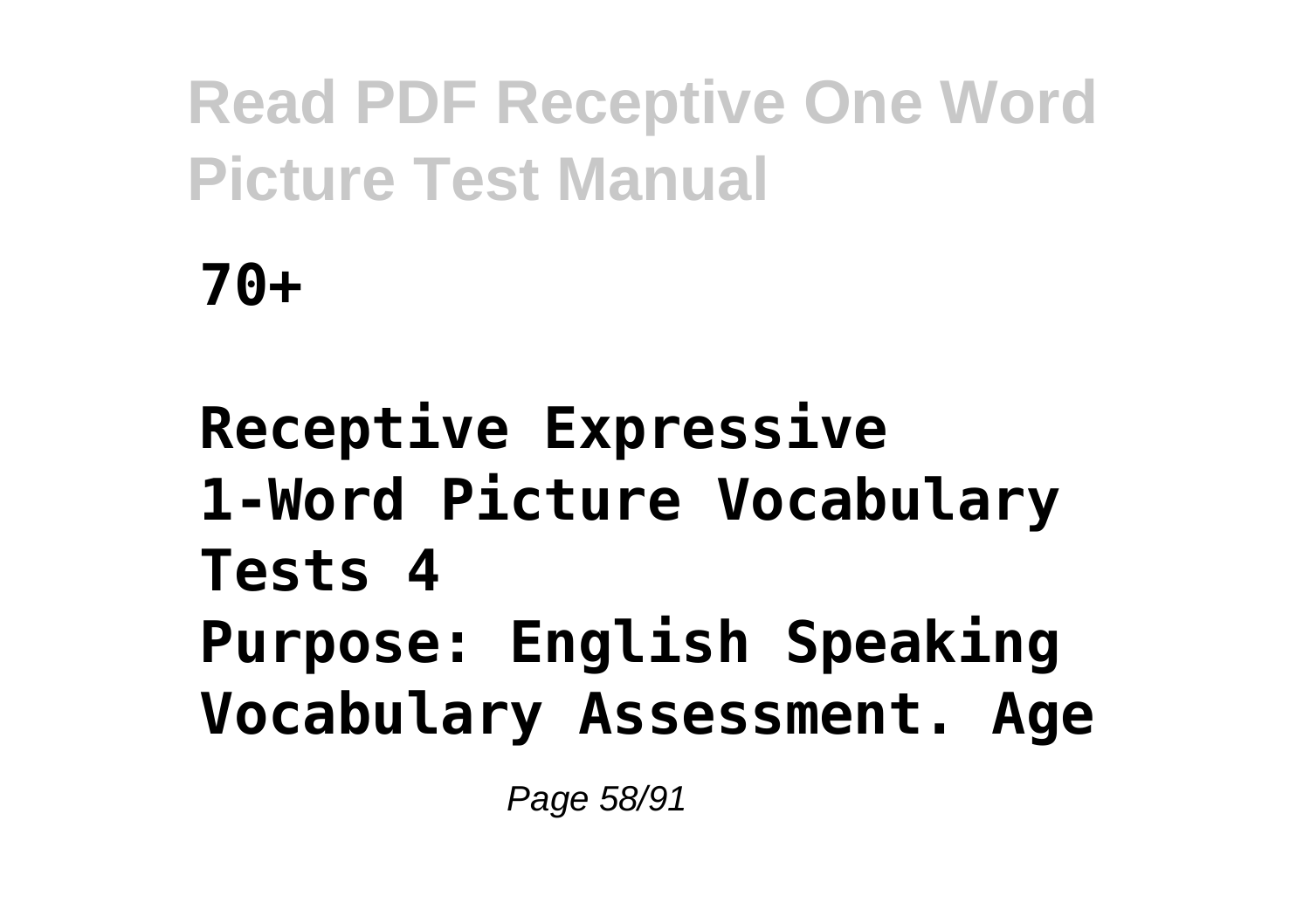**range: 2yrs through to 80yrs+. Admin: individual. Time: 20 minutes. Qualification Level: D (Speech Therapist) The Expressive One-Word Picture Vocabulary Test,**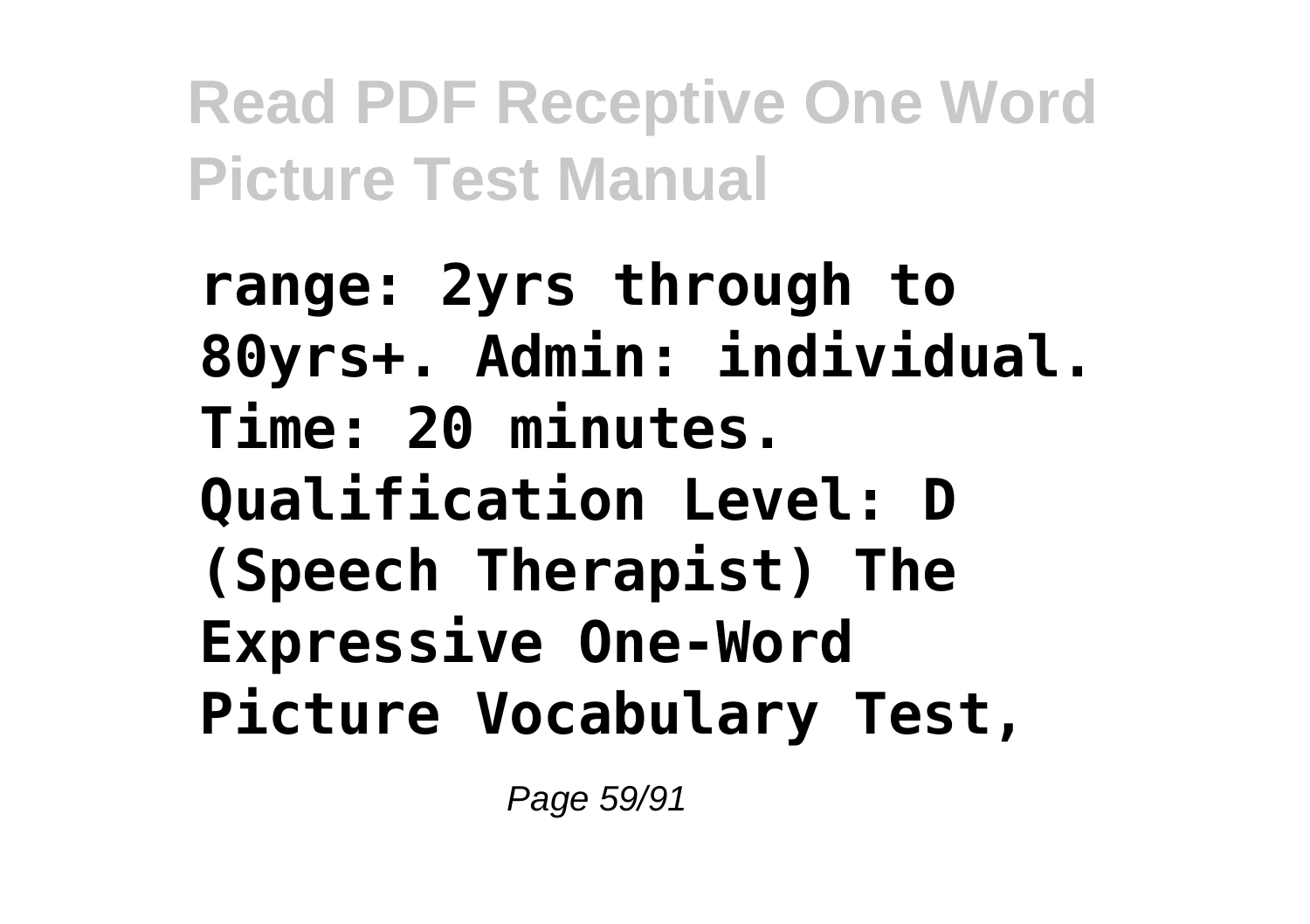**4th Edition (EOWPVT-4) now features norms through geriatric ages (80+). The EOWPVT-4 is an individually administered, norm-referenced assessment of how well persons age 2**

Page 60/91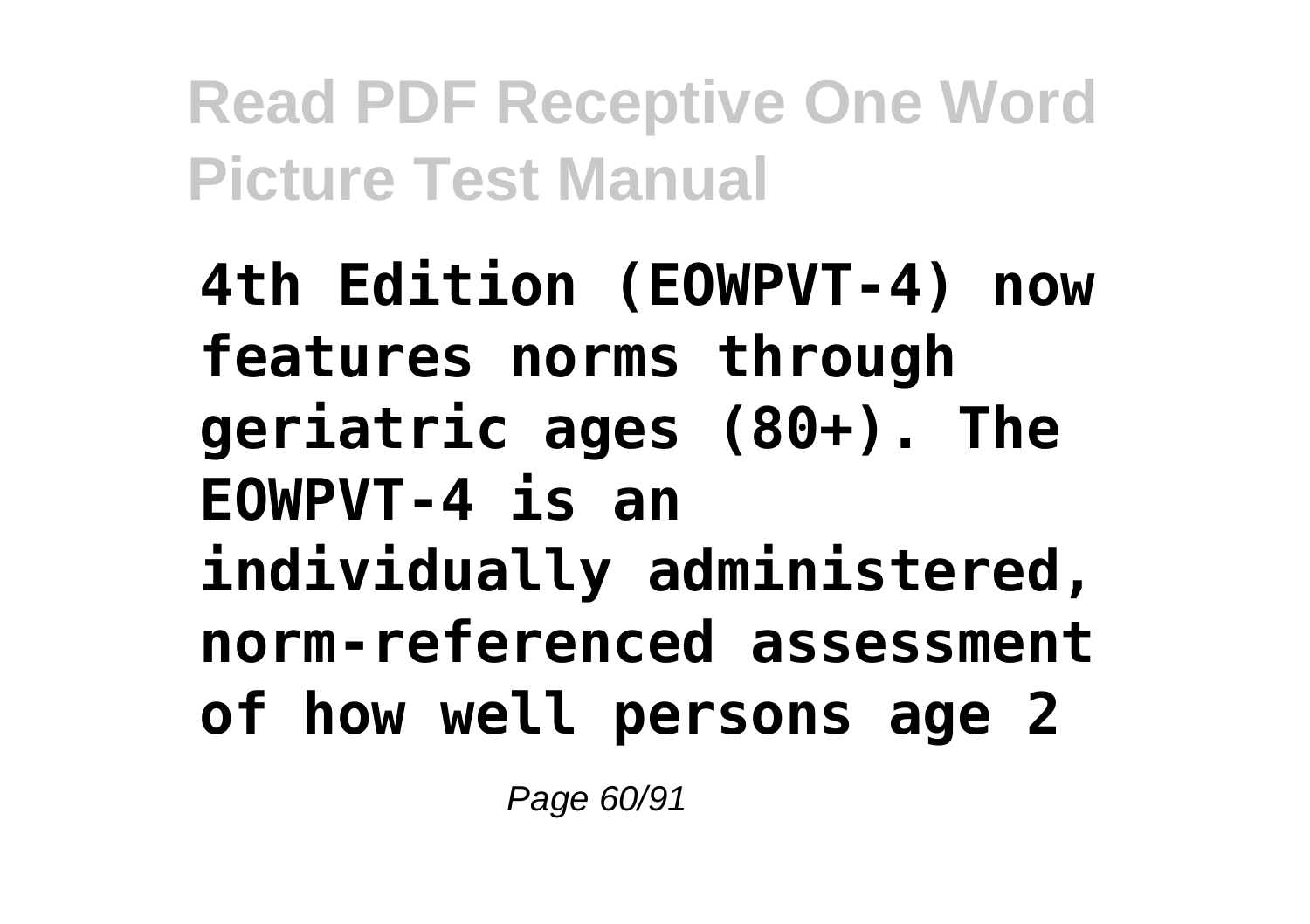**years 0 months to over 80 years can name (in English) the objects, actions, or concepts presented in full-colour**

**...**

Page 61/91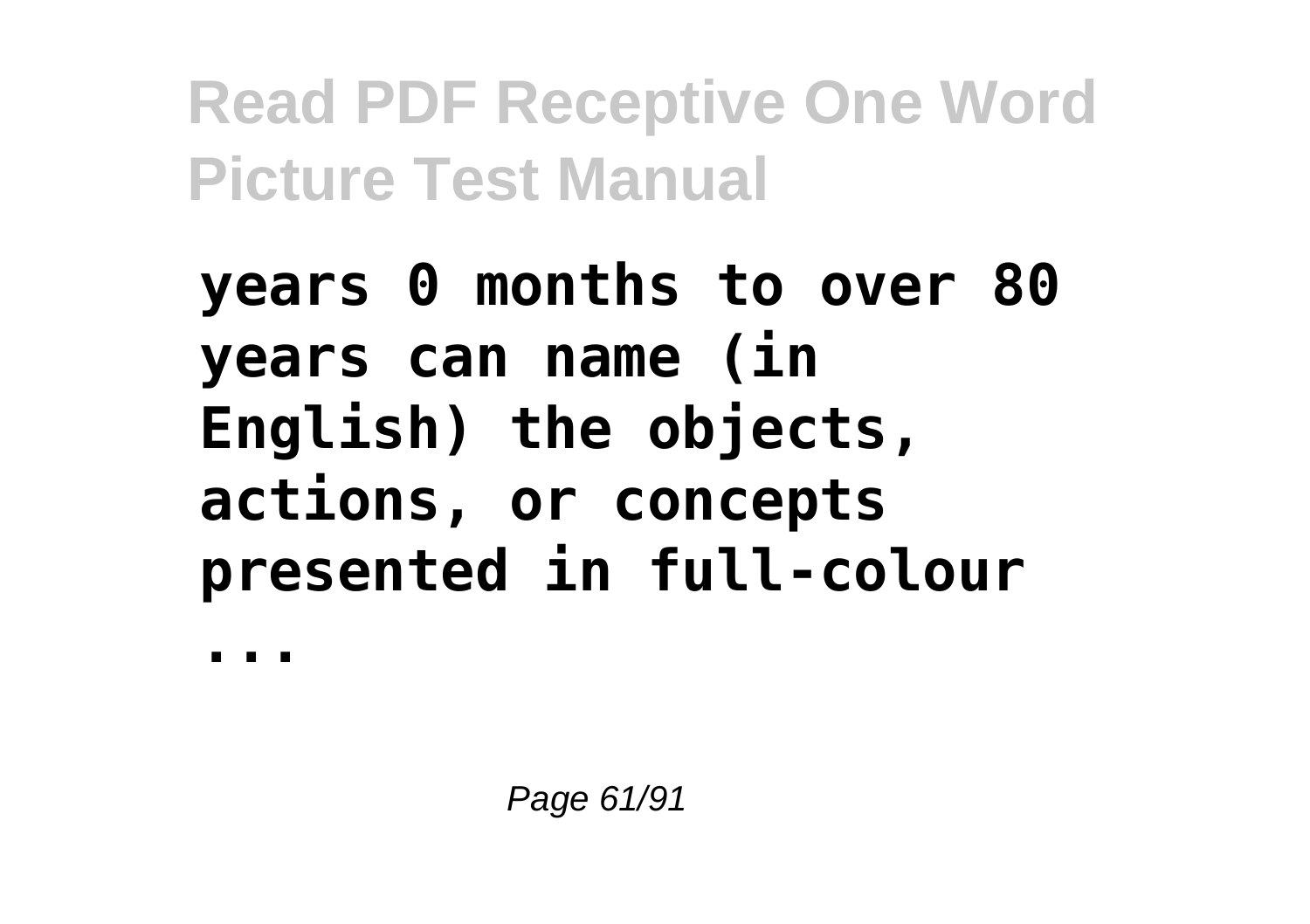**EOWPVT-4 - Expressive One-Word Picture Vocabulary Test-4 ...**

**The ROWPVT-4 and EOWPVT-4 each feature 190 test items with full-color illustrations. With the**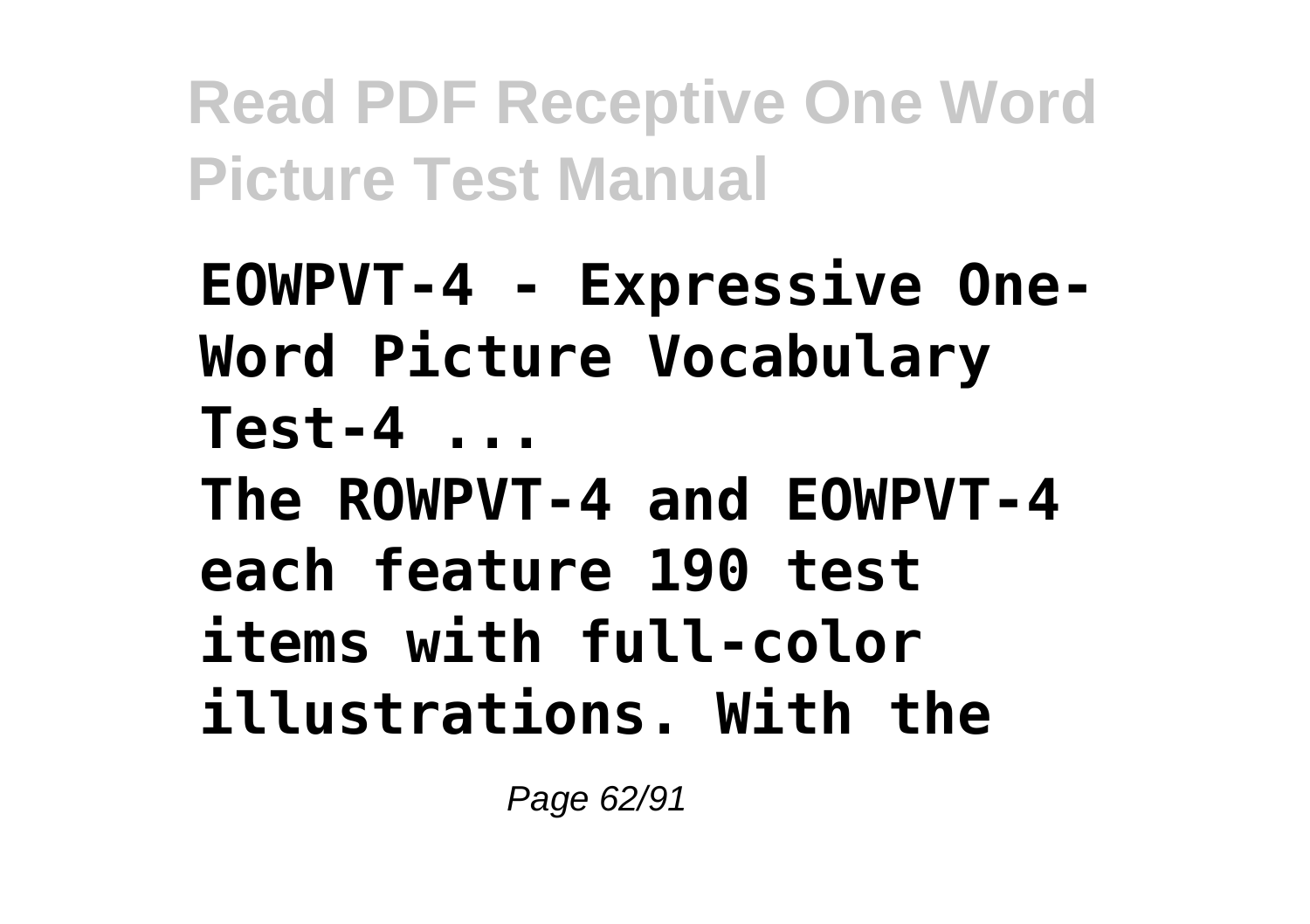**ROWPVT-4, the child identifies one of four illustrations that depict the meaning of a stimulus word that you present. The EOWPVT-4 requires the child to name the object,**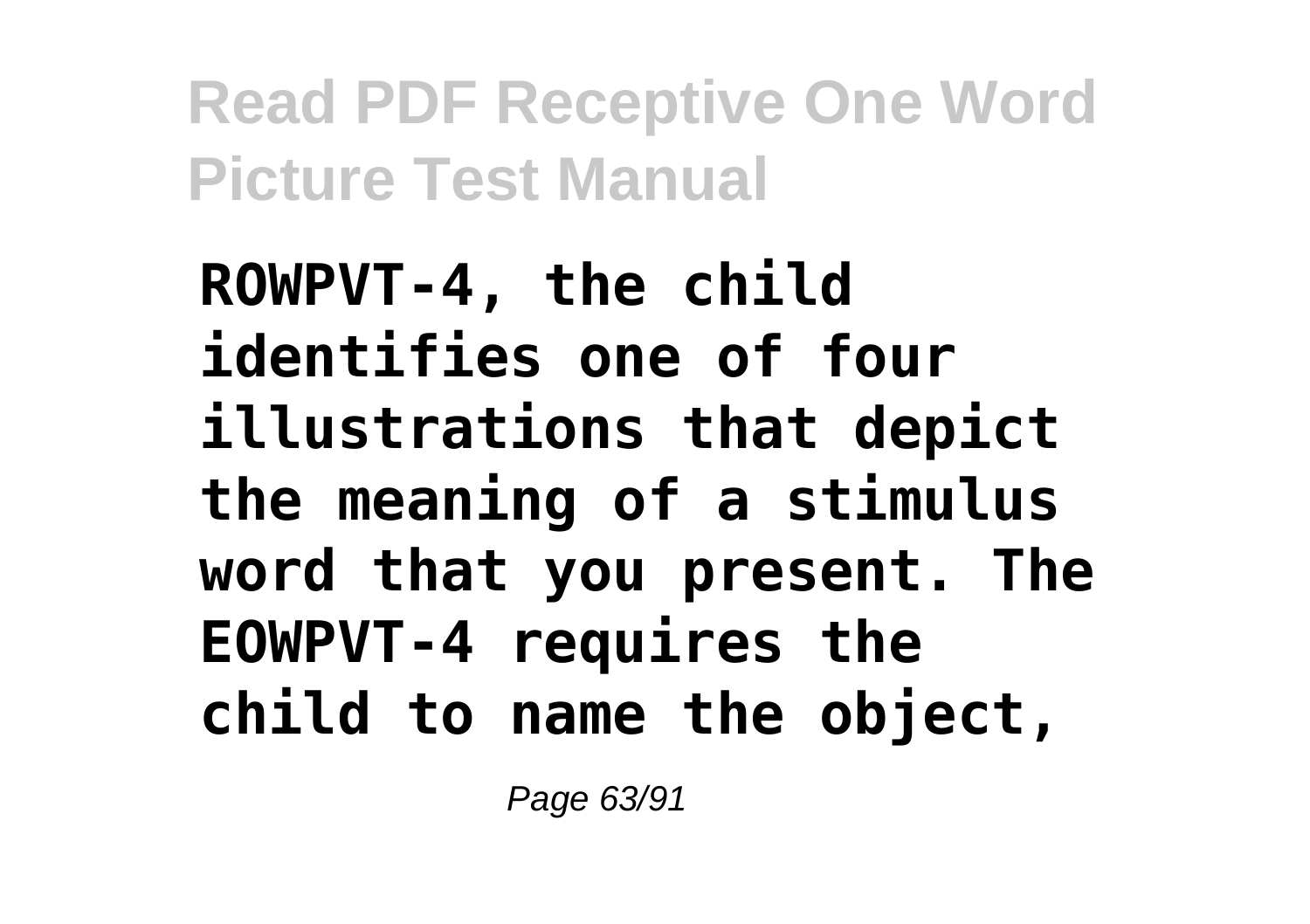**action, or concept illustrated on a test plate that you present.**

**Receptive and Expressive One-Word Picture Vocabulary Tests ...**

Page 64/91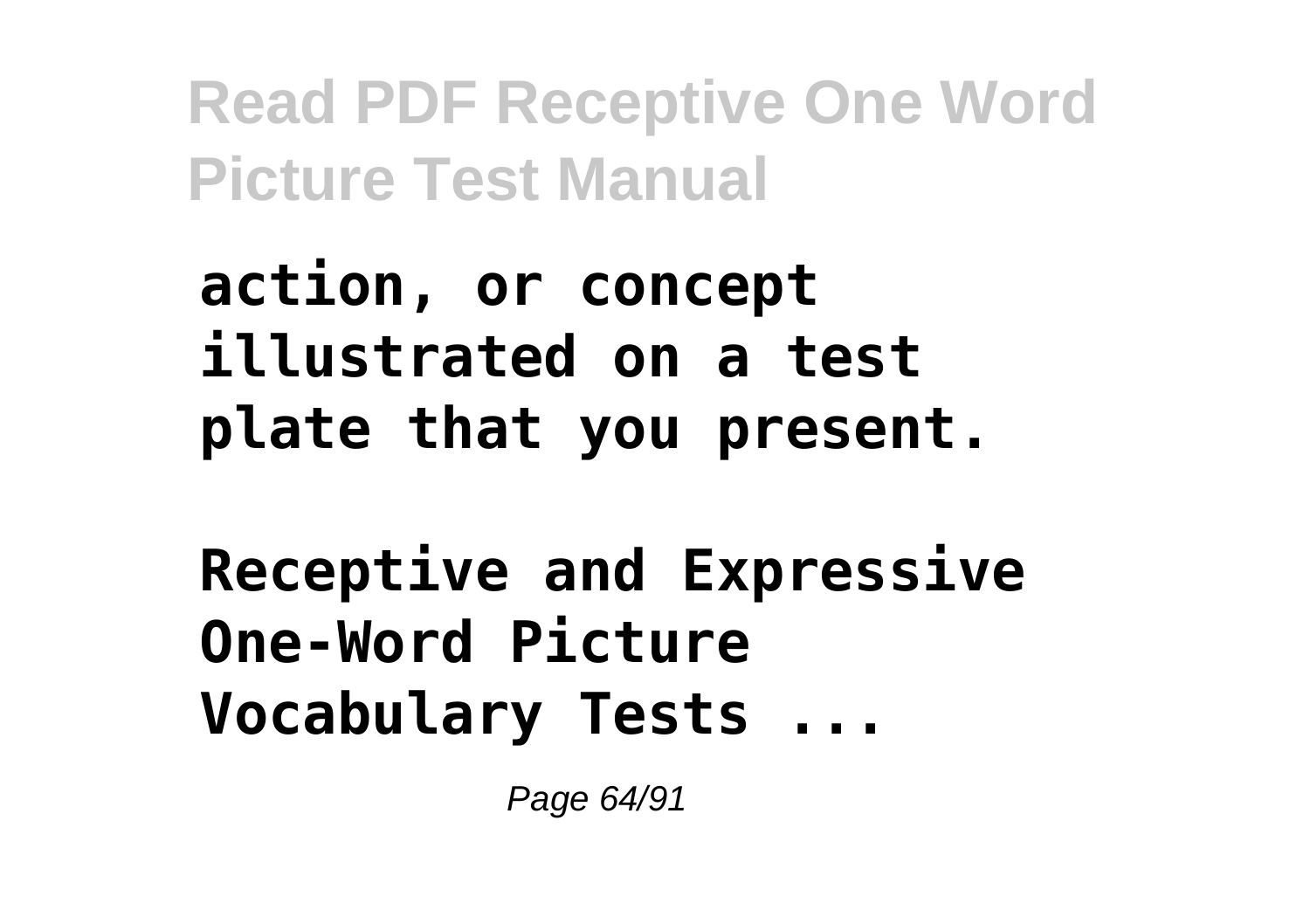**Description. The Receptive One-Word Picture Vocabulary Test, 4th Edition (ROWPVT-4) now features norms through geriatric ages (80+). The ROWPVT-4 is an**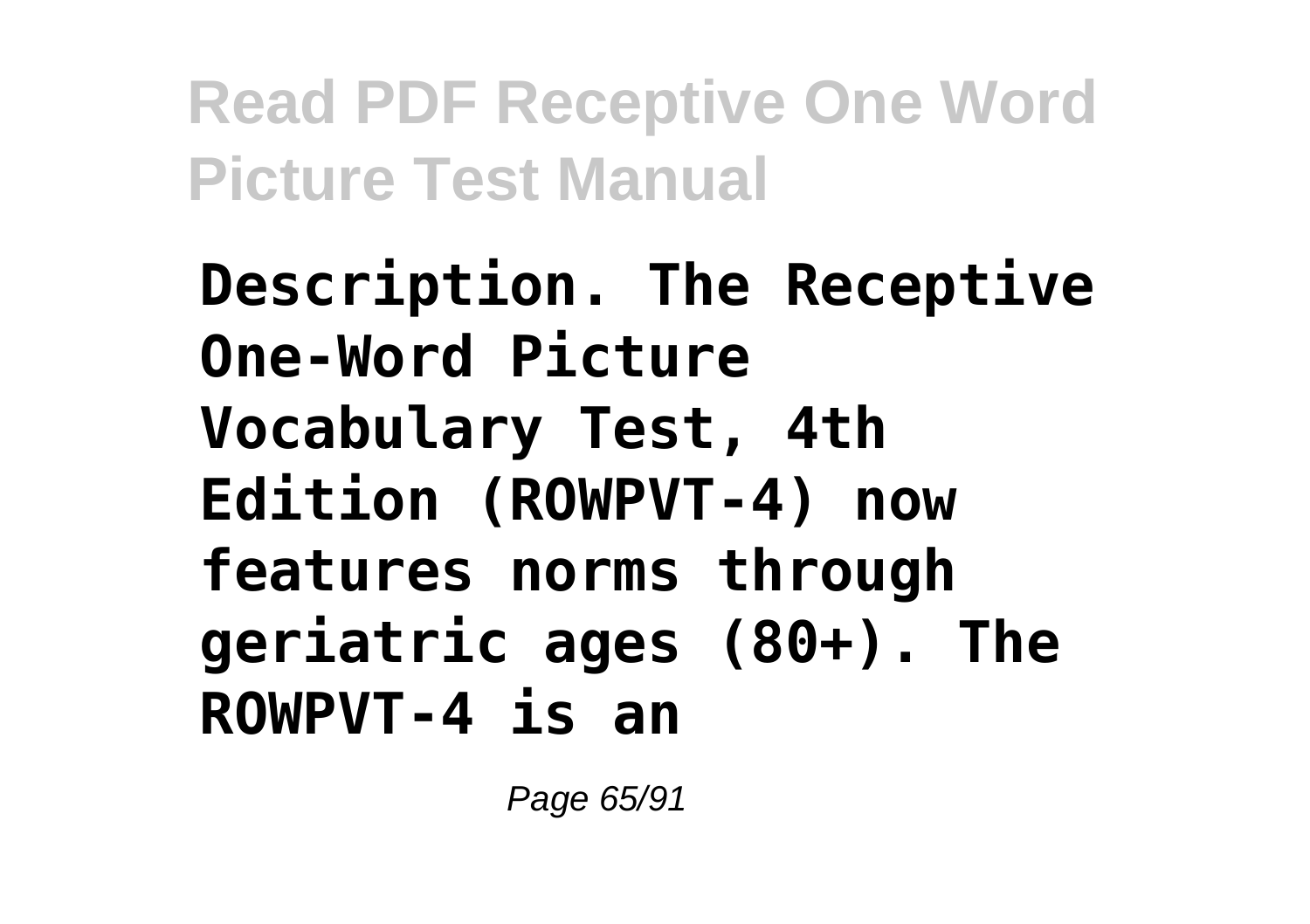**individually administered, norm-referenced assessment of how well persons age 2 years 0 months to over 80 years can match a word that is heard (in English) to objects, actions, or**

Page 66/91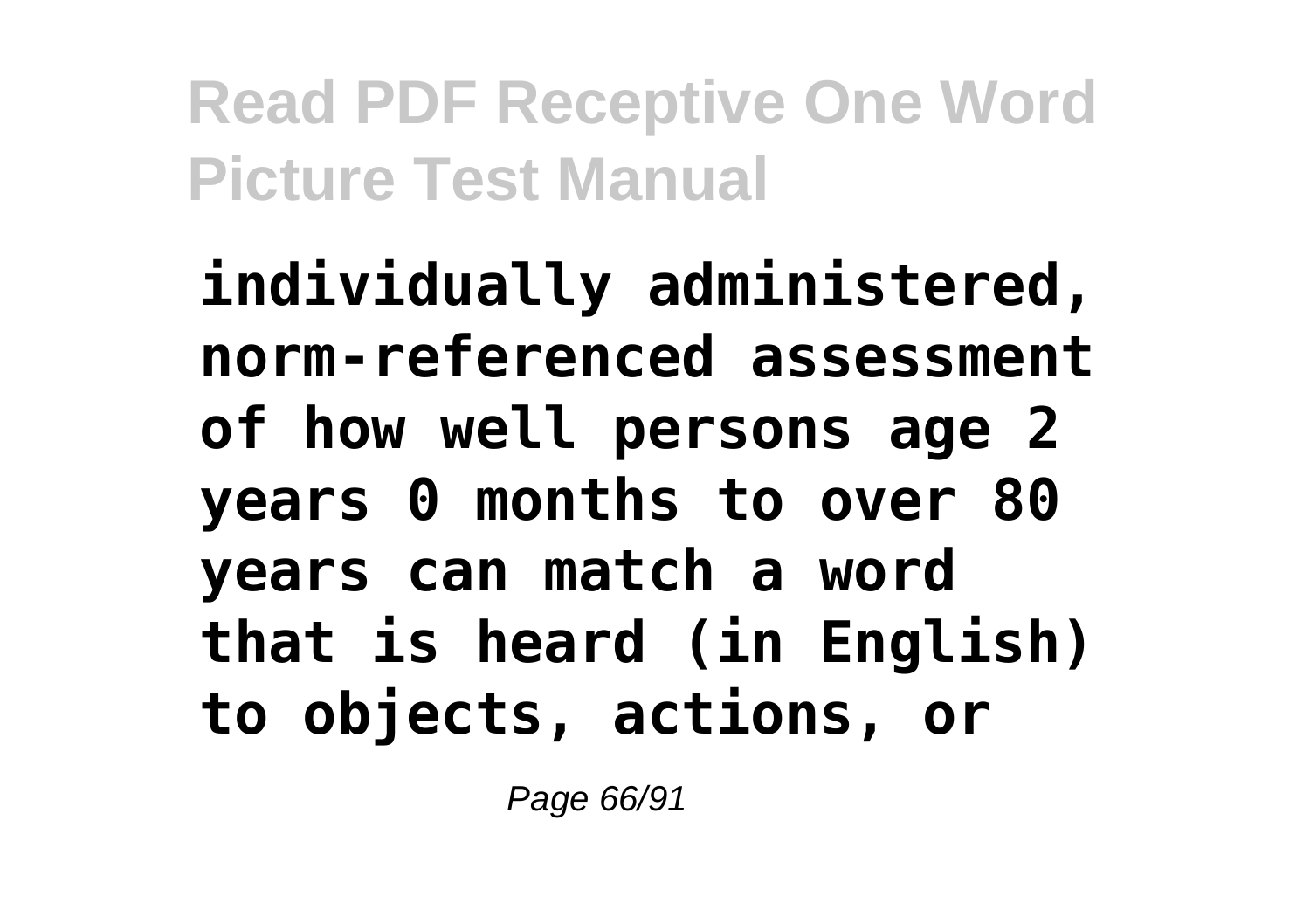**concepts presented in fullcolor pictures (in a multiple-choice format).**

**Receptive One-Word Picture Vocabulary Test-4 (ROWPVT-4)**

Page 67/91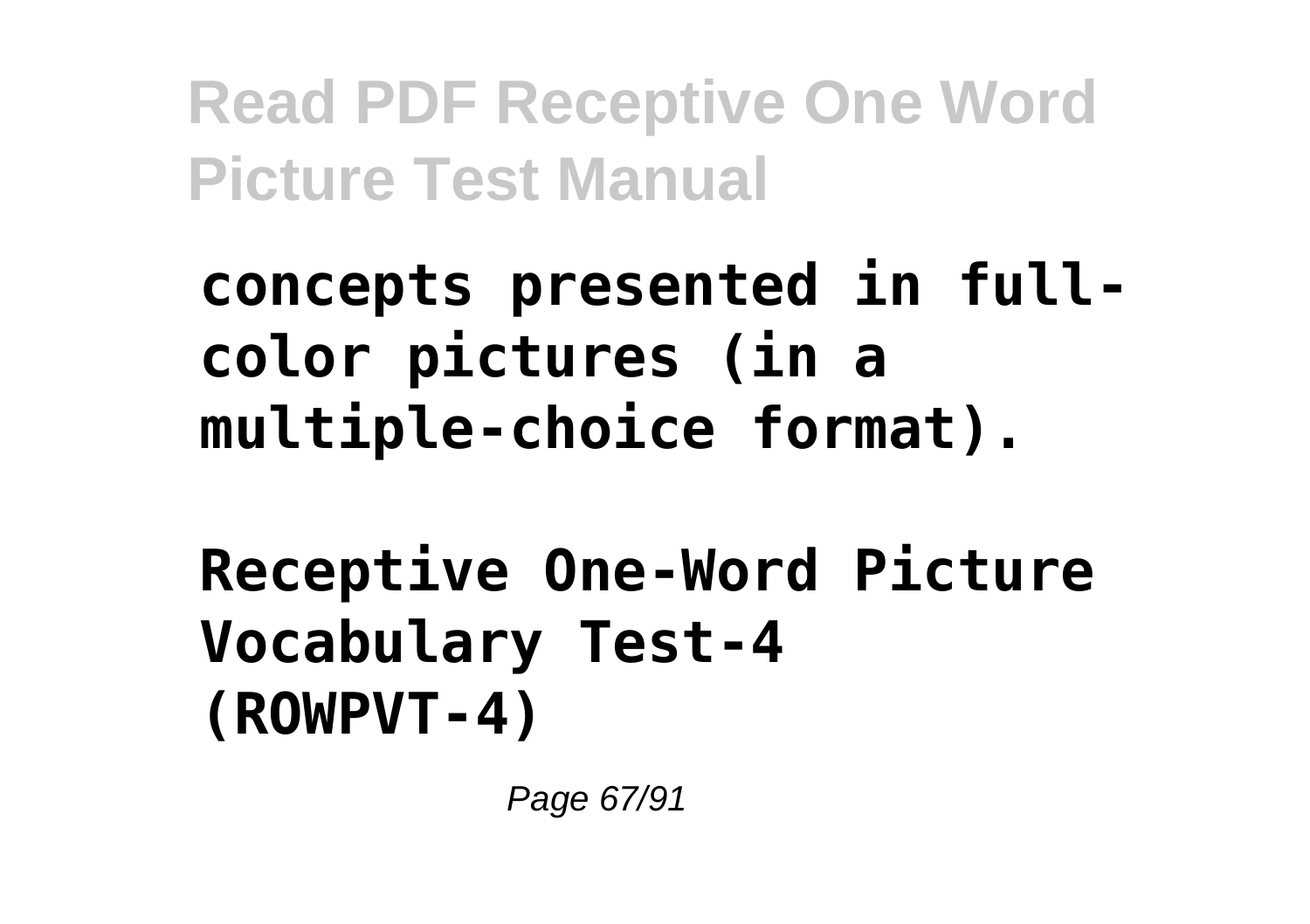**The Receptive One-Word Picture Vocabulary Test-4 (ROWPVT-4) provides an assessment of how individuals receive vocabulary. Contact PAR for more information.**

Page 68/91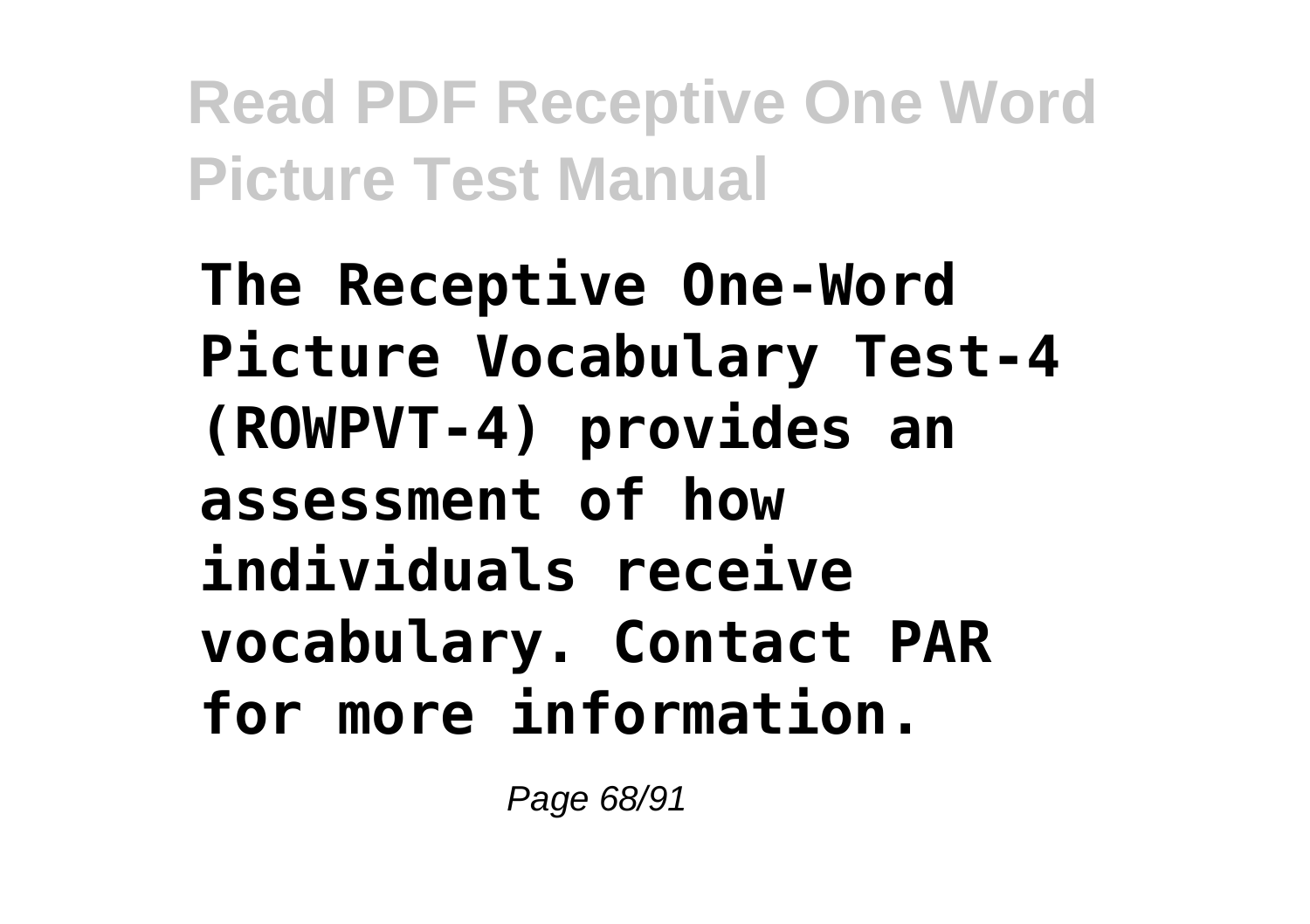**Receptive One-Word Picture Vocabulary Test-4 | ROWPVT-4 Receptive One-Word Picture Vocabulary Test, [ROWPVT-4) The test now**

Page 69/91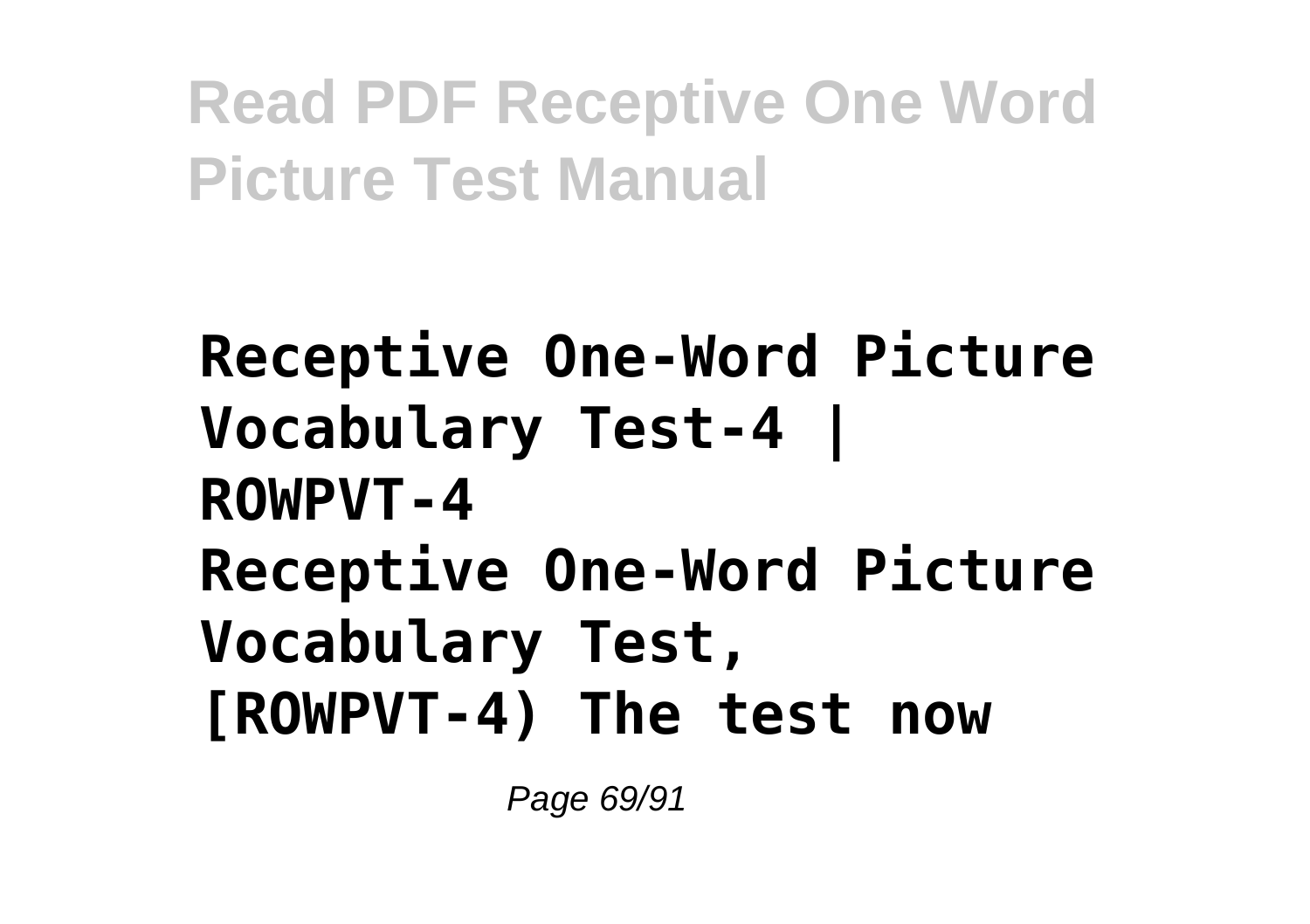**consists of 190 items presented in a developmental sequence (based on the 2010 normative sample) that reflects the concepts with which people currently**

Page 70/91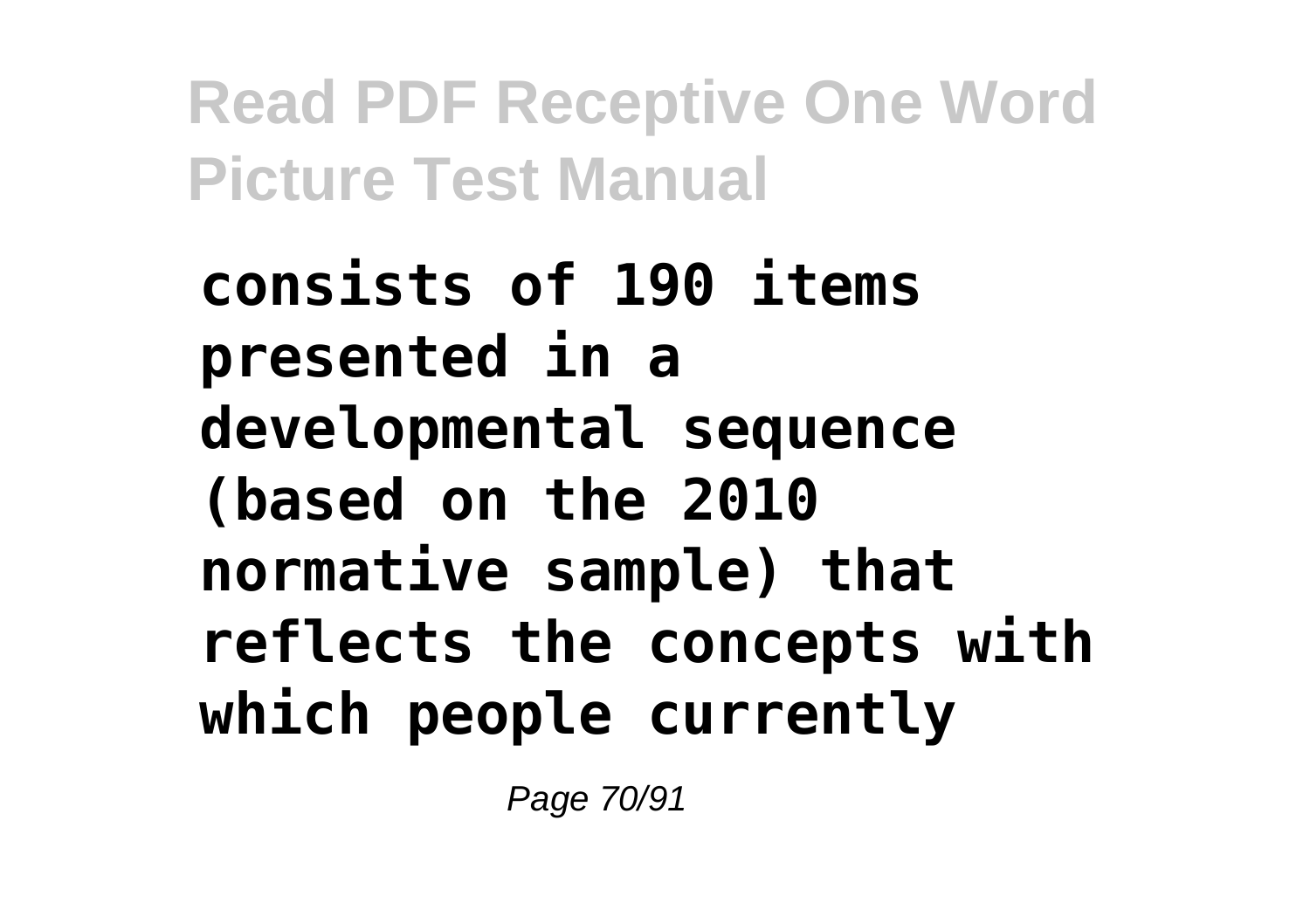**have experience through home, school, or media. The expanded norms allow use of the test with adults in**

#### **Receptive One-Word Picture**

Page 71/91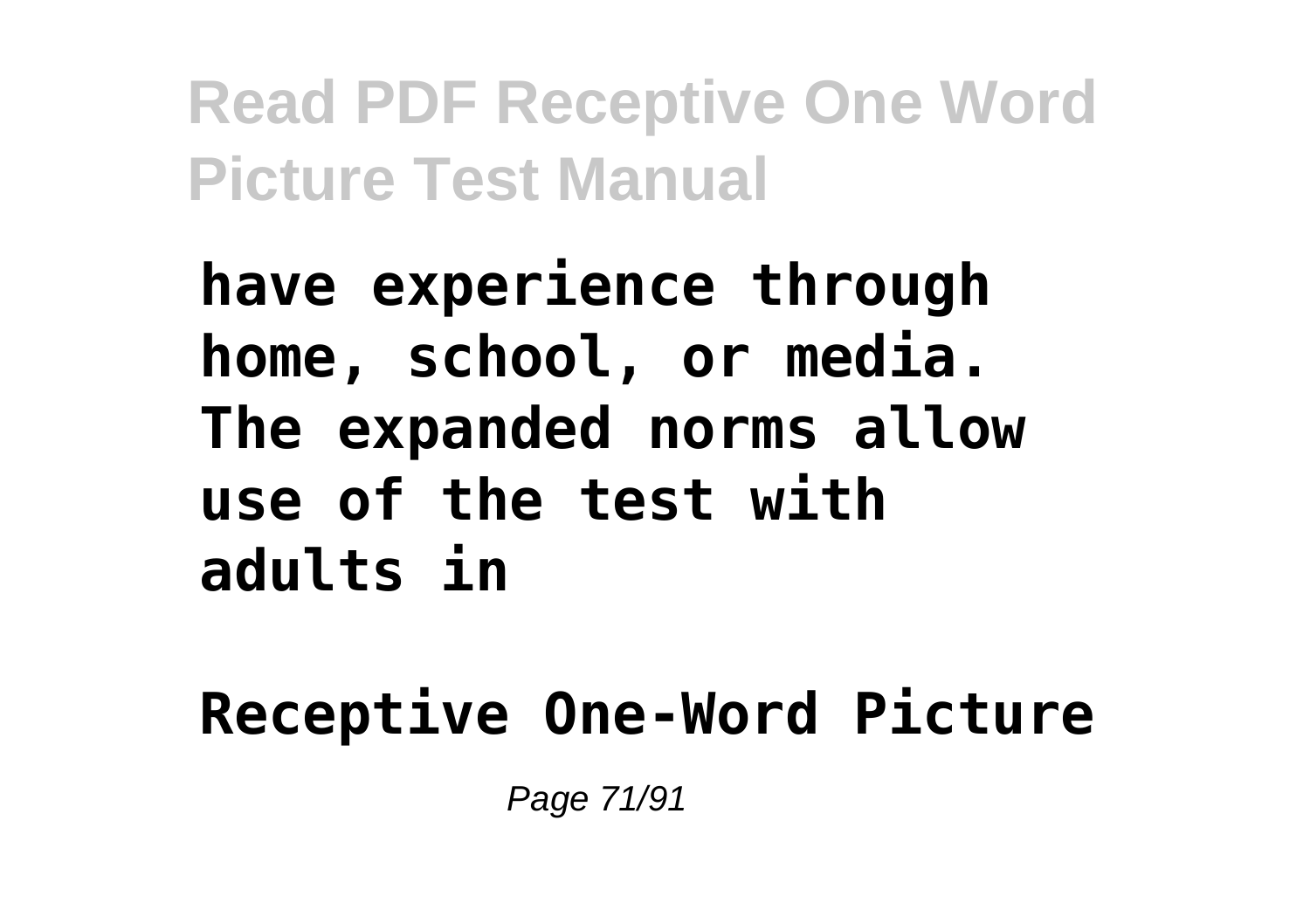# **Vocabulary Test, [ROWPVT-4 ... The Receptive One-Word Picture Vocabulary Test, 4th Edition (ROWPVT-4) now features norms through**

**geriatric ages (80+). The**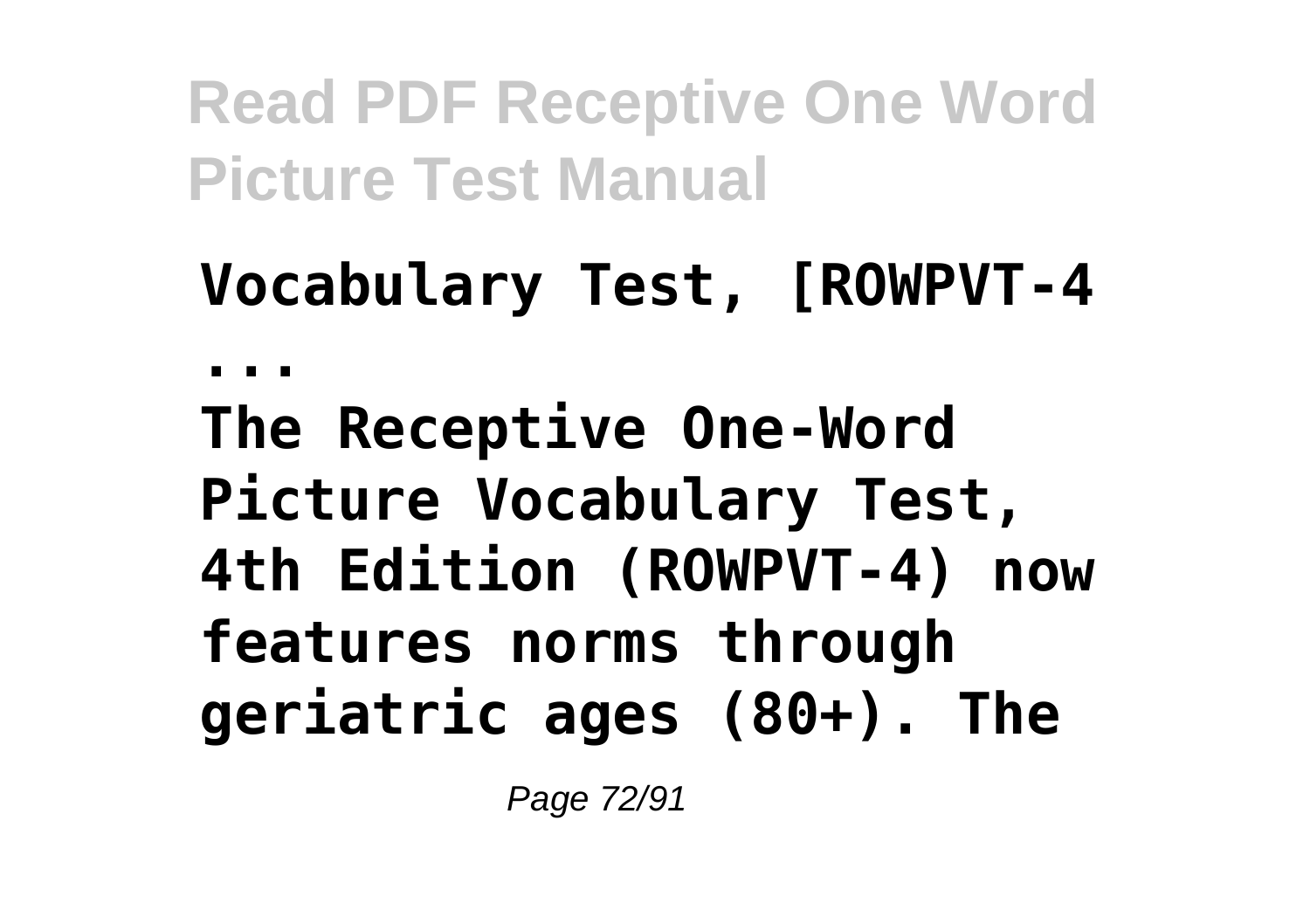**ROWPVT-4 is an individually administered, norm-referenced assessment of how well persons age 2 years 0 months to over 80 years can match a word that is heard (in English)**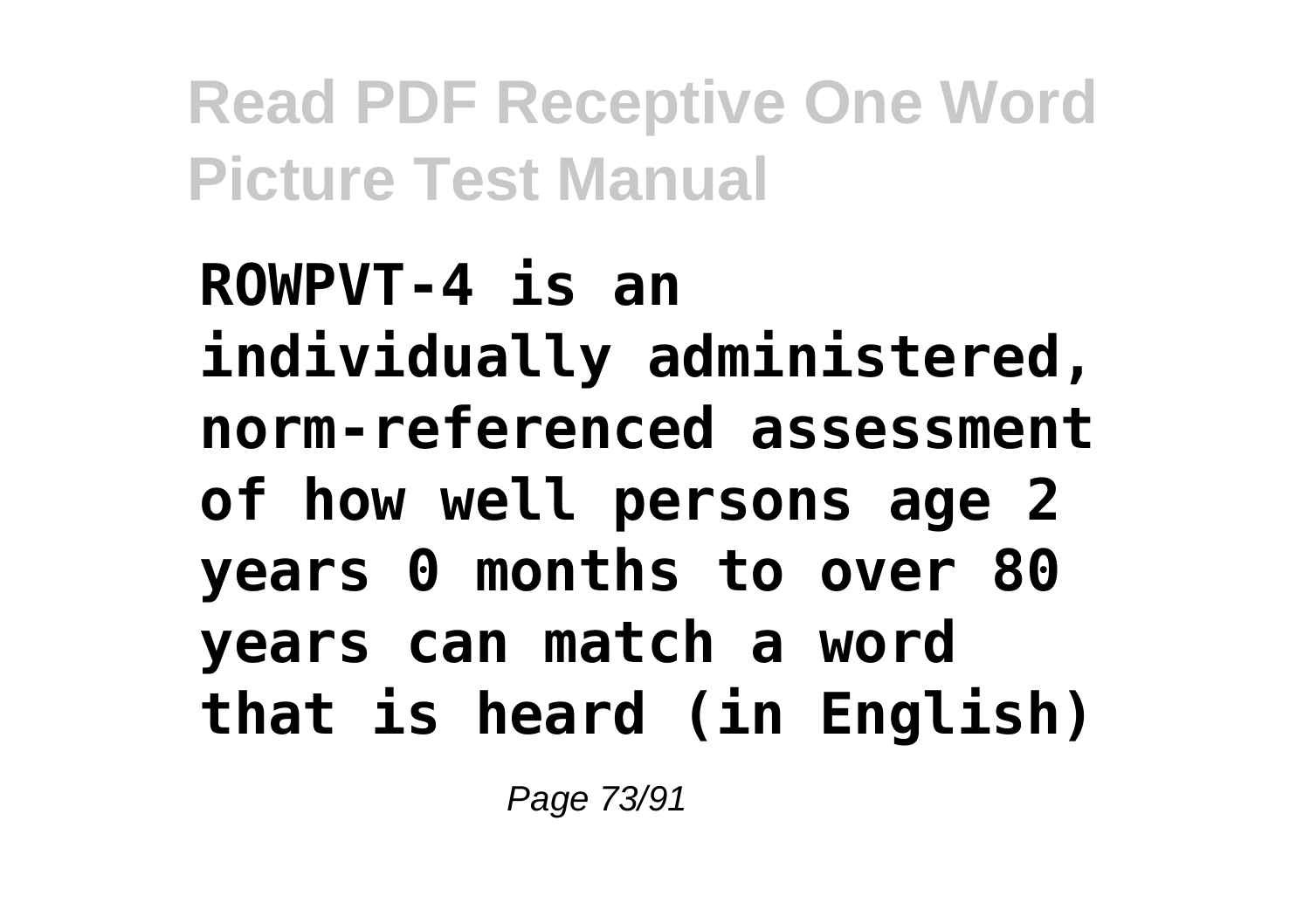**to objects, actions, or concepts presented in fullcolour pictures (in a multiple-choice format).**

**Receptive One Word Picture Vocabulary Test (ROWPVT |**

Page 74/91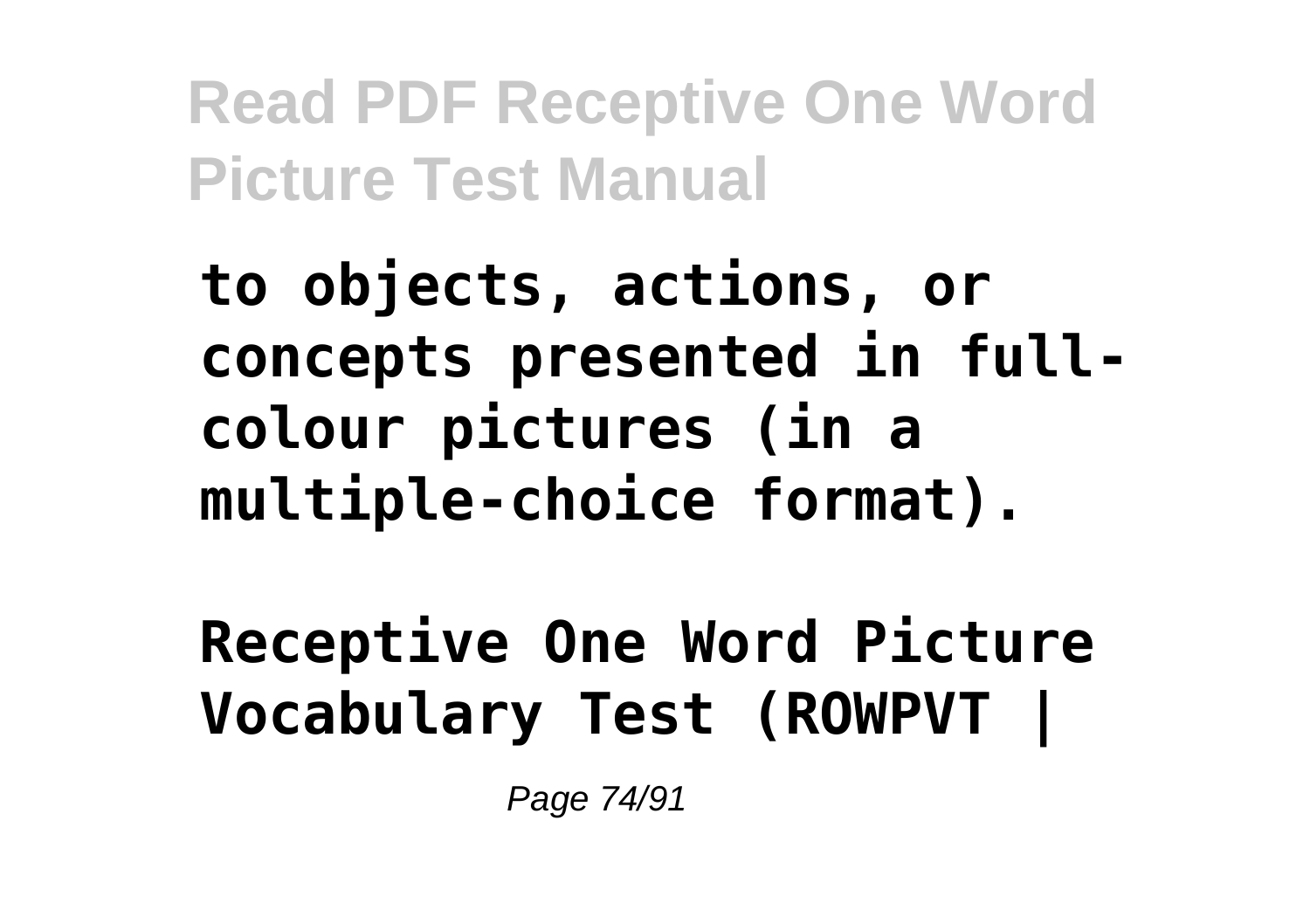**Silvereye The Receptive Vocabulary test is a measure of the words that the child can comprehend. The child hears a word and is simultaneously presented**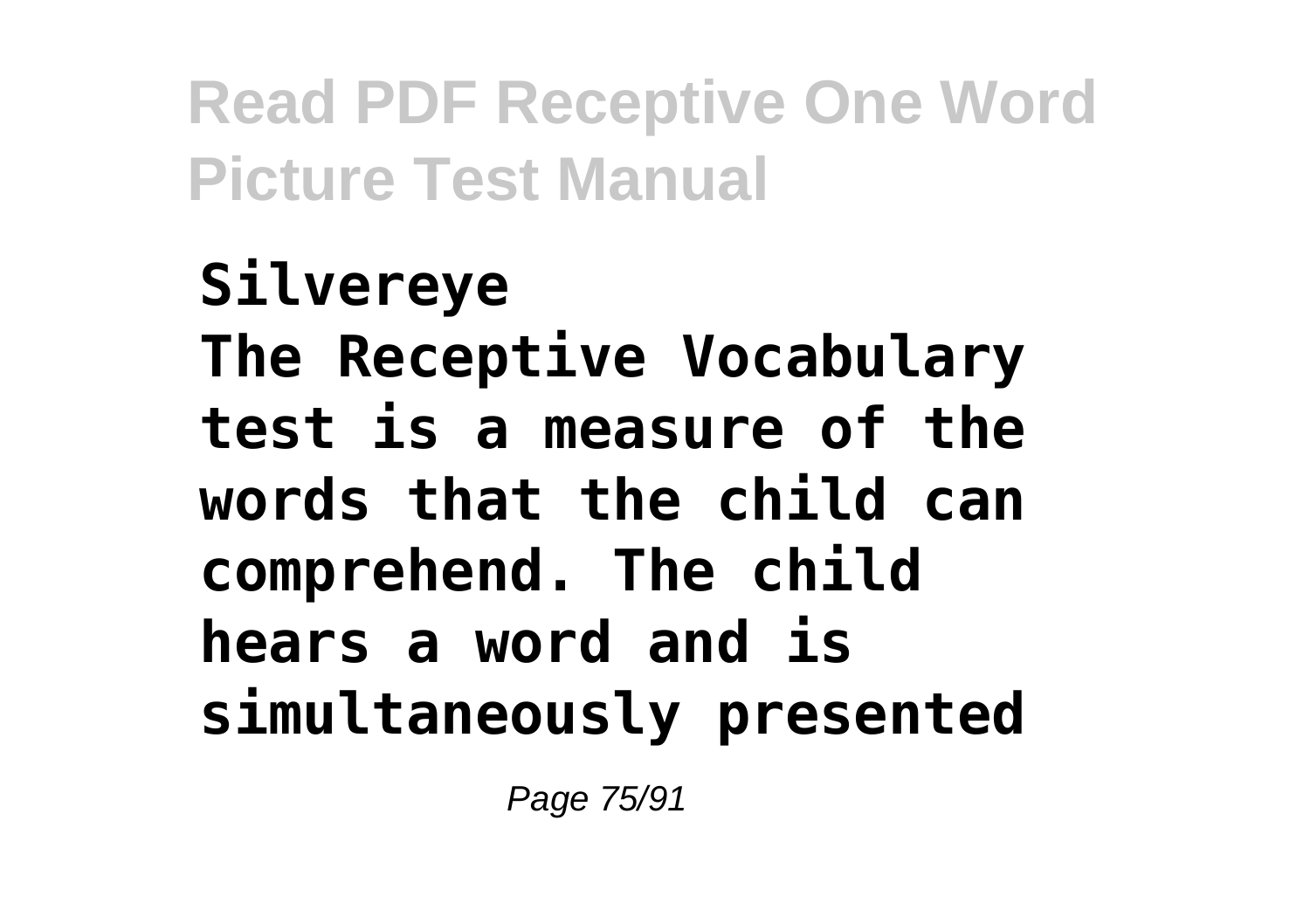**with three pictures one of which correctly depicts the spoken word. The child is required to identify the correct picture that matches the words. This test is suitable for**

Page 76/91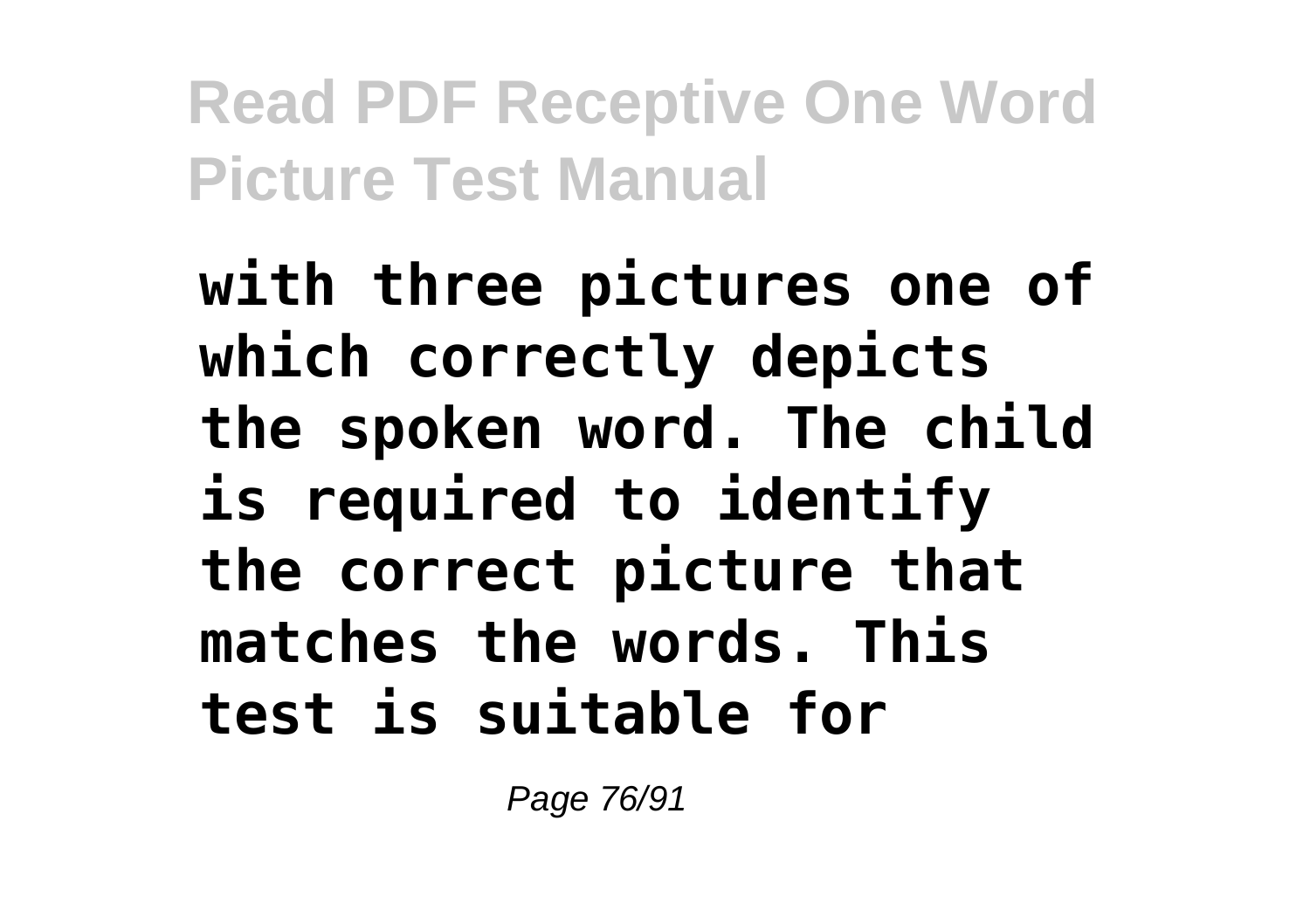**primary school aged children. The test is administered**

**Description of the Receptive Vocabulary Test Detailed Instructions. The**

Page 77/91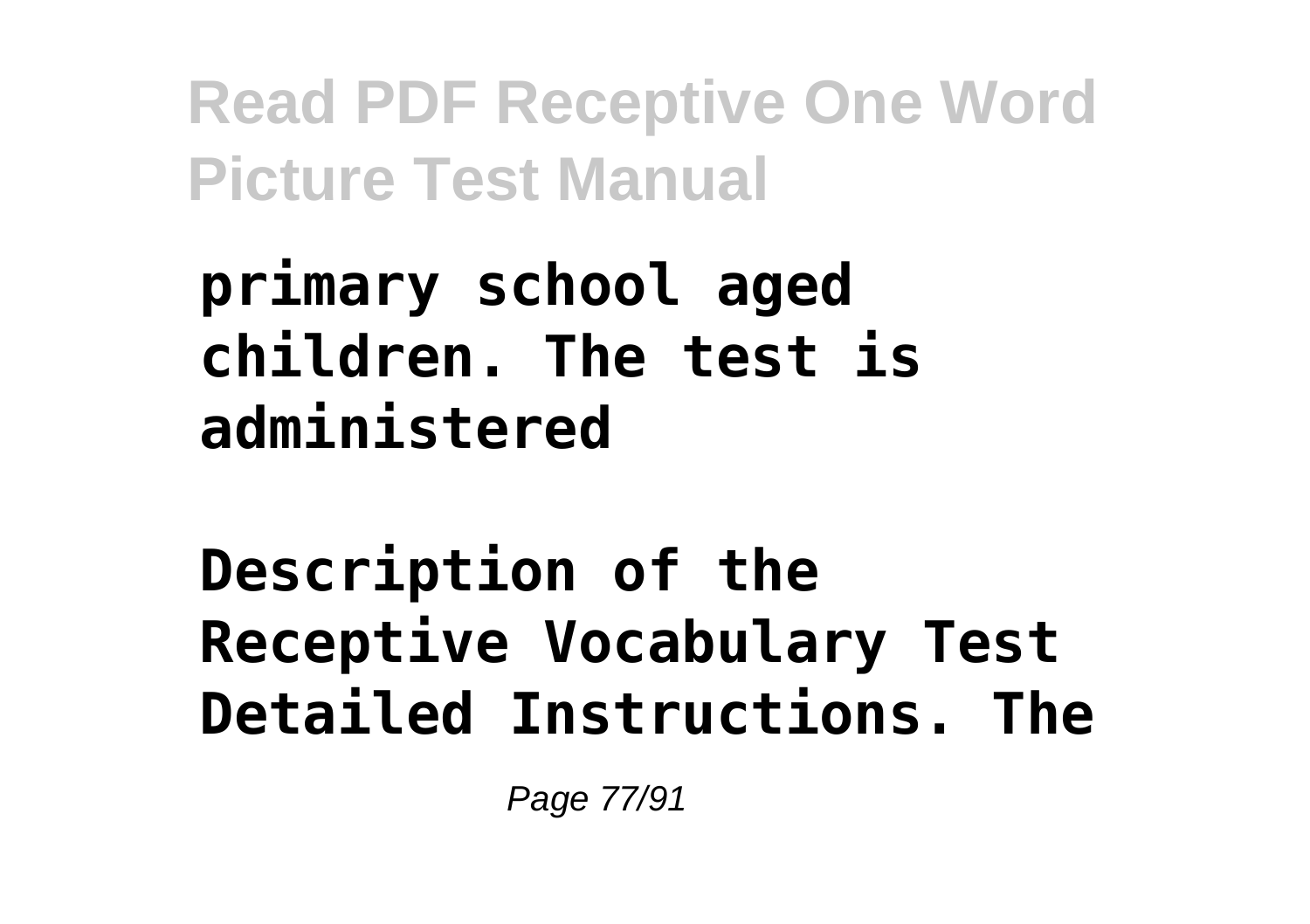**Peabody Picture Vocabulary Test, Fourth Edition (PPVT-4) and the Receptive One-Word Picture Vocabulary Test, Fourth Edition (ROWPVT-4) are each measures of receptive**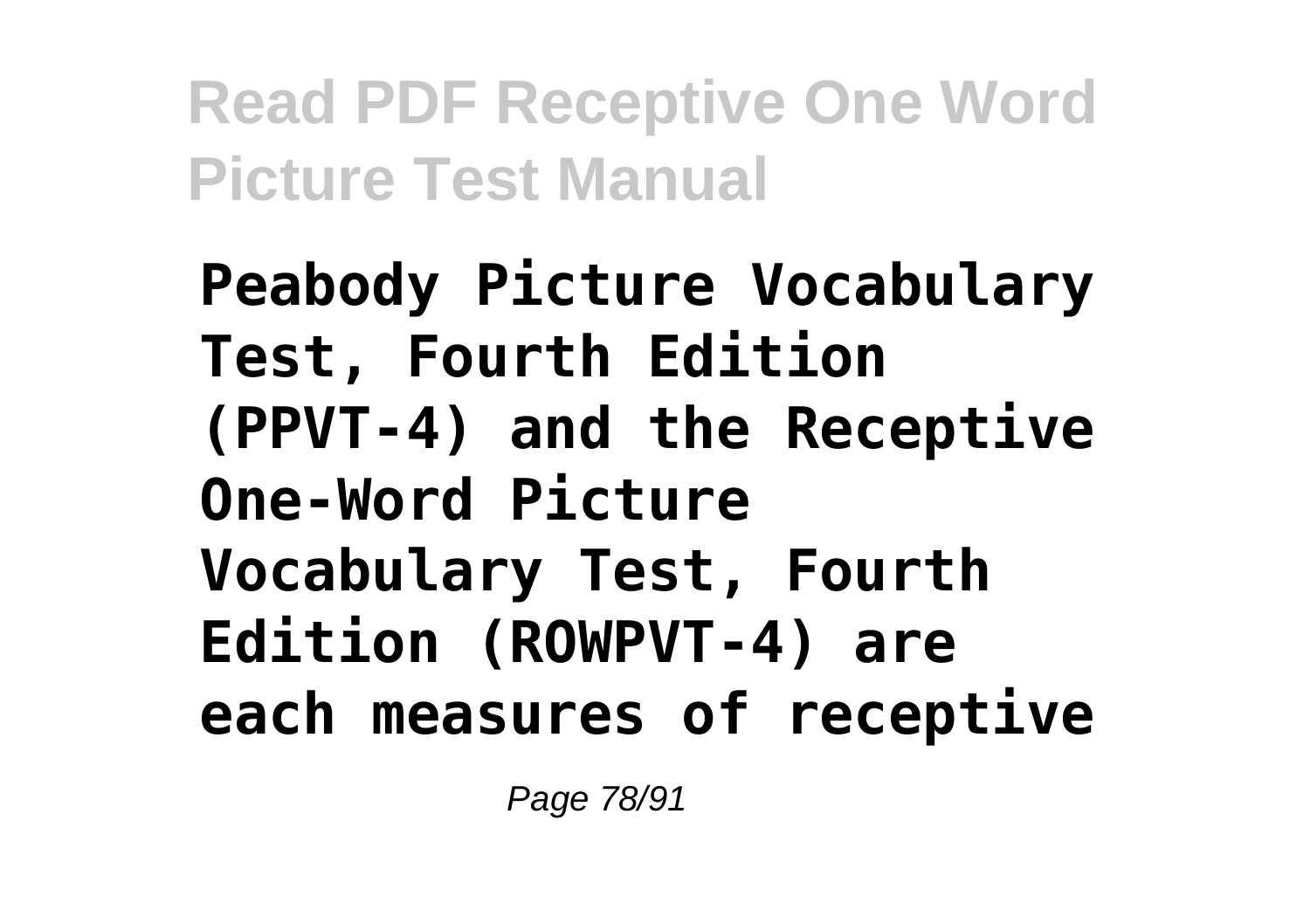**vocabulary skills. The Expressive Vocabulary Test, Second Edition (EVT-2) and the Expressive One-Word Picture Vocabulary Test, Fourth Edition (EOWPVT-4) are**

Page 79/91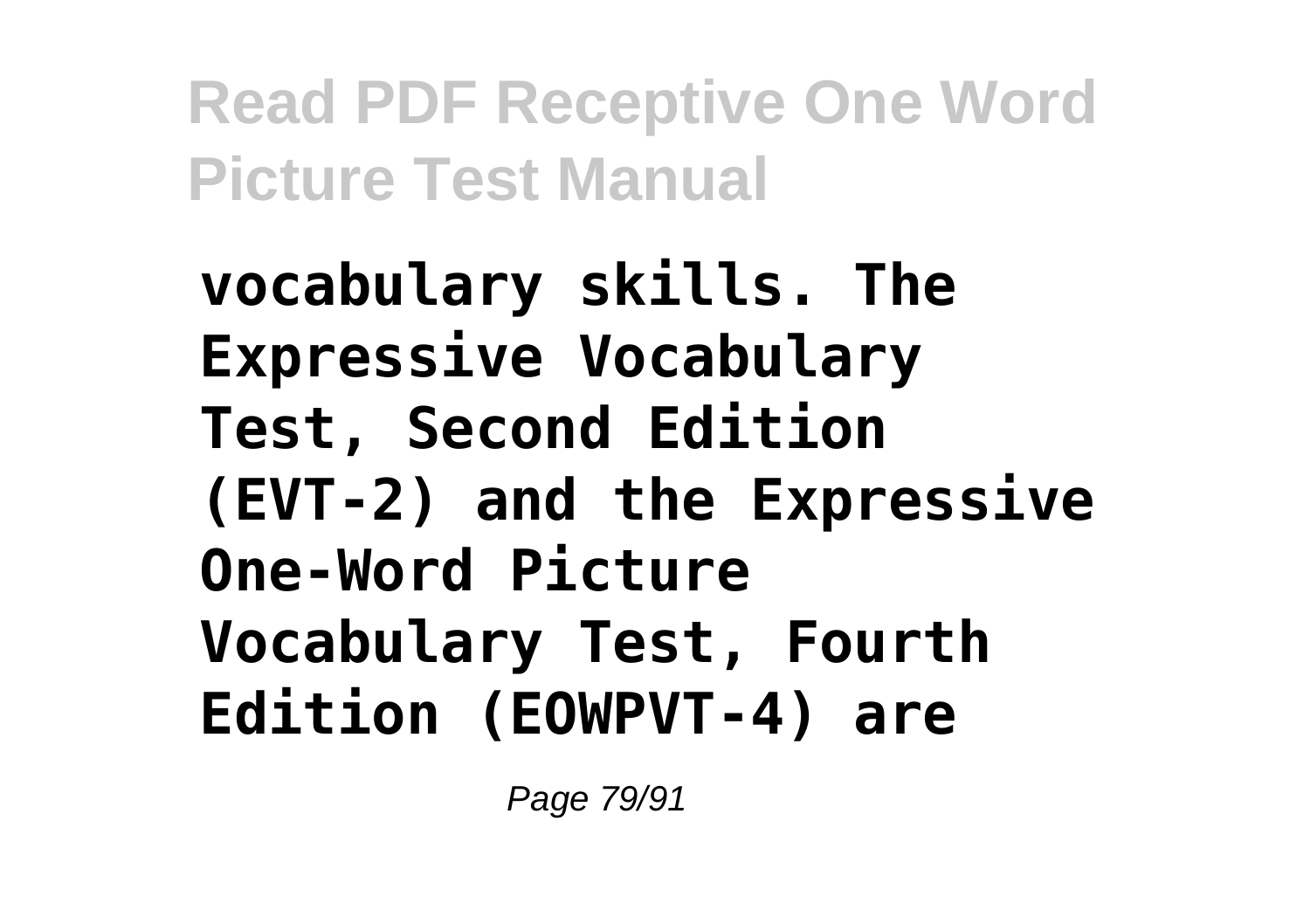**each measures of expressive vocabulary skills.**

**PPVT-4 & EVT-2 vs. ROWPVT-4 & EOWPVT-4 Test Nu foreligger den**

Page 80/91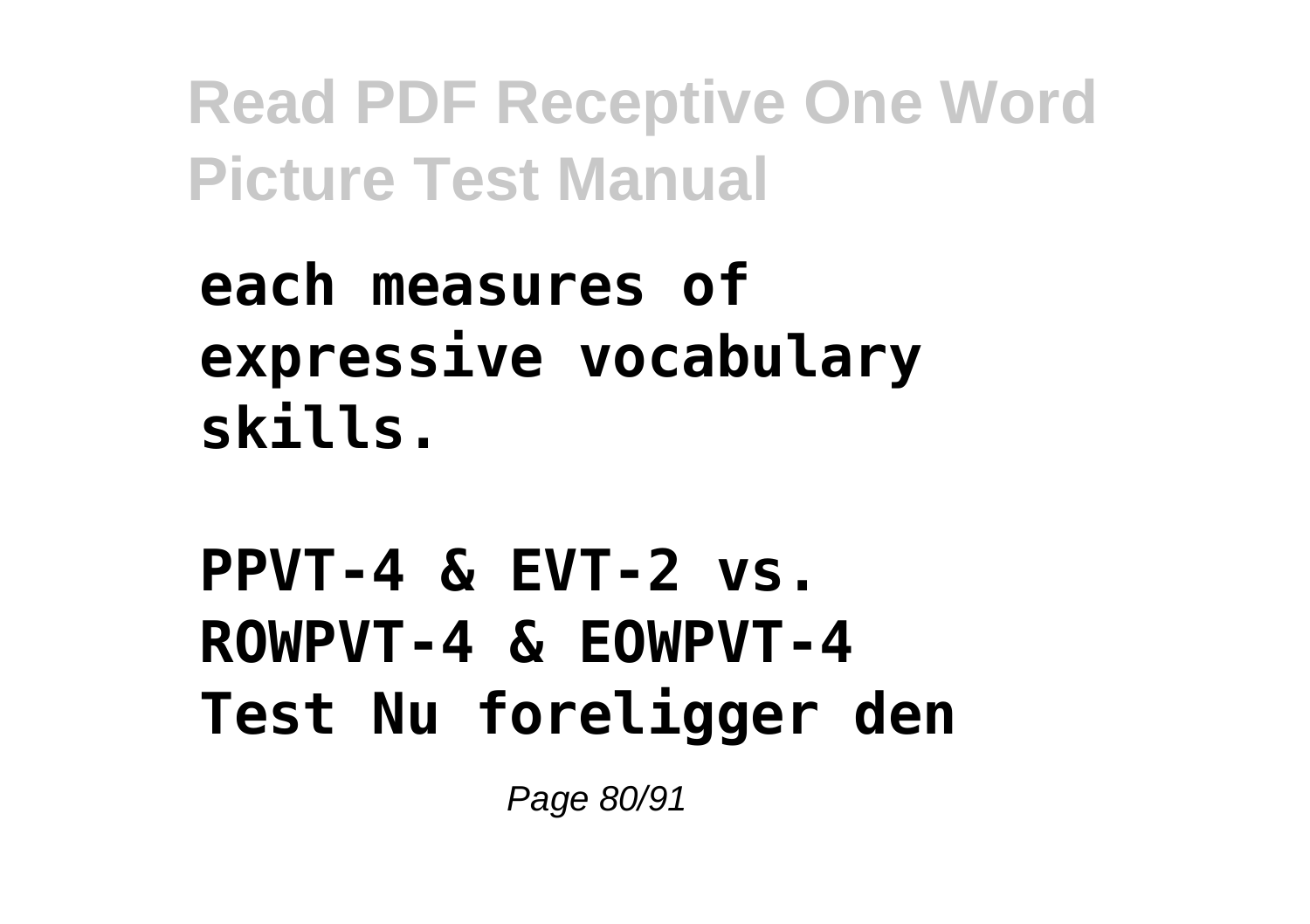**anerkendte test til vurdering af det impressive ordforråd hos børn og voksne i alderen 2-80+, Receptive One-Word Picture Vocabulary Test, på dansk. 1.625,00 kr.**

Page 81/91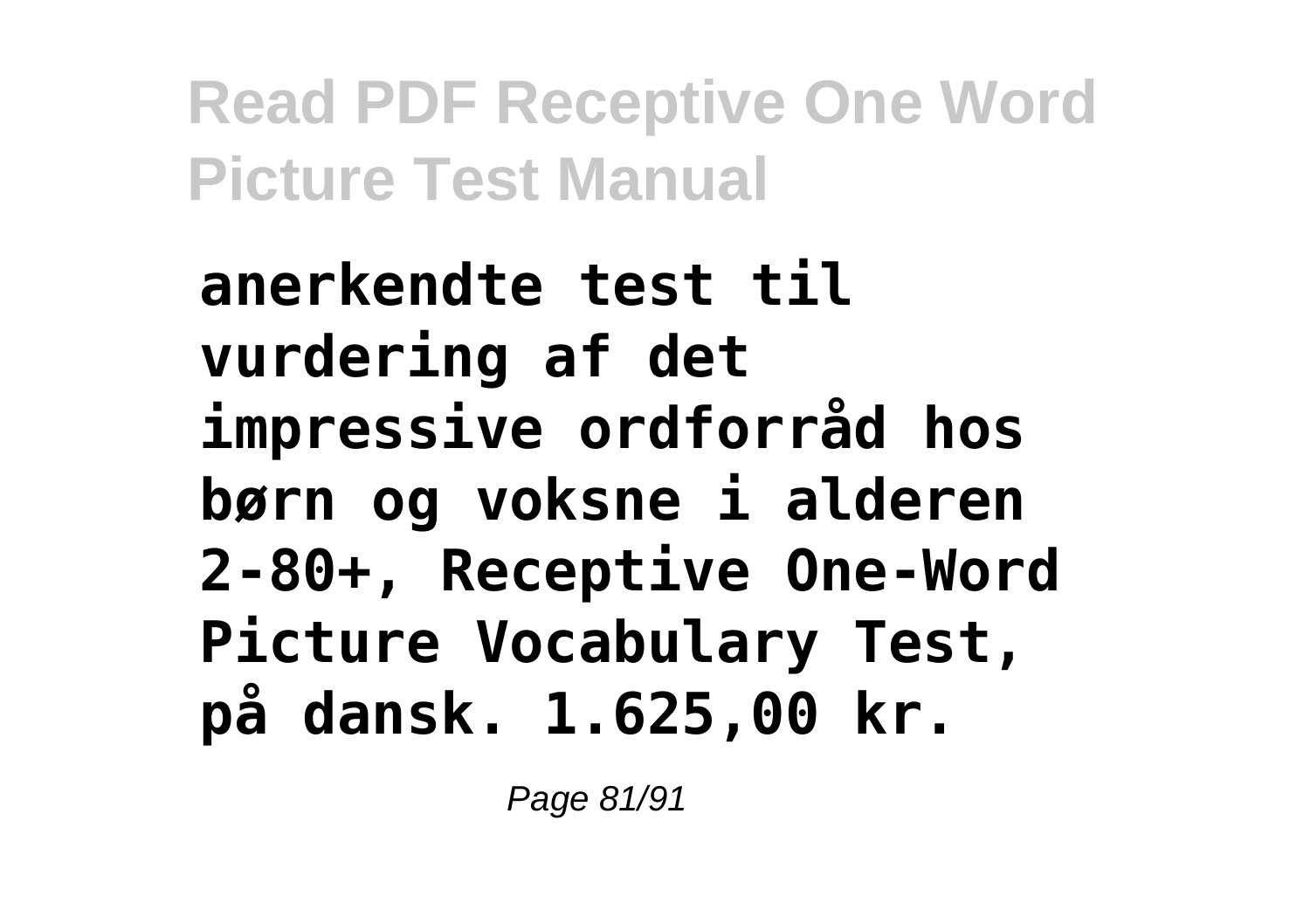**m/moms**

**EOWPVT - Expressive One-Word Picture Vocabulary Test, 4.ed ... About This Product Like the Expressive One-Word**

Page 82/91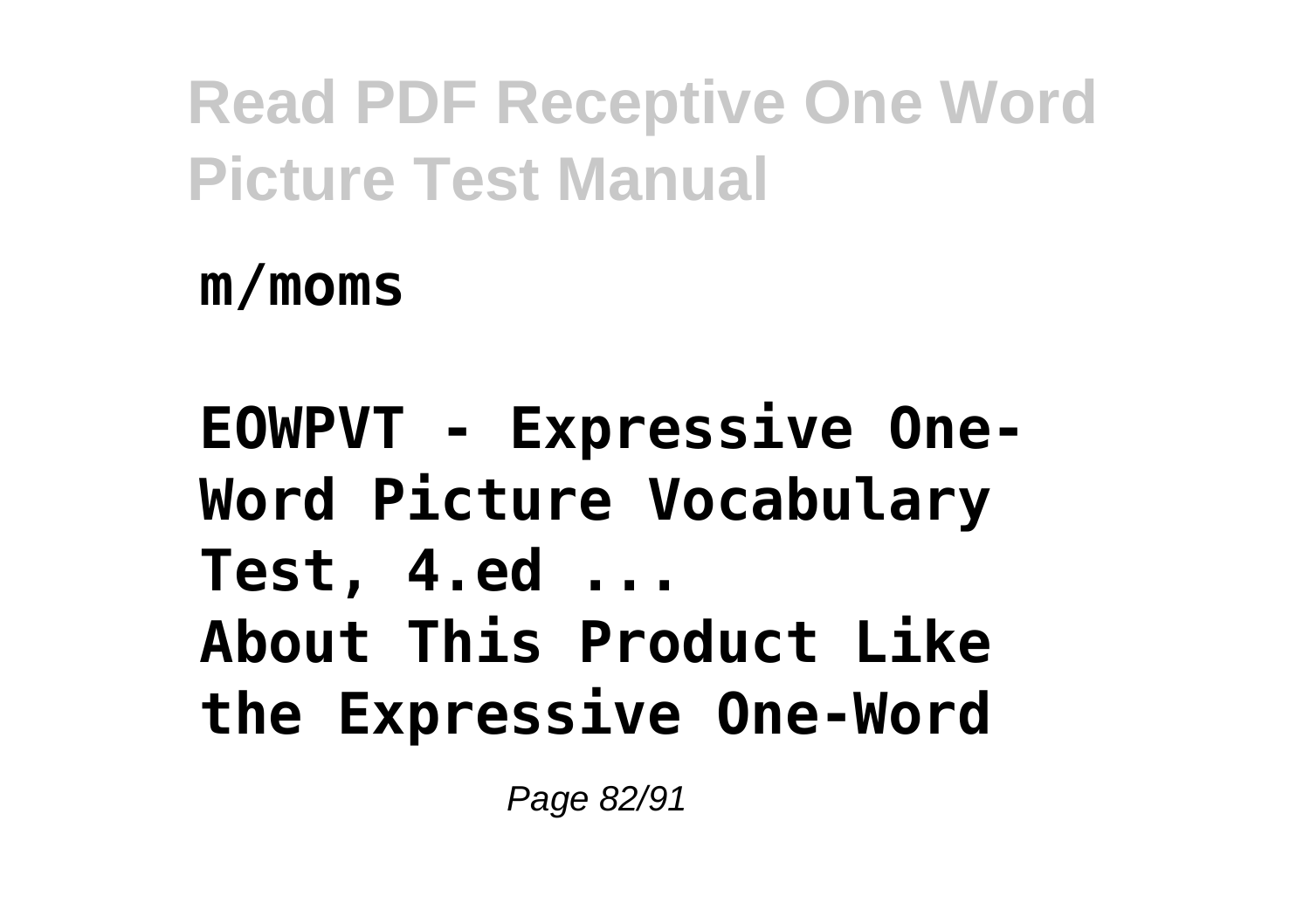**Picture Vocabulary Test, 4th Edition (EOWPVT-4), this widely used instrument now covers ages 2 through 95 years. It assesses receptive vocabulary by quickly**

Page 83/91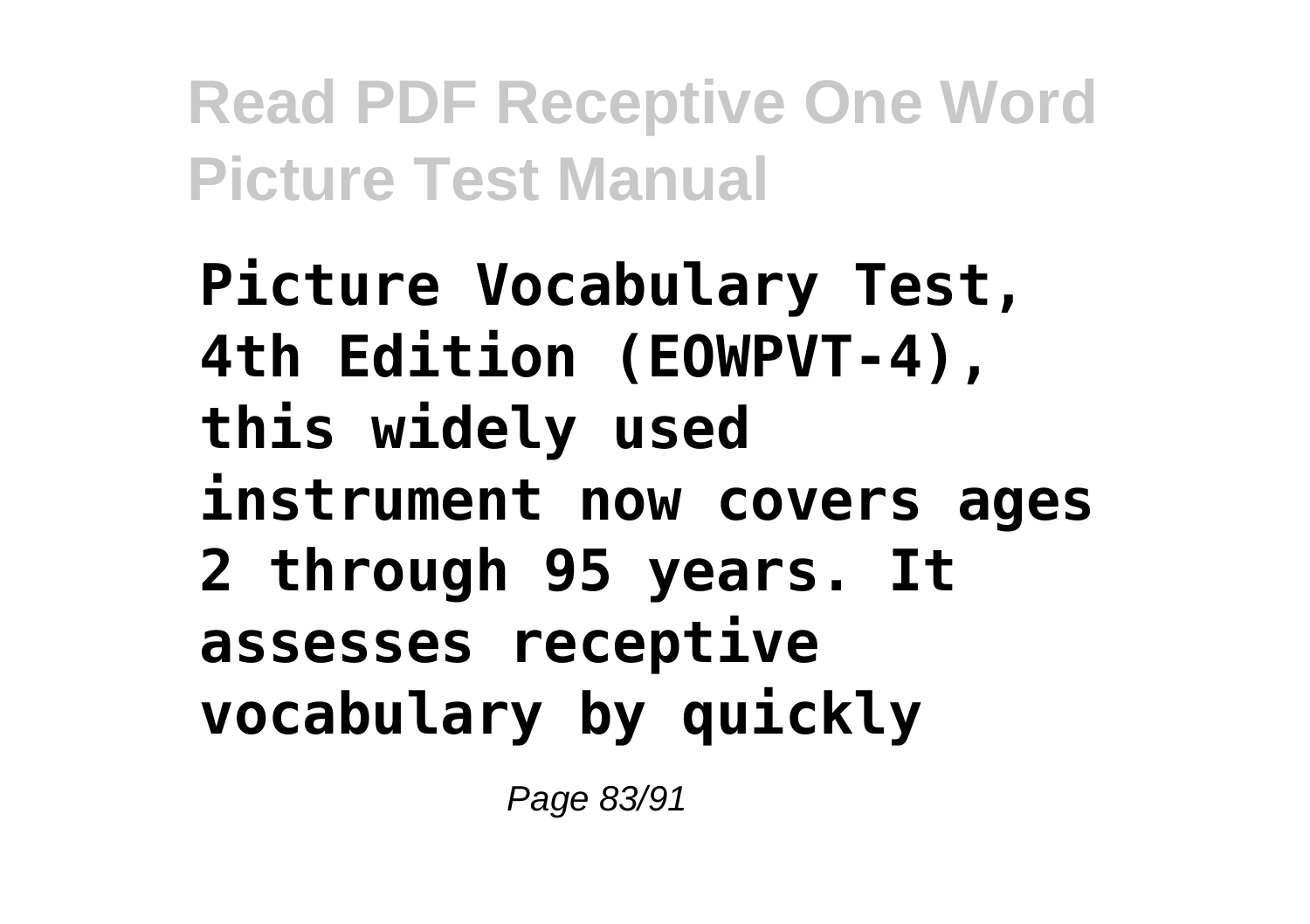**measuring the examinee's ability to match an object or concept with its name.**

**(ROWPVT-4) Receptive One-Word Picture Vocabulary Test ...**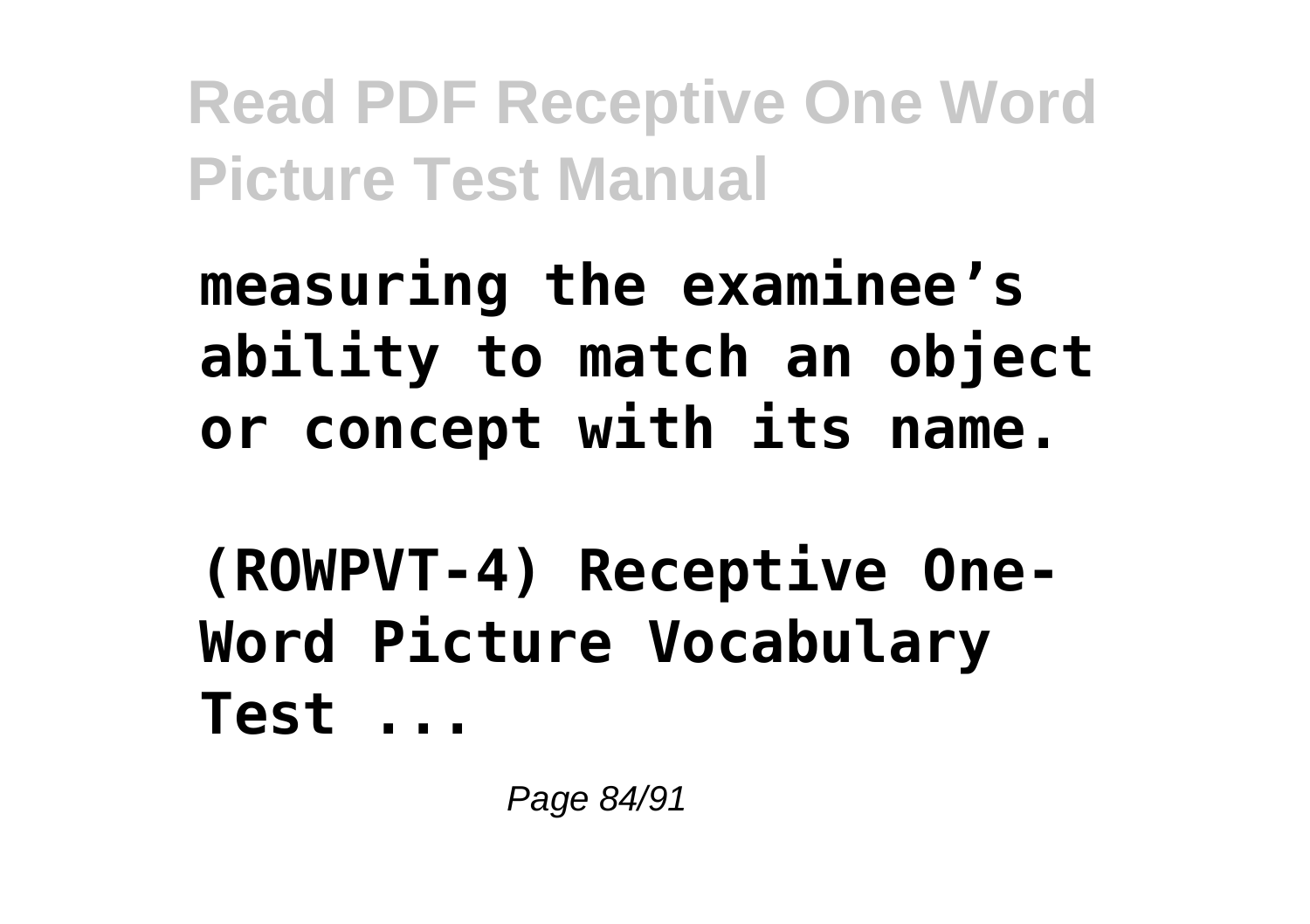**PMCID: PMC2991788 The Expressive and the Receptive One Word Picture Vocabulary test (EOWPVT & ROWPVT). (A combine pilot study and validation of the tests' in normal Greek**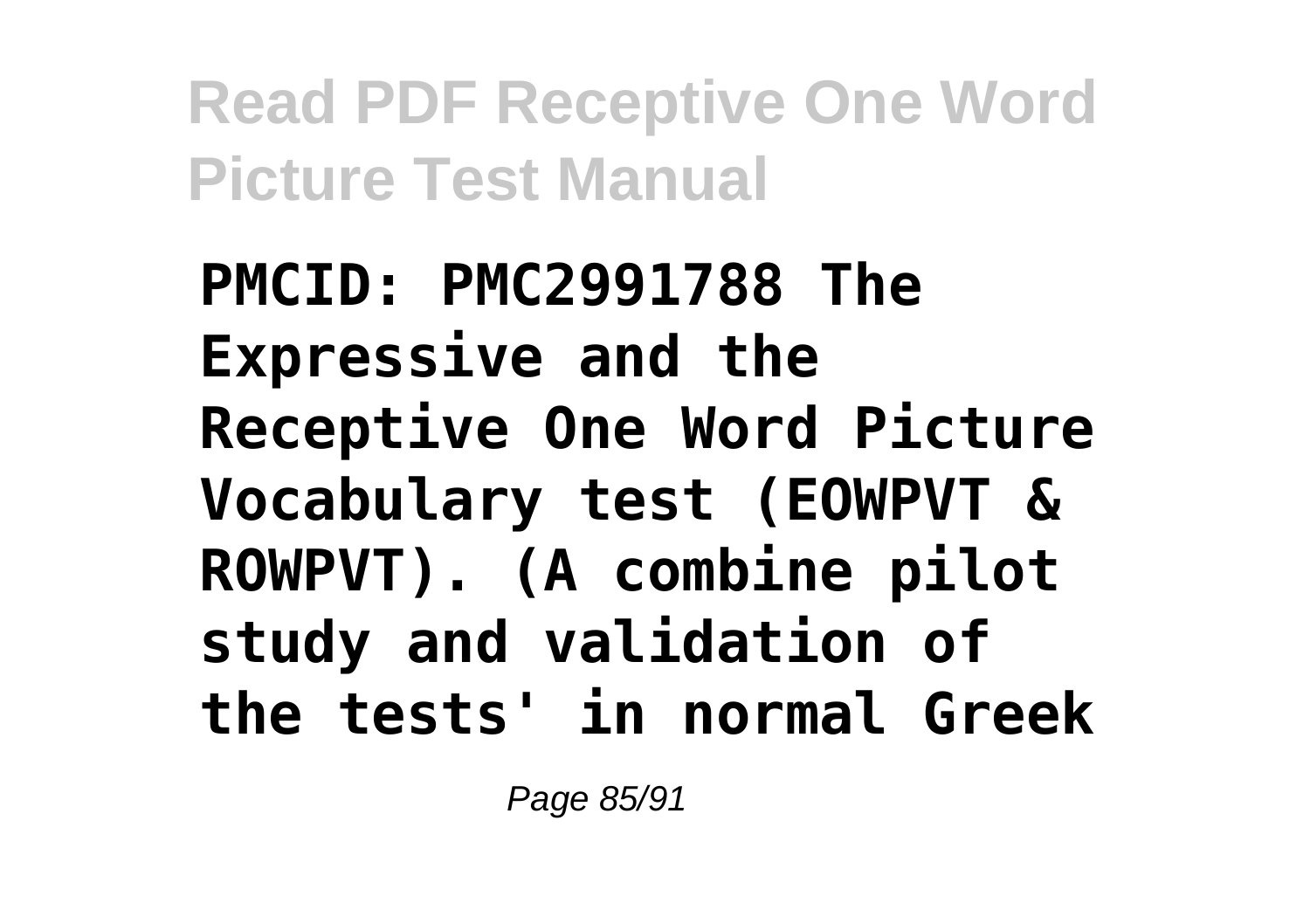**population - aged from 7 years till 7 years and 11 months) Dionysios Tafiadis ,1,2Foteini-Parakseyi Kantakou,1and Maria Tafiadis3**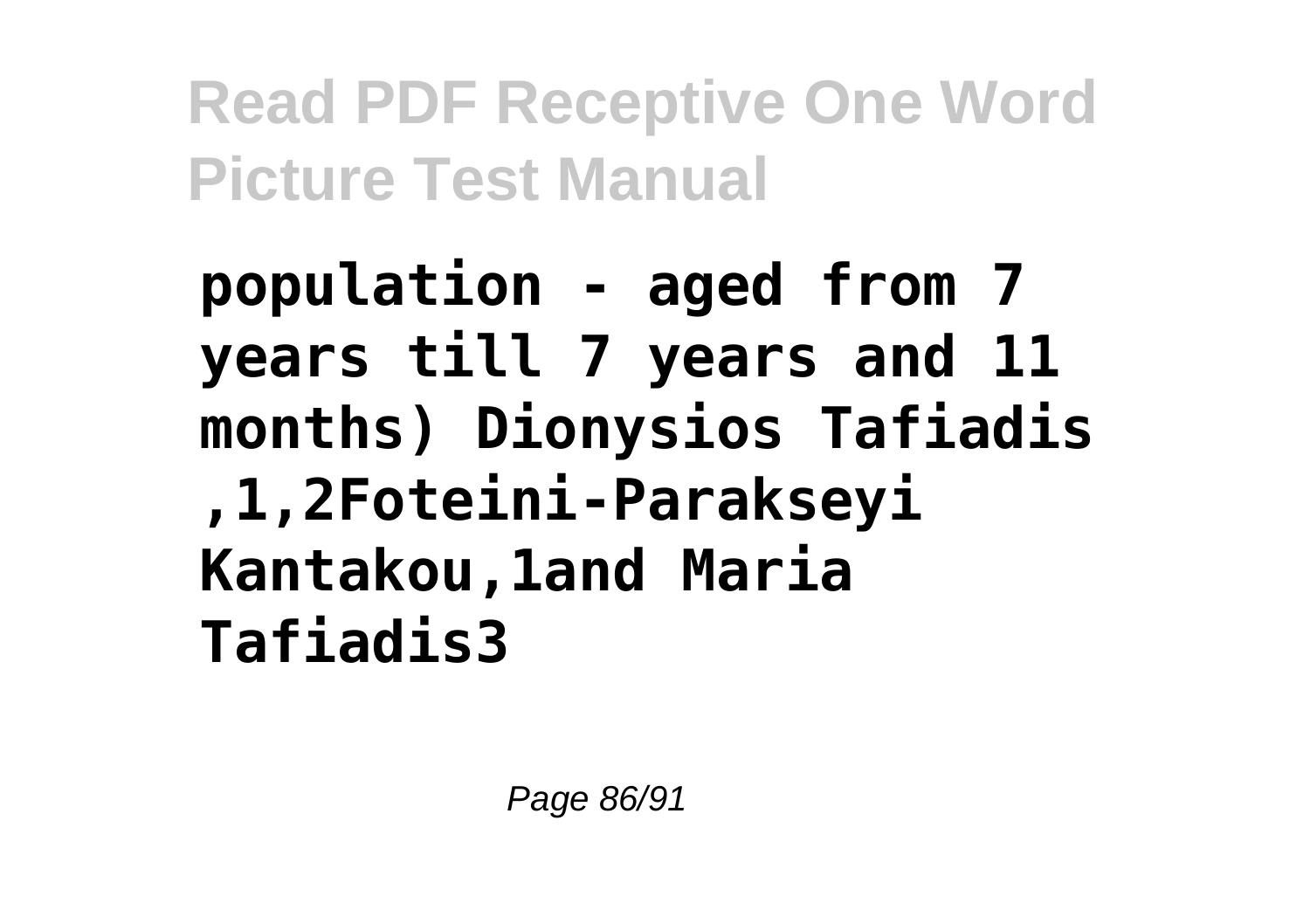## **The Expressive and the Receptive One Word Picture**

**...**

## **Martin, N., & Brownell, R. (2011). Receptive one-word picture vocabulary test. ATP Assessment, a division**

Page 87/91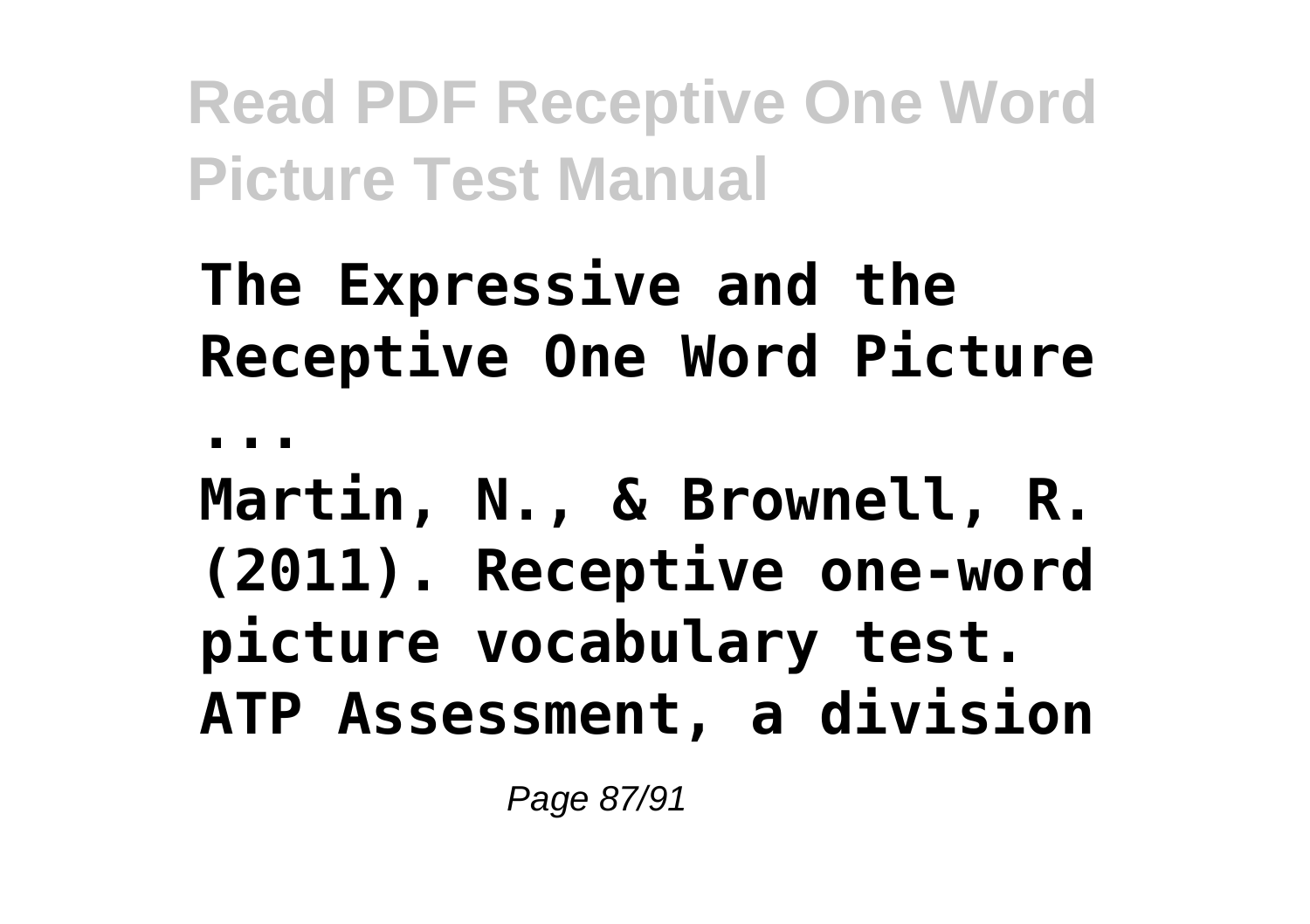**of Academic Therapy Publications. Mode of administration : Direct assessment: Age range for use: 2-70+ yrs: Domains Assessed: ROWPVT-4: Receptive vocabulary**

Page 88/91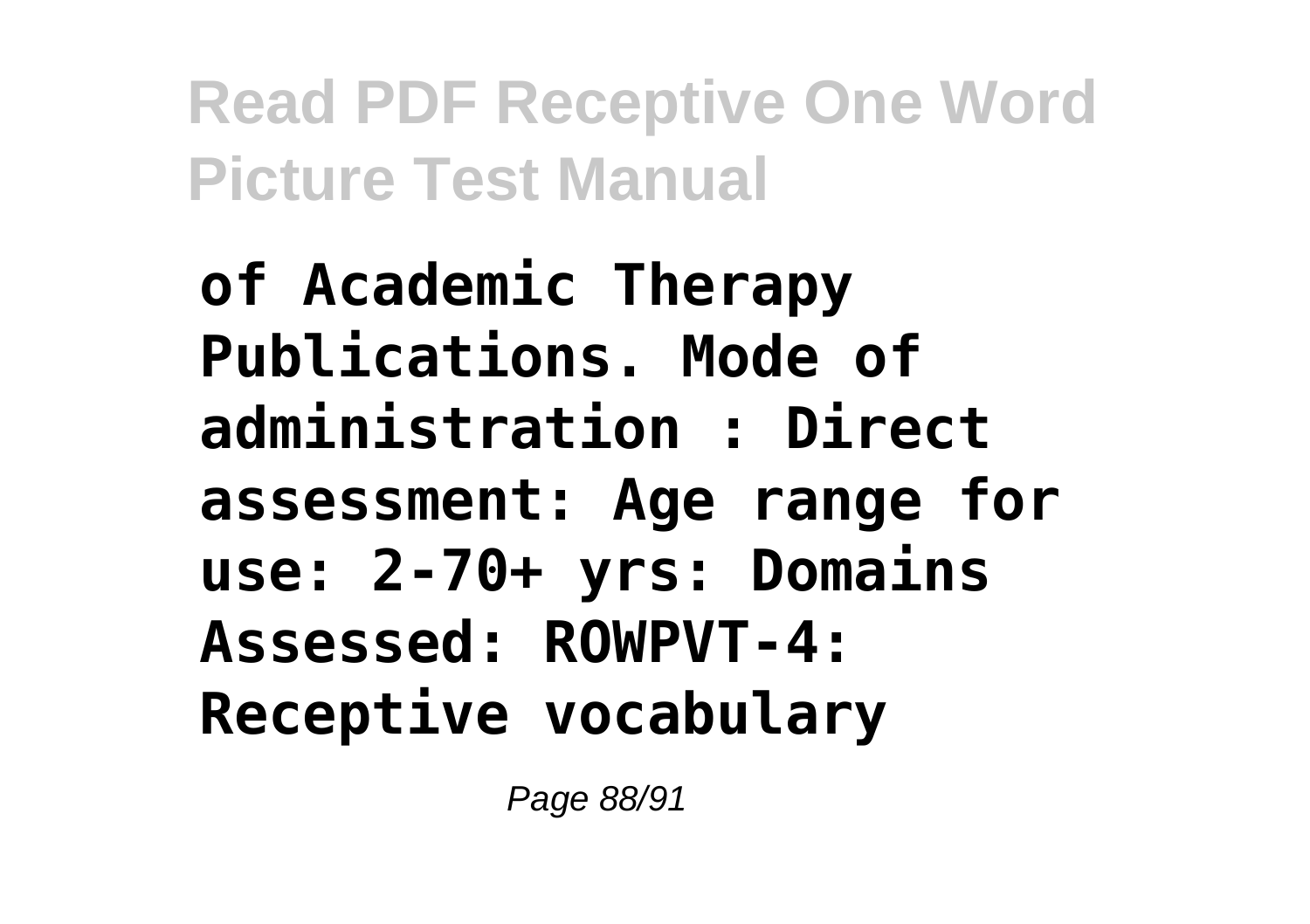**(ability to match a spoken word with an image of an concept, object, or action)**

**Receptive & Expressive One Word Picture Vocabulary**

Page 89/91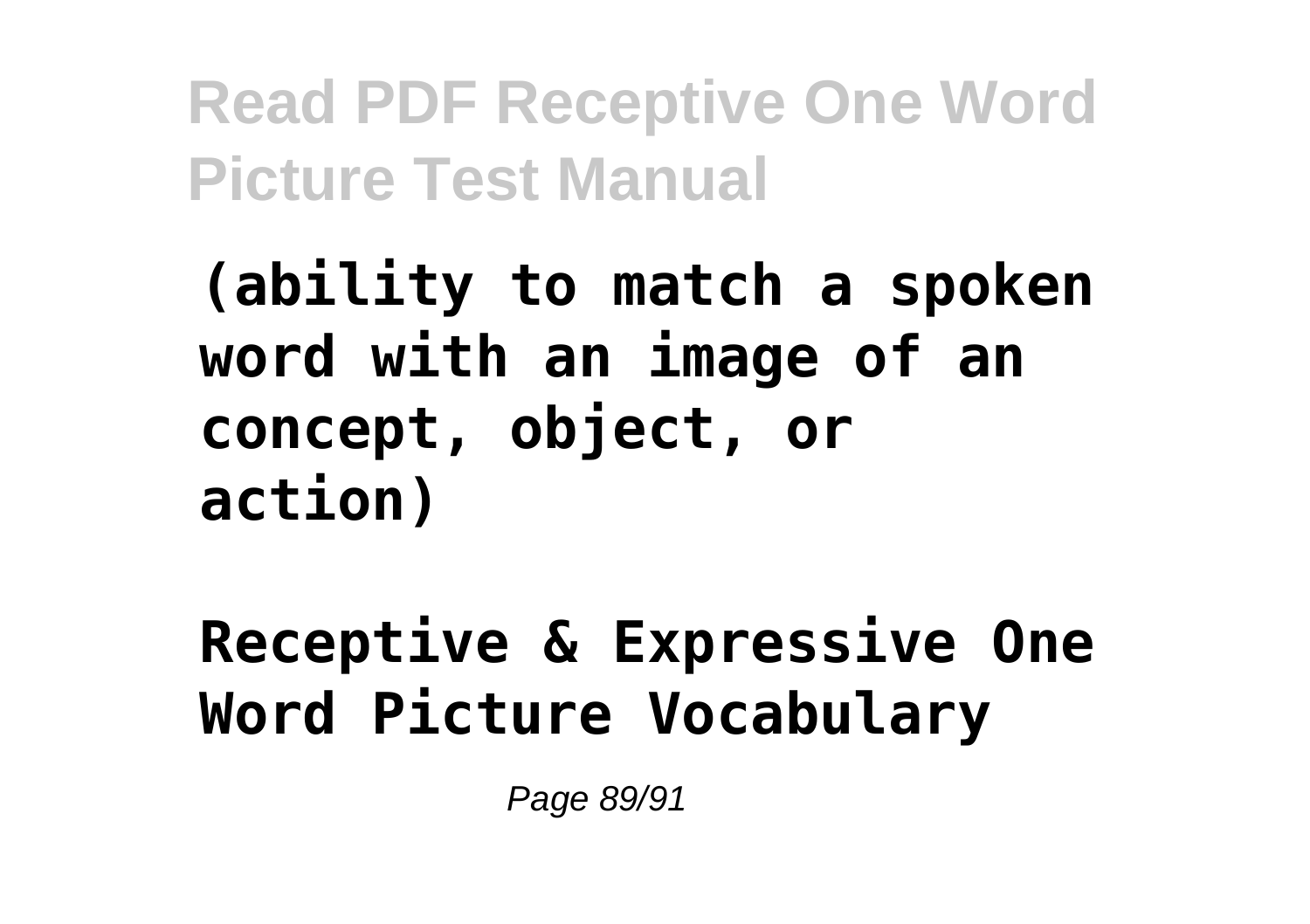**Test ... The ROWPVT-4 is an individually administered, norm-referenced assessment of how well persons age 2 years 0 months to over 80 years can match a word**